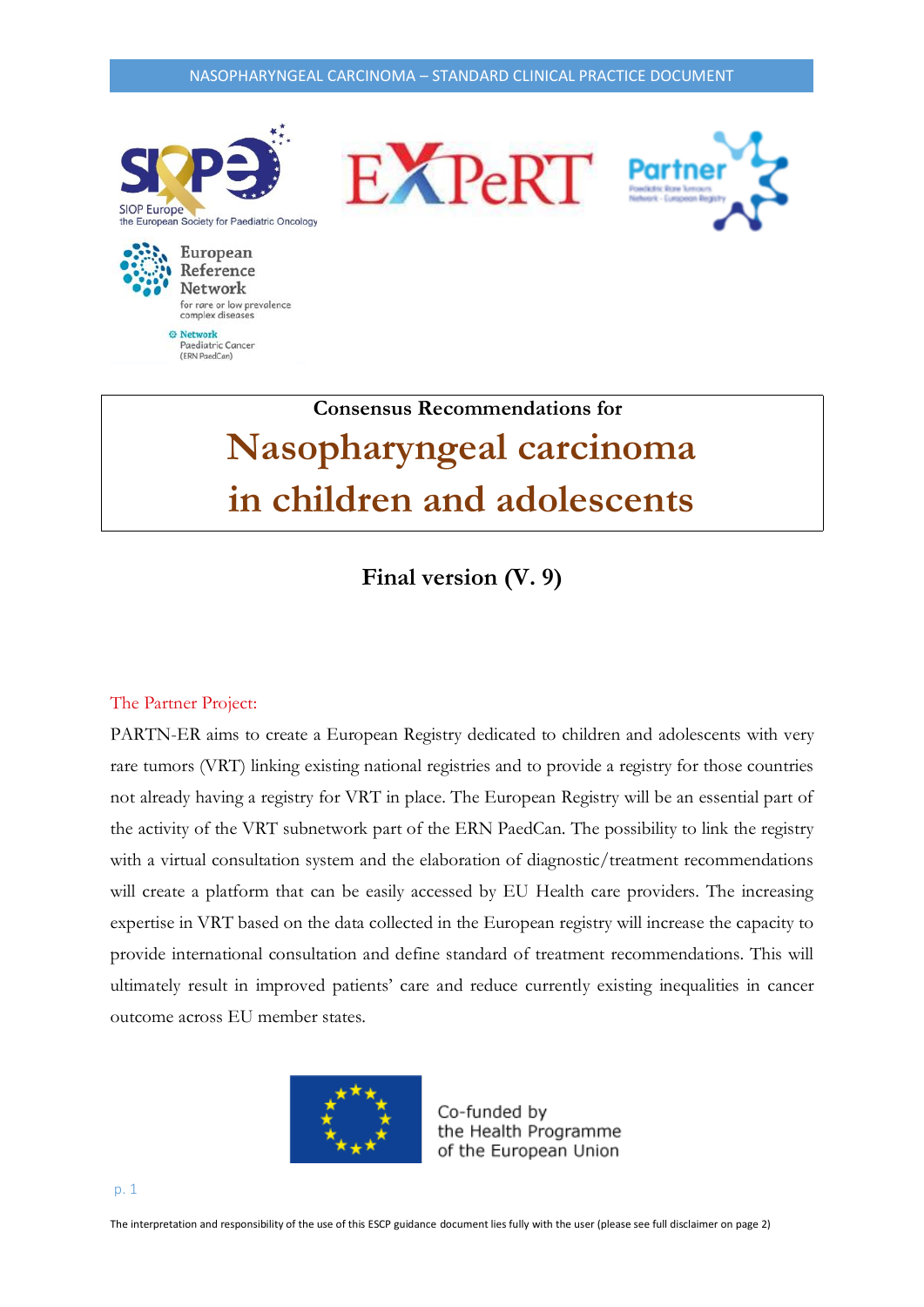#### **DISCLAIMER:**

These ESCP guidance documents were produced by the relevant tumour group or specialist committee as recommendations on current best practice. The ESCP guidance documents are not clinical trial protocols.

The interpretation and responsibility of the use of ESCP guidance documents lies fully with the user who retains full responsibility for the use of these guidance documents and his actions and (treatment) decisions based thereon, such as, but without limitation thereto: checking and prescribing certain doses, checking prescriptions, etc. A user should never base its decision solely on the content of these guidance documents and should always check any other relevant medical information that is available and make appropriate use of all relevant medical information.

These guidance documents have been made publicly available by SIOP Europe – the European Society of Paediatric Oncology and the European Reference Network for Paediatric Oncology (ERN PaedCan). It is the responsibility of the user who downloads these documents to make sure that:

- their use within the Paediatric Clinical Unit / Hospital is approved according to the local clinical governance procedures.
- appropriate document control measures are in place to ensure that the most up to date locally approved versions are considered.
- any anomalies or discrepancies within the documents are immediately brought to the attention of the relevant special interest group chair and the European Clinical Study Group who has developed the ESCP guidance document.

Every care has been taken whilst preparing these documents to ensure that they are free of errors. Nonetheless, SIOP Europe and ERN PaedCan cannot be held liable for possible errors or mistakes in these guidance documents, nor can SIOP Europe and ERN PaedCan be held liable for any kind of damage resulting out of the use of these guidance documents.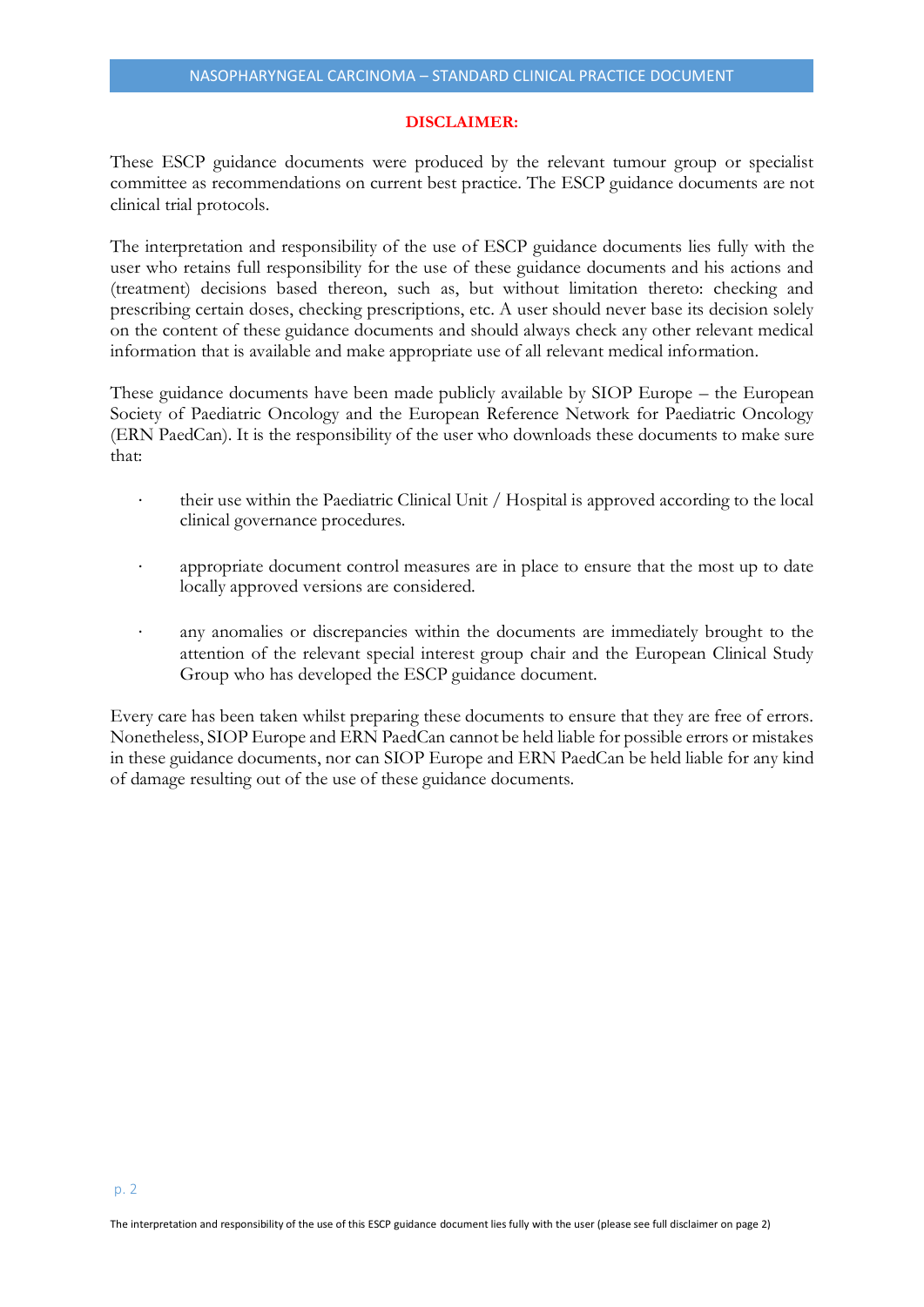#### **Summary:**

Pediatric very rare tumors (VRT) constitute an extremely heterogeneous group of neoplasms. Some of them are typical of pediatric age, while other more commonly arise during adulthood and only rarely develop in children. Using the definition *any solid malignancy or borderline tumor characterized by an annual incidence <2/million children <18 years old and/or not already considered in other clinical trials,* the European Cooperative Study group for Pediatric Rare Tumors (EXPeRT) has initially identified a number of pediatric VRT (1). Due to the low number of patients it is very difficult – or even impossible - to conduct clinical trials on them, and this makes it hard to arrive to evidence-based treatment guidelines. As a consequence, the treatment of patient with VRT is often individualized.

#### **Background**:

Nasopharyngeal carcinoma (NPC) is a rare pediatric tumor, accounting for 1% of childhood malignancies <sup>1,2</sup>. NPC in children is often diagnosed during adolescence, and usually presents in advanced local disease<sup>3</sup>. Distant metastases, usually to the lung, mediastinum, liver or bones at presentation are rare, and account for less than 10% of newly diagnosed pediatric NPC. The conventional treatment of NPC includes chemotherapy and radiotherapy. Most children with NPC will become long-term survivors, but many will have long-term morbidities due to therapyrelated effects. Data on the biology and epidemiology of pediatric NPC is scarce. Several collaborative studies performed over the last decades showed improved results compared to historical data <sup>4-7</sup>, but standardized guidelines for diagnosis and management of pediatric NPC are still unavailable.

**Objective:** To establish internationally recognized recommendations for the diagnosis and treatment of children and adolescents with NPC (WP6 – "Standard of care recommendations for children with VRT"). This constitutes one of the deliverables of PARTN-ER project (ERN-PAEDCAN Partner Paediatric Rare Tumours Network – European Registry), an EU funded project.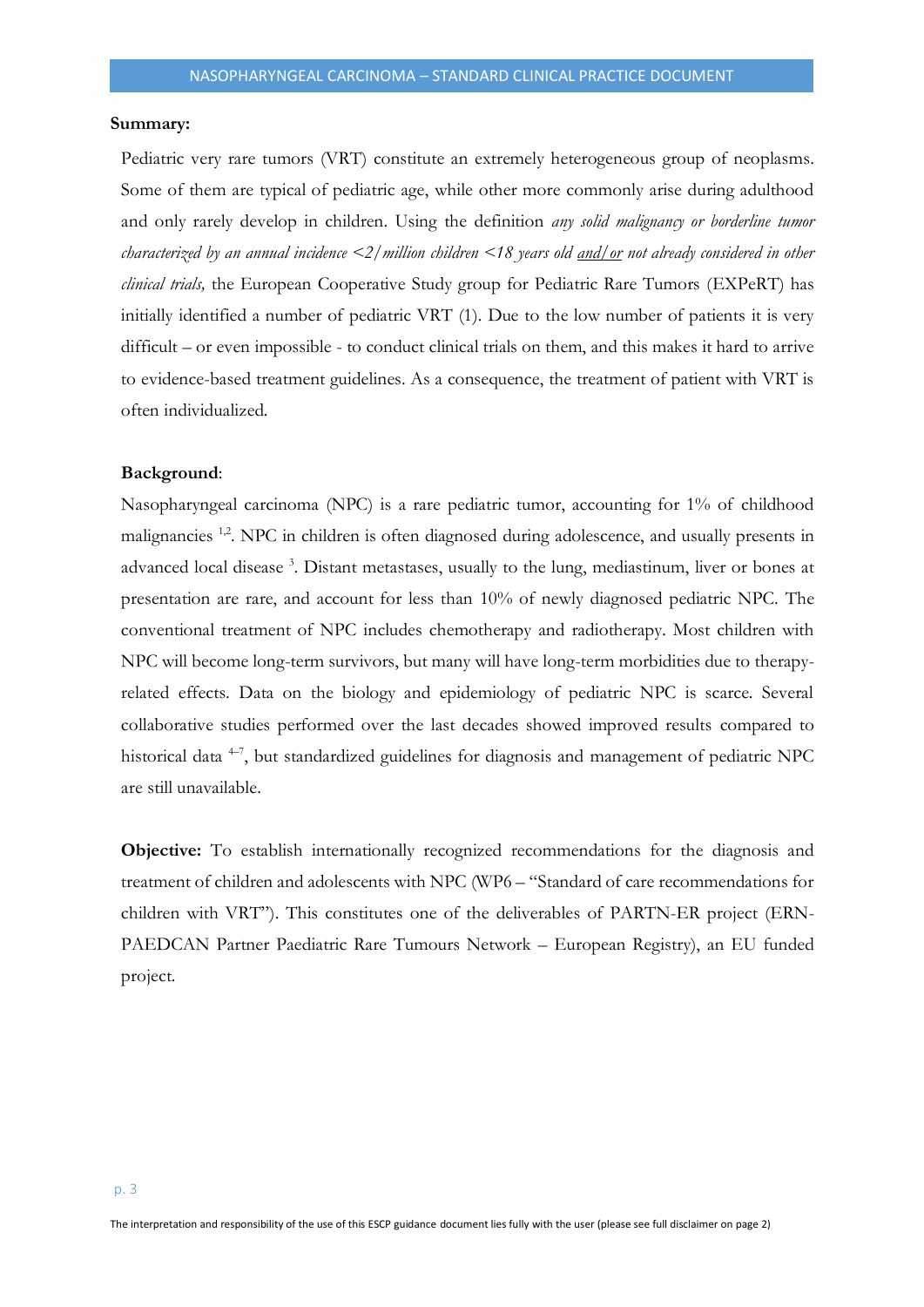# TABLE OF CONTENT

| 1. |               |                                                           |  |  |  |  |  |  |
|----|---------------|-----------------------------------------------------------|--|--|--|--|--|--|
| 2. |               |                                                           |  |  |  |  |  |  |
| 3. |               |                                                           |  |  |  |  |  |  |
|    | 3.1           |                                                           |  |  |  |  |  |  |
|    | a.            |                                                           |  |  |  |  |  |  |
|    | $\mathbf b$ . |                                                           |  |  |  |  |  |  |
|    | c.            |                                                           |  |  |  |  |  |  |
|    | 3.2           |                                                           |  |  |  |  |  |  |
|    | 3.3           |                                                           |  |  |  |  |  |  |
|    | 3.4           |                                                           |  |  |  |  |  |  |
|    | a.            |                                                           |  |  |  |  |  |  |
|    | $\mathbf b$ . |                                                           |  |  |  |  |  |  |
|    |               |                                                           |  |  |  |  |  |  |
|    |               |                                                           |  |  |  |  |  |  |
|    |               |                                                           |  |  |  |  |  |  |
|    |               |                                                           |  |  |  |  |  |  |
|    |               |                                                           |  |  |  |  |  |  |
|    | c.            |                                                           |  |  |  |  |  |  |
|    |               |                                                           |  |  |  |  |  |  |
|    |               |                                                           |  |  |  |  |  |  |
|    |               |                                                           |  |  |  |  |  |  |
| 4  |               |                                                           |  |  |  |  |  |  |
| 5  |               |                                                           |  |  |  |  |  |  |
| 6  |               |                                                           |  |  |  |  |  |  |
| 7  |               | MAIN OPEN QUESTIONS IN THE TREATMENT OF PEDIATRIC NPC  34 |  |  |  |  |  |  |
| 8  |               |                                                           |  |  |  |  |  |  |
|    | 8.1           |                                                           |  |  |  |  |  |  |
|    | 8.2           |                                                           |  |  |  |  |  |  |
|    | 8.3           |                                                           |  |  |  |  |  |  |
|    | 8.4           | EVALUATION OF THE RESPONSE TO INDUCTION CHEMOTHERAPY 43   |  |  |  |  |  |  |
| 9  |               |                                                           |  |  |  |  |  |  |
| 10 |               |                                                           |  |  |  |  |  |  |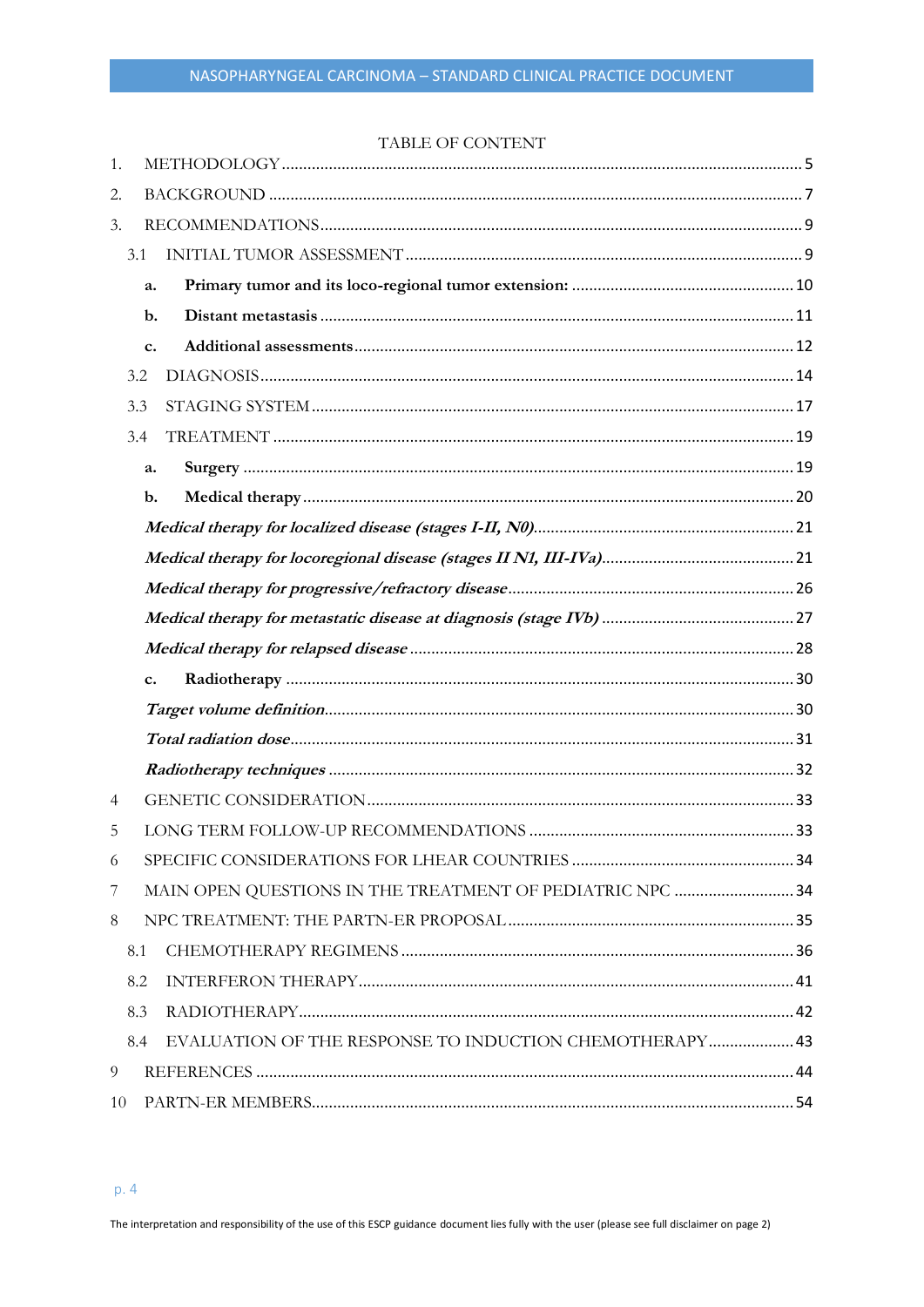# <span id="page-4-0"></span>**1. METHODOLOGY**

According to Consensus conference Standard Operating Procedure methodology the grade of evidence can be classified from Grade I to V<sup>8</sup>.

| Table 1. Levels of evidence and grades of recommendation (adapted from the Infectious Diseases Society of America-United States Public Health Service<br><b>Grading System [1])</b> |                                                                                                                                                                                                     |  |  |  |  |  |
|-------------------------------------------------------------------------------------------------------------------------------------------------------------------------------------|-----------------------------------------------------------------------------------------------------------------------------------------------------------------------------------------------------|--|--|--|--|--|
|                                                                                                                                                                                     | <b>Levels of evidence</b>                                                                                                                                                                           |  |  |  |  |  |
|                                                                                                                                                                                     | Evidence from at least one large randomised, controlled trial of good methodological quality (low potential for bias)<br>or meta-analyses of well-conducted randomised trials without heterogeneity |  |  |  |  |  |
|                                                                                                                                                                                     | Small randomised trials or large randomised trials with a suspicion of bias (lower methodological quality) or meta-analyses of such trials or<br>of trials with demonstrated heterogeneity          |  |  |  |  |  |
| Ш                                                                                                                                                                                   | Prospective cohort studies                                                                                                                                                                          |  |  |  |  |  |
| IV                                                                                                                                                                                  | Retrospective cohort studies or case-control studies                                                                                                                                                |  |  |  |  |  |
| v                                                                                                                                                                                   | Studies without control group, case reports, experts' opinions                                                                                                                                      |  |  |  |  |  |
|                                                                                                                                                                                     | <b>Grades of recommendation</b>                                                                                                                                                                     |  |  |  |  |  |
| A                                                                                                                                                                                   | Strong evidence for efficacy with a substantial clinical benefit, strongly recommended                                                                                                              |  |  |  |  |  |
| B                                                                                                                                                                                   | Strong or moderate evidence for efficacy but with a limited clinical benefit, generally recommended                                                                                                 |  |  |  |  |  |
|                                                                                                                                                                                     | Insufficient evidence for efficacy or benefit does not outweigh the risk or the disadvantages (adverse events, costs, ), optional                                                                   |  |  |  |  |  |
| Ð                                                                                                                                                                                   | Moderate evidence against efficacy or for adverse outcome, generally not recommended                                                                                                                |  |  |  |  |  |
|                                                                                                                                                                                     | Strong evidence against efficacy or for adverse outcome, never recommended                                                                                                                          |  |  |  |  |  |

EXPeRT/PARTN-ER's members recognized that due to the rarity of this tumor, no evidence of level I to II exists. Therefore, recommendations for VRTs are developed based on the evidence collected from some prospective studies (level III) published, and more frequently retrospective series (Level IV), case reports (Level V) and personal expertise (Level V). The "strength" of recommendations will be categorized by additional grading (Grade A to E).

To identify tumors that need shared recommendations, PARTN-ER members designed the following procedure:

- Identification of the tumor of interest on the base of its relevance, and previous PARTN-ER experience, (i.e. data analysis and publication). Tumors should be classified as VRT (i.e.  $\langle 2/100000/inhabitants/y \rangle$ , not already analyzed in previous Expo-r-Net project (pleuropneumoblastoma, pancreatoblastoma, salivary gland tumors, thymic tumors, rare sarcomas), not included in specific international protocols and frequent enough to be of interest<sup>9</sup>. - Designation of two main coordinators for each VRT on the basis of their experience (data analysis, publications, personal experience).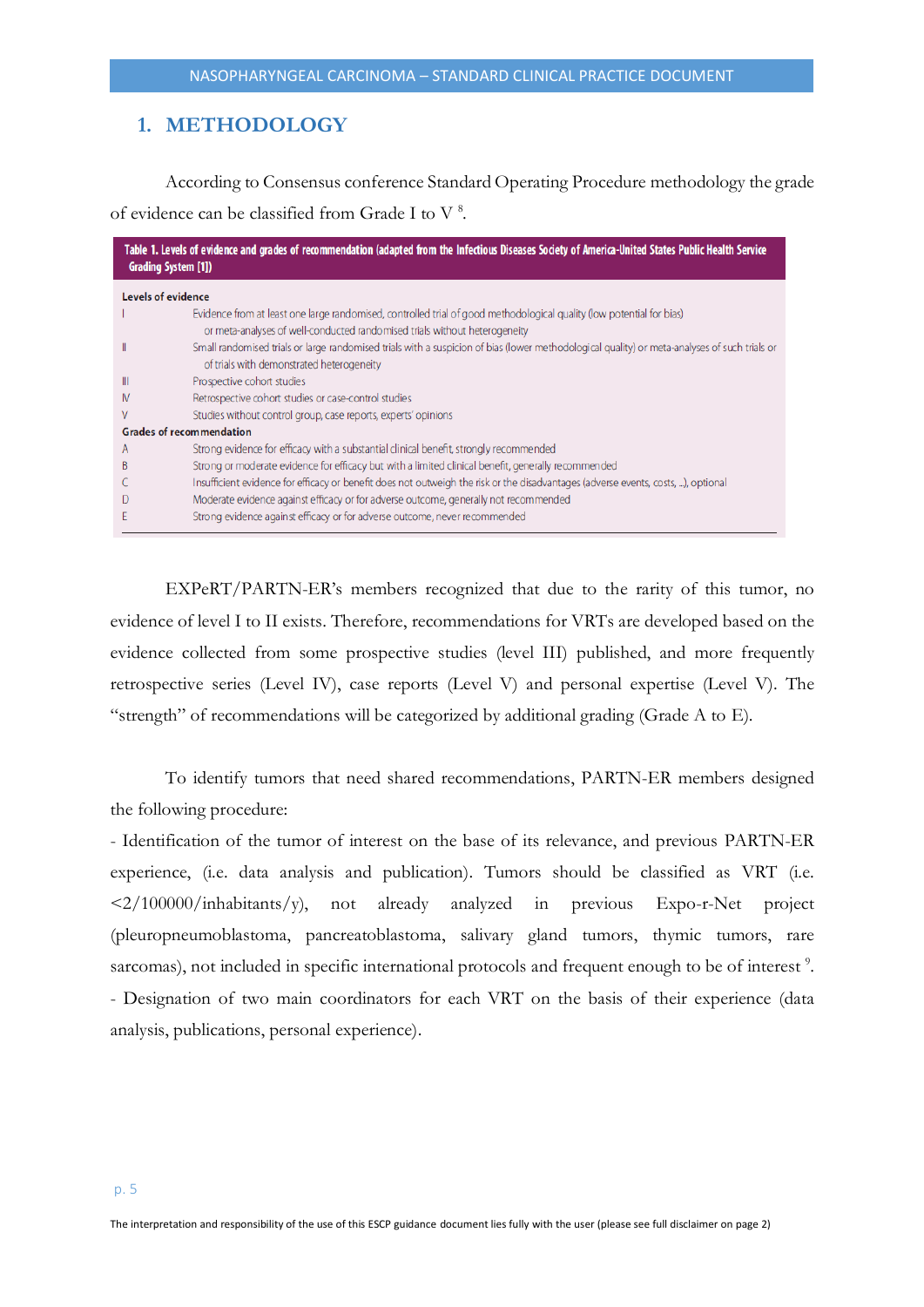Coordinators have to:

- Analyse the medical literature and select the relevant papers.

- Propose a series of recommendations in a form of a first draft of recommendations.

- Identify the main diagnostic and therapeutic problems for the designated VRT.

The first drafts will be shared and discussed, along with the relevant publications, into a selected expert group of PARTN-ER members, and annotated.

- A mature version of recommendations will be produced, taking into account proposals from the group of selected PARTN-ER members.

- The annotated draft will be then proposed to external experts identified by the coordinators on the basis of a recognized experience on the tumor (pediatricians, medical oncologist, radiotherapist, surgeon and others).

- The final version will be validated by the whole PARTN-ER group. In case of remaining disagreements, a vote will be done, during a physical consensus meeting, to agree on in a final consensus.

- Validated version will be submitted to publication in a peer review international journal.

The final document including recommendations will be available on PARTN-ER website.

**Warning**: These guidelines may change over time according to new data available. Local clinicians remain responsible for the care of their patients. The EXPeRT/PARTN-ER members are not responsible for results or complications related to their use. If necessary, medical discussions are possible with EXPeRT members of these groups via the expert website: **https://vrt.cineca.it**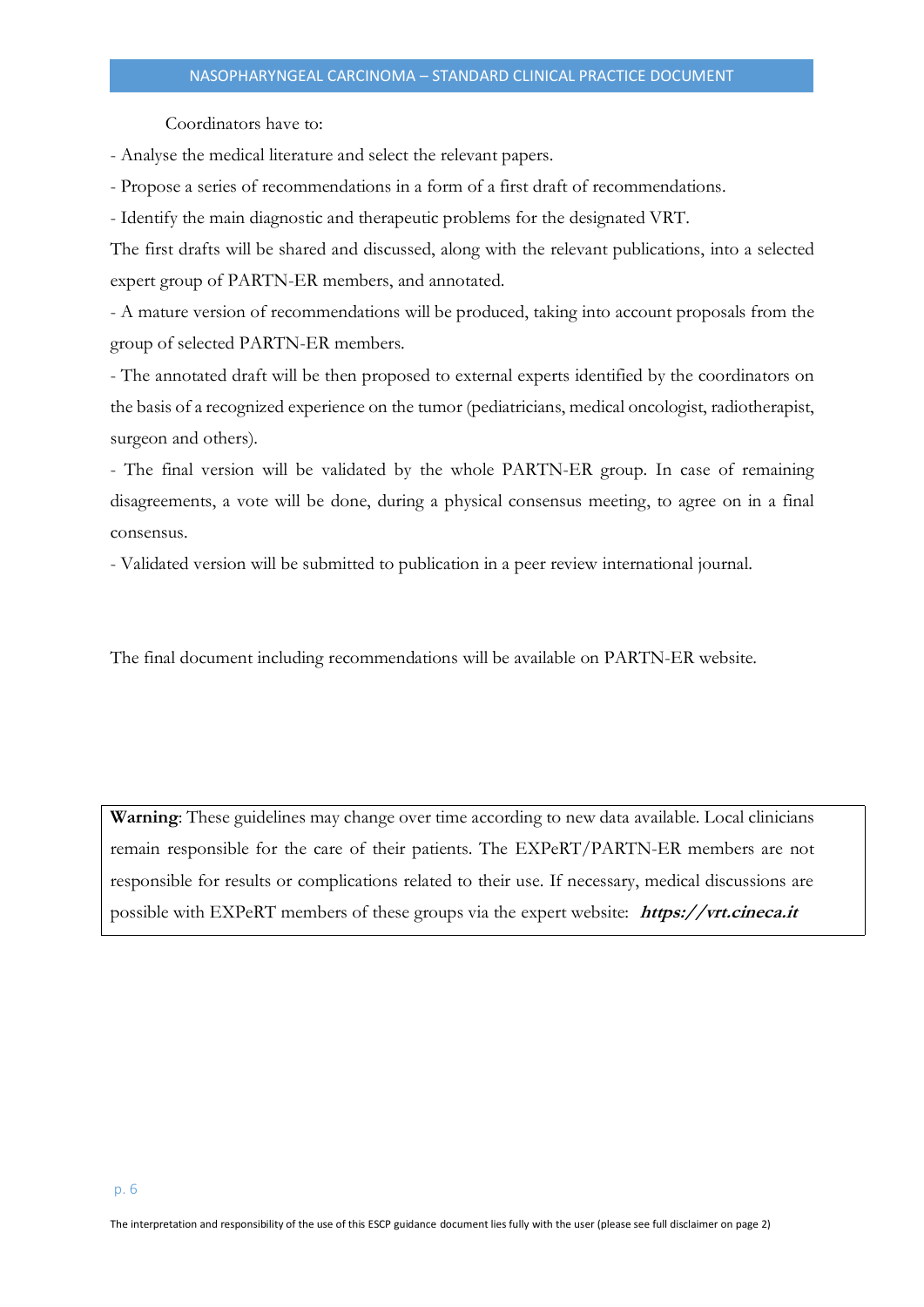# <span id="page-6-0"></span>**2. BACKGROUND**

Nasopharyngeal carcinoma (NPC) is a rare malignant epithelial tumor of the nasopharynx<sup>2,3</sup>. NPC accounts for less than 1% of childhood tumors but represents 20-50% of nasopharyngeal malignant tumors in children, after rhabdomyosarcoma and non-Hodgkin lymphoma. The incidence of NPC varies widely depending on geographic areas, from less than 1/100.000 inhabitants per year in low-risk countries – such as Europe and North America – and up to 40/100.000 person per year in endemic areas (i.e. southern parts of China, South-east Asia, Alaska and the Mediterranean Basin). NPC is mostly diagnosed in the  $5<sup>th</sup>$  and  $6<sup>th</sup>$  decades  $10-12$ , with a second minor peak in adolescence/early adulthood reported in low and intermediate-incidence countries <sup>13-15</sup>. Median age at diagnosis for pediatric NPC is between 12 to 15 years depending on series <sup>2,7,16</sup>.

According to the historical World Health Organization (WHO) classification <sup>17</sup>, three histologic subtypes of NPC are described:

- Type I: keratinizing squamous cell carcinoma, which is rarely seen in the pediatric setting;
- Type II: non-keratinizing squamous cell carcinoma;

- Type III: undifferentiated carcinoma (previously called lymphoepithelioma), which is the most common histologic type in the pediatric population, representing more than 90% of cases under 16 years of age <sup>2,7,16</sup>.

Familial clustering of NPC has been described and suggests that the development of NPC may result from a complex interaction between multiple susceptibility genes and environmental factors. Nevertheless, no predisposing syndrome has been reported to date <sup>18</sup>. Risk factors associated with NPC include certain human leukocyte antigens (HLA) types, as well as smoking, salted fish consumption and occupational exposures <sup>19</sup>. Pediatric NPC is associated with C-kit expression, as compared to P53 and Bcl2 mutations, seen more often in the adult NPC cases, indicating different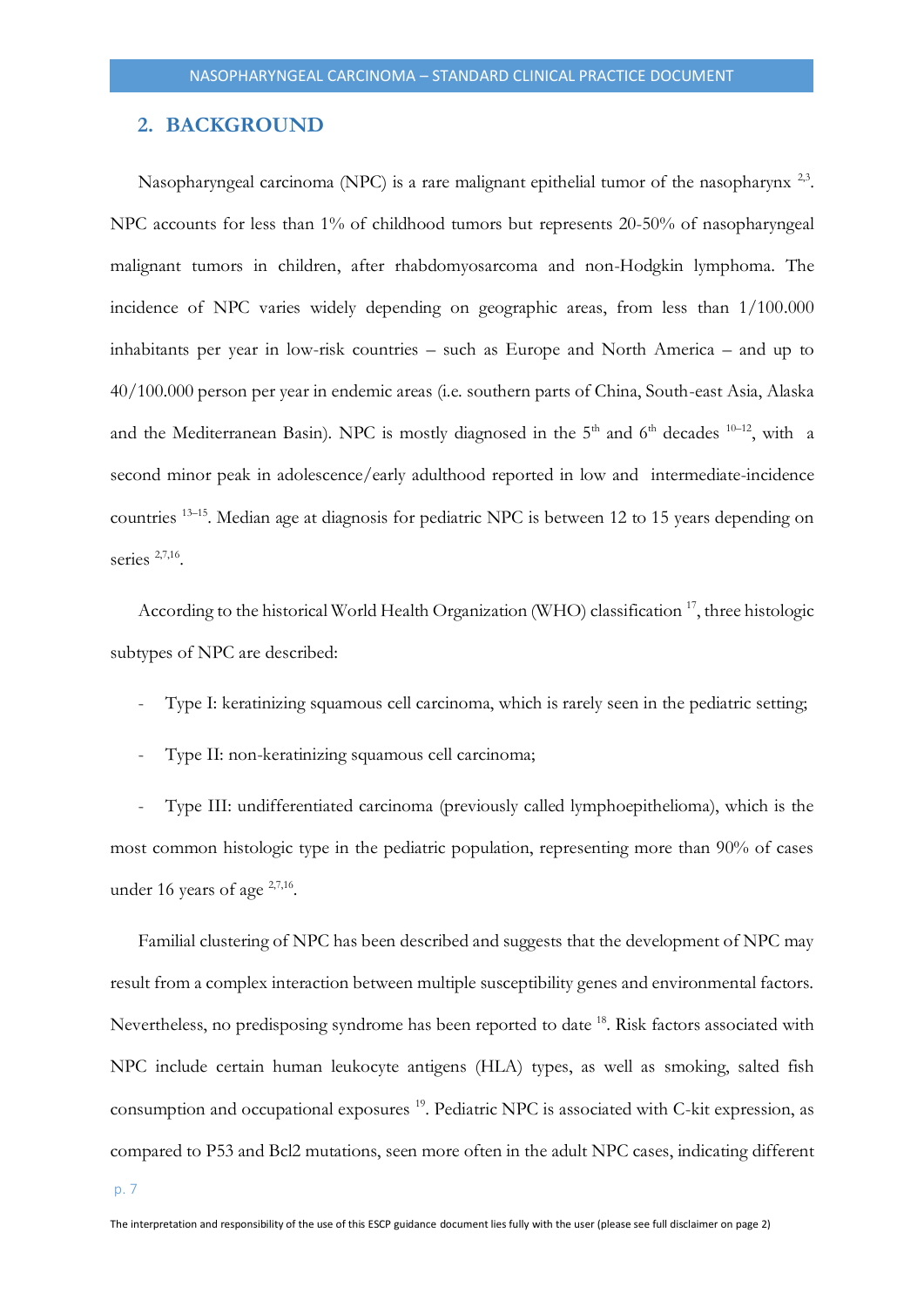mechanisms of tumorigenesis<sup>20</sup>. Childhood undifferentiated NPC (type III), is consistently associated with evidence of Epstein-Barr Virus (EBV) infection, including circulating viral DNA, positive serological studies and presence of viral proteins in NPC tumor samples <sup>2,3</sup>.

Most children with NPC present with advanced locoregional disease. Distant metastases are rare at presentation, accounting for less than 10% of cases. Metastases are usually confined to the lungs, mediastinum, liver and bones  $4-6,16,21,22$ . Due to the nature of the tumor spread and its complex anatomical location, NPC is almost always unresectable at diagnosis.

NPC is radiosensitive, and radiotherapy has been the foundation of the treatment of NPC for decades. Doses of >65 Gy were historically used to achieve tumor control, resulting in severe shortand long-term sequelae, including stomatitis, dental caries, hypothyroidism and other endocrine abnormalities, xerostomia, hearing loss (related to both radiotherapy and cisplatinum treatment) and growth development abnormalities as well as secondary malignancies <sup>3,22</sup>. Cisplatinum-based Induction Chemotherapy (IC) has proved to be efficient in reducing tumor mass, thus reducing radiation volumes in good responders, with improved long-term survival and less long-term morbidities. Concomitant chemoradiotherapy in addition to IC has been reported in several nonrandomized prospective pediatric studies to have additional benefit in long-term survival, although this issue is still controversial  $5,6,21-23$ . Recent studies reported the use of reduced radiation doses of 45 Gy to 59.4 Gy, with an emphasis on response-based dosing, with very favourable results <sup>5,6,16</sup>. Maintenance therapy with Interferon Beta (IFN-β) is being used by the German Pediatric Oncology and Hematology (GPOH) group for the last 3 decades as part of 2 consecutive prospective trials (NPC-91-GPOH, NPC-2003-GPOH/DCOG) with excellent outcomes <sup>5,6</sup>.

Thanks to multimodal treatment strategies combining chemotherapy and radiotherapy, overall prognosis of pediatric NPC has improved, reaching more than 90% of overall survival (OS) and progression-free survival (PFS) at 5 years, even with primary advanced locoregional disease  $4-6,21,23,24$ . Nevertheless most of these children will be burdened with long-term treatment related effects, with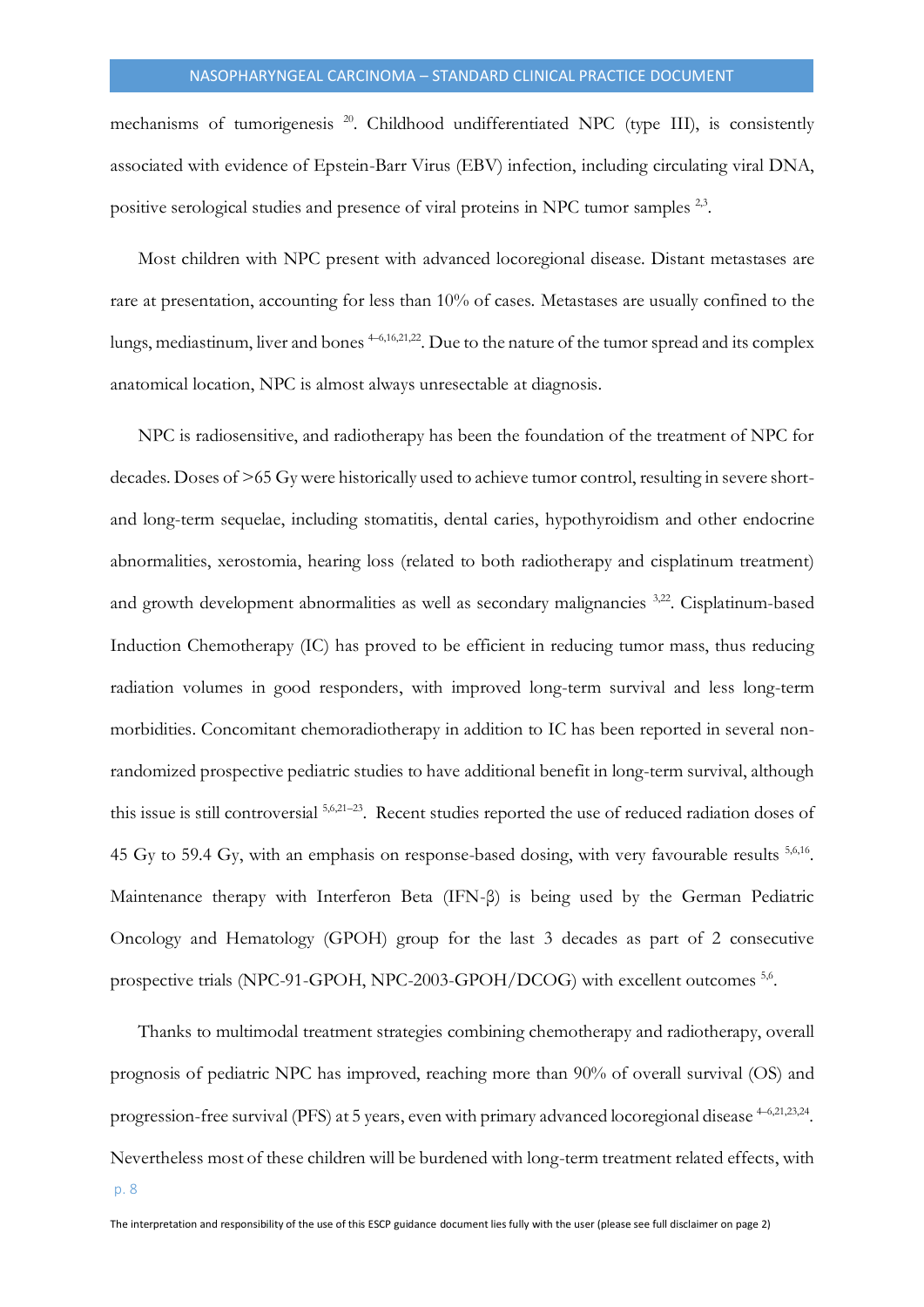a 15-year cumulative incidence of any morbidity of 84% according to a retrospective study at St Jude Children's Research Hospital and from Israel<sup>22,25</sup>.

# <span id="page-8-0"></span>**3. RECOMMENDATIONS**

# <span id="page-8-1"></span>3.1 INITIAL TUMOR ASSESSMENT

Since NPC arises in the deep region of nasopharynx, it may remain asymptomatic for a long time, and diagnosis is often made at an advanced local stage, although metastases remain rare at presentation<sup>2</sup>. The diagnosis of NPC could be challenging as there are no specific signs and symptoms. NPC should be suspected when a child presents with a mass located in the nasopharynx, usually associated with uni- or bilateral large painless non inflammatory cervical lymphadenopathy. Other symptoms may include nasal symptoms (obstruction, bleeding), auditory symptoms (otalgia, hearing impairment), other pain symptoms (headaches, neck pain), or less frequently neurological symptoms such as cranial nerve palsy that should lead to search for a skull base involvement by the tumor<sup>3</sup>.

When NPC is suspected – based on clinical and radiological findings – a histological diagnosis through a surgical procedure or core needle biopsy must be obtained [Level V; Grade A]. Biopsy of the primary tumor is preferred, although a biopsy from an involved cervical lymph node in the presence of nasopharyngeal mass is acceptable [Level V; Grade A]. Due to the anatomical complexity of the nasopharynx and proximity to various vital organs and major vessels, care should be taken in planning and performing tumor biopsy under general anesthesia during endoscopic examination [Level V; Grade A].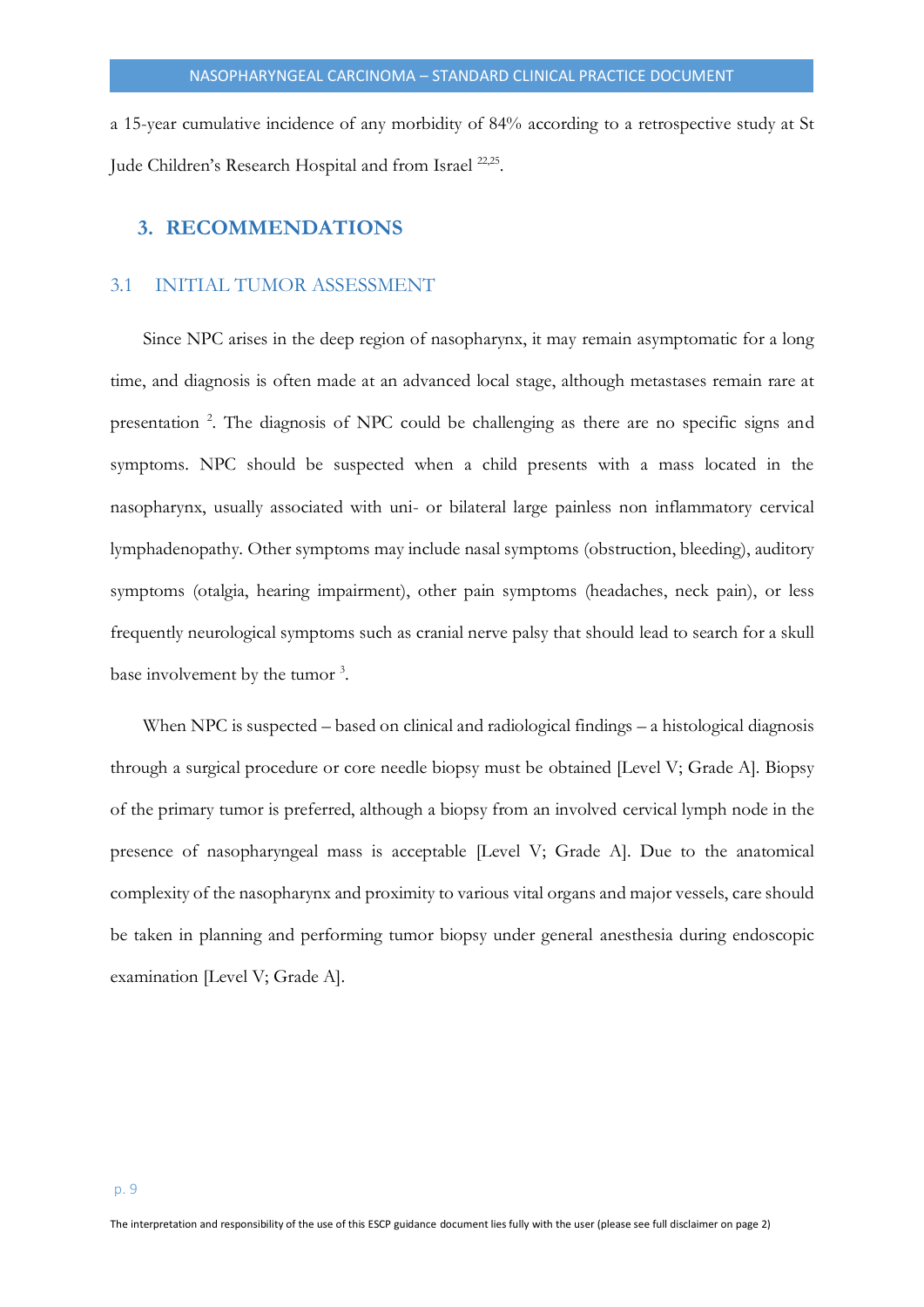# <span id="page-9-0"></span>**Staging investigations include:**

#### **a. Primary tumor and its loco-regional tumor extension:**

Appropriate imaging studies at diagnosis are essential to assess the disease stage, extent of locoregional spread, skull-base and possible major cervical vessels and nerve involvements.

Loco-regional evaluation should include<sup>2</sup>:

- Full **clinical examination** including cervical and supraclavicular lymph nodes area evaluation and neurological examination [Level V; Grade A];
- Accurate delination of locoregional disease is mandatory for both staging and treatment (the Growth Target Volume (GTV) definition). Anatomical imaging by **magnetic resonance imaging (MRI) or computed tomography (CT) scan** of the head and neck area including supraclavicular fossa is necessary [Level V; Grade A]. MRI has shown to be superior to conventional CT in the evaluation of the primary tumor and involved cervical and retropharyngeal lymph nodes in several studies in adult NPC  $26-29$ , as well as pediatric NPC<sup>30</sup> [Level III based on adult studies, IV based on pediatric study; Grade A]. When skull base invasion remains doubtful on MRI, additional CT scan may be helpful.
- FDG PET/CT has excellent diagnostic performance for detecting lymph nodes and distant metastases in patients with NPC <sup>31</sup> . Recently, the use of **PET/MR** devices has shown to be more accurate for tumor staging than combination of head and neck MRI and PET/CT in 2 prospective studies in adult patients, and may be used as a single-step staging modality 32,33 [Level III; Grade B]. There are no data on the use of **PET/MR** in pediatric NPC.
- Nasopharyngeal endoscopic examination with precise description of the primary tumor and its extension and potential complications (such as bleeding) is recommended [Level V; grade B]. **Biopsy** of the primary tumor is classically performed during this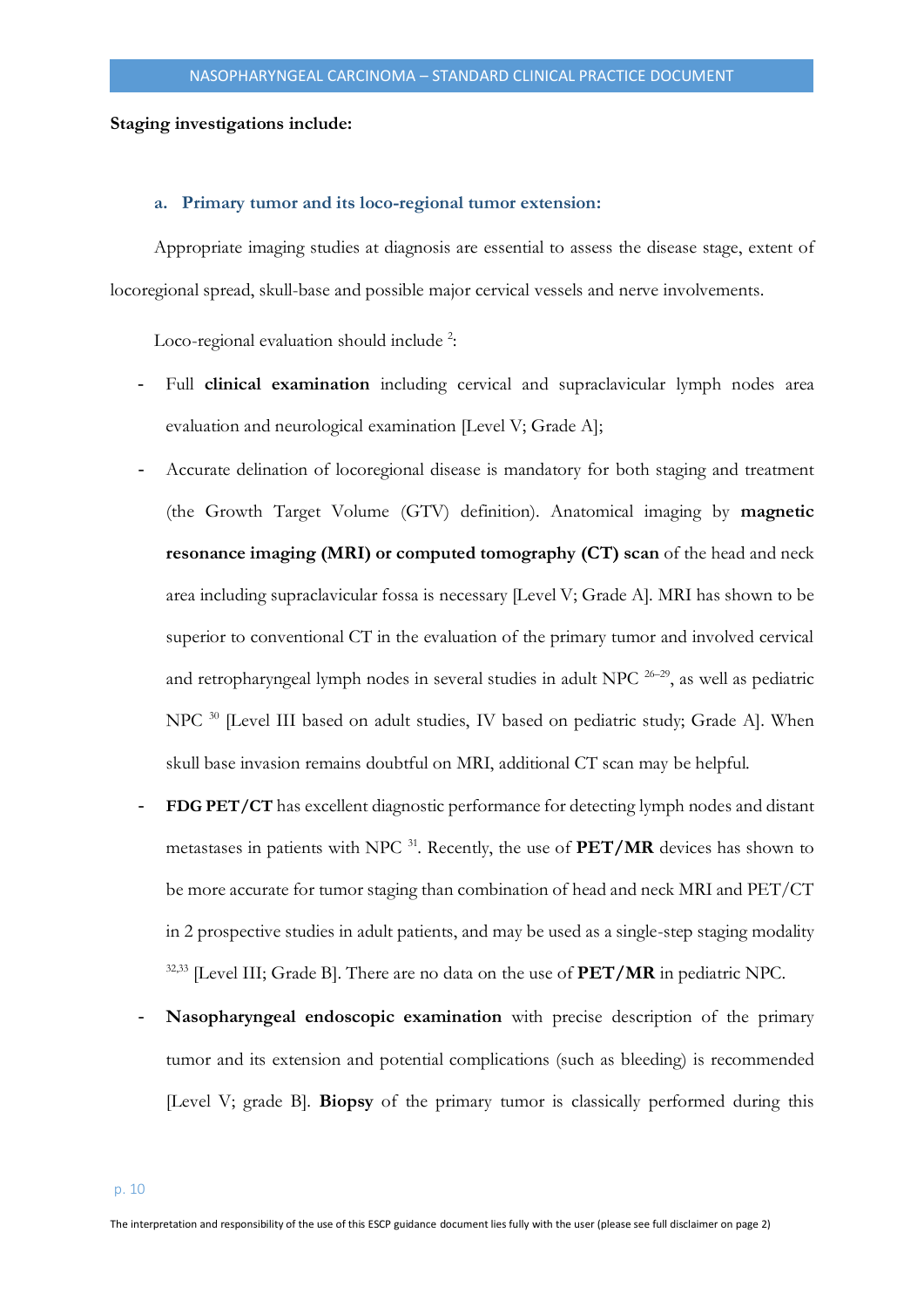endoscopic exploration [Level V; Grade A]; alternatively, a large cervical lymph node could be biopsied [Level V; Grade B].

- **Nodal staging** is based on clinical and radiologic findings. Lymph nodes are classified as invaded when their short-axis diameter is >10 mm or when obvious central necrosis or extra-capsular spread is identified by MRI or CT scan, or when pathological uptake is depicted by FDG-PET. In doubtful situations, the cytological examination of enlarged cervical lymph nodes can provide useful information <sup>34</sup>–<sup>36</sup> [Level IV; Grade B].

#### <span id="page-10-0"></span>**b. Distant metastasis**

When NPC spreads, it mainly metastasizes to thoracic regional nodes and less frequently to bones, lungs and liver. Evaluation for distant metastatic disease at presentation of NPC should include:

- **Chest and abdominal (liver) CT scan with iodine contrast** [Level IV; Grade A].
- **FDG PET/CT** based on adult studies  $26,37-40$  and a single pediatric study  $30$  was shown to be superior to Technetium bone scintigraphy in the detection of lung and bone lesions [Level III based on adult studies, V for pediatric population; Grade A]. FDG PET/CT can add information to MRI studies in planning radiation therapy, based on a large retrospective study by Liu *et al.* and one limited randomized trial published by Wang *et al*. 41,42. Cheuk *et al.* reported advantages of FDG PET/CT for monitoring disease clearance and follow-up in children <sup>30</sup>. Several studies support the value of metabolic derived parameters of FDG PET/CT as prognostic parameters for event-free survival (EFS) and OS in adult patients. There are no studies to support its role in pediatric NPC<sup>43-46</sup>. If FDG PET/CT is not available, combined CT and technetium bone scintigraphy could be used <sup>37</sup> [Level V; Grade C].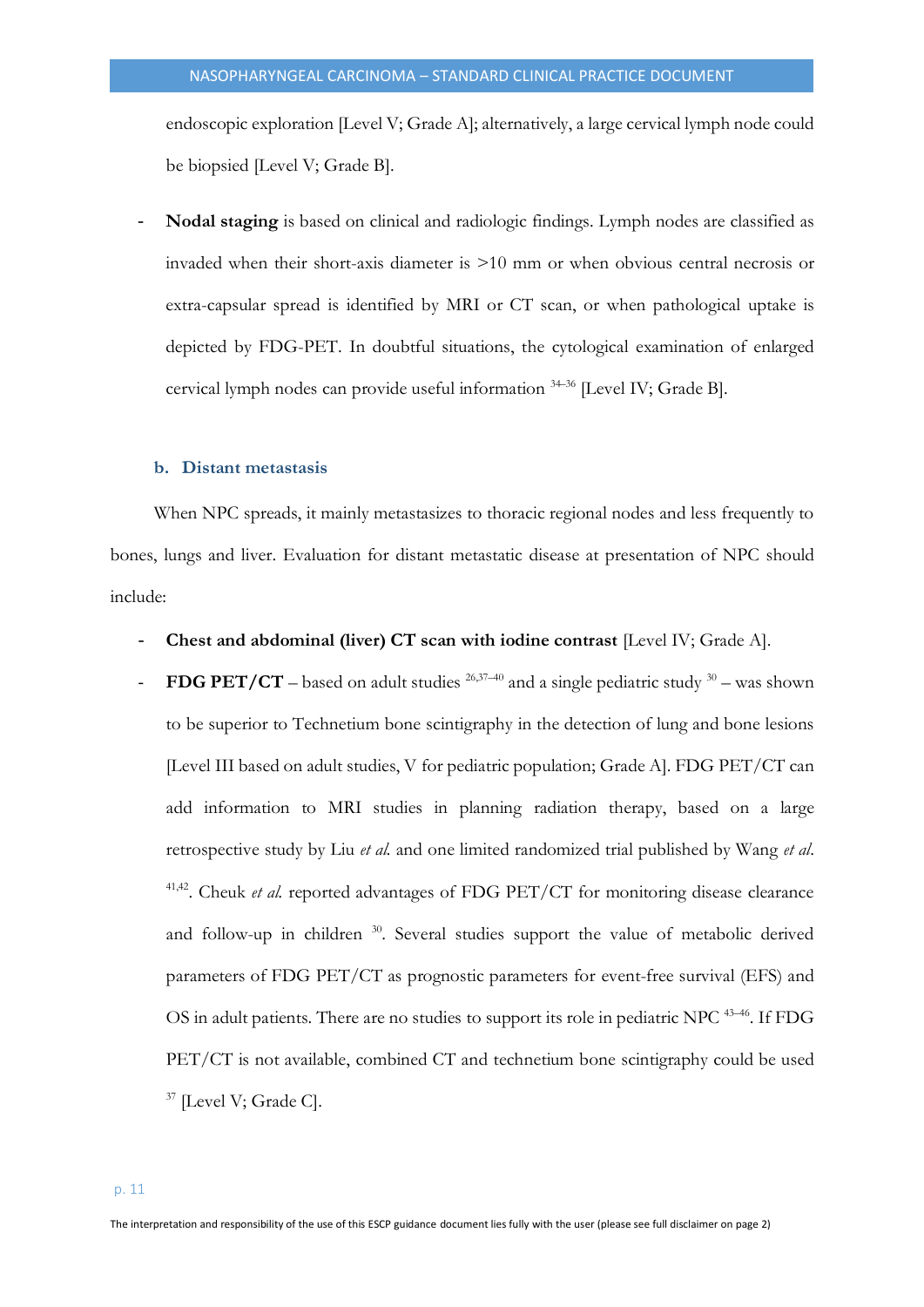#### **c. Additional assessments**

<span id="page-11-0"></span>Pretreatment evaluations should include, in addition to classic biologic screening (i.e. hematological, hepatic and renal function):

- Oral and Dental evaluation. Short and long-term effects of therapy can result in significant oral and dental complications including mucositis, dental caries and life-long xerostomia. Baseline evaluation will allow for urgent treatments if required prior to treatment initiation [Level IV; Grade A].
- **Audiometric evaluation**, since the primary tumor can itself cause hearing impairment and before cisplatin-based chemotherapy or skull base radiotherapy [Level IV; Grade A].
- Whenever possible, **dihydropyrimidine dehydrogenase (DPD) deficiency research** before 5-Fluorouracil (5-FU)-based treatment, including phenotyping (direct or indirect measurement of enzyme activity) or genotyping (detection of inactivating polymorphisms on the *DPYD* gene) test. 5-FU can result in severe toxicity in some patients, which is often the result of reduced activity of the key metabolic enzyme DPD, mostly caused by genetic variants in the gene encoding DPD (*DPYD*). Before the use of 5-FU, DPD deficiency research is recommended to propose genotype-based dose reductions if necessary and avoid severe toxicity<sup>47,48</sup> [Level III based on adult studies; Grade A].
- **Fertility preservation options** depending on the age of the patient should be dicussed with patients and families prior to initiation of treatment<sup>49</sup> [Level V; Grade A].

**Additional tests** could be considered to analyze the tumor biology and genetics:

EBV-related studies, with serum and plasma DNA analyzes (tumor assessment for EBV is discussed on the "Diagnosis" section  $-3.2$ ). It is now well-known that EBV infection is associated with childhood undifferentiated NPC  $^{50}$ . High titers of IgG and IgA against early antigen (EA) and viral capsid antigen (VCA) or other viral proteins are frequently seen at diagnosis<sup>2,5,51</sup> and could have post-therapeutic prognostic impact<sup>52</sup>. Similarly, high levels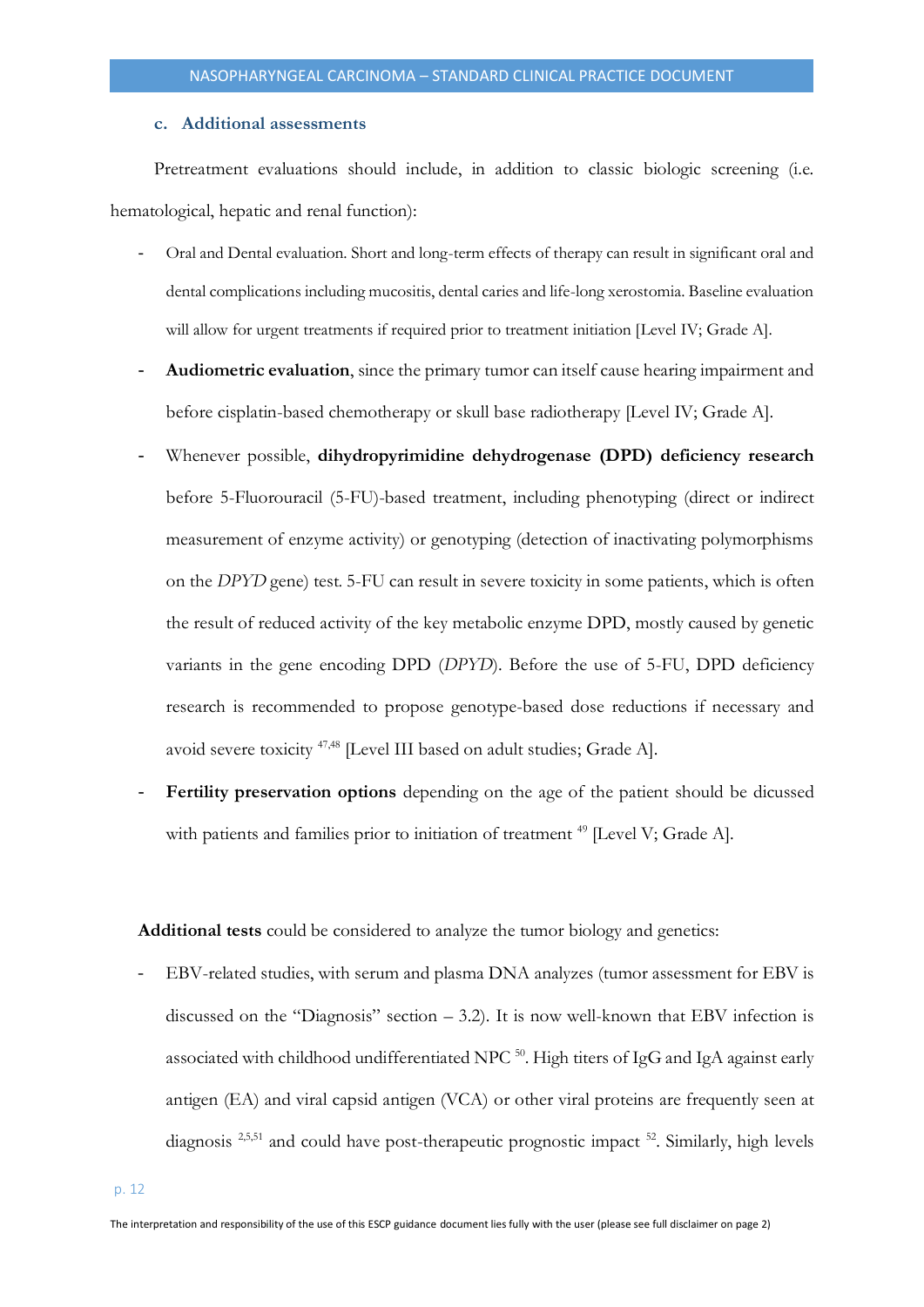of circulating viral DNA are almost always detected at diagnosis 53,54 . The surveillance of the plasma EBV DNA level has been described, mainly in adult cohorts, as a marker for tumor burden and could be a useful prognostic factor <sup>55-62</sup>. One retrospective pediatric study including 89 patients has shown the prognostic impact of pretreatment plasma EBV DNA level <sup>63</sup> [Level IV; Grade C].

Molecular biology studies – such as whole exome – for germline and somatic mutations could be proposed for further understanding of tumor biology but are to date limited for research 64,65 [Level V; Grade C].

**Diagnosis** is often made at an advanced local stage.

Main symptoms result from a mass located in the nasopharynx  $\pm$  cervical nodal enlargement.

Other symptoms may include nasal, auditory or less frequently neurological symptoms.

**Initial tumor assessment** should include:

- **Full clinical examination** [Level V; Grade A];

- **Head and neck MRI or CT scan with contrast media** including supraclavicular fossa [Level V; Grade A]

- **Nasopharyngeal endoscopic examination with biopsy** of the primary tumor [Level V; Grade A]; alternatively, a large cervical lymph node could be biopsied ([Level V; Grade B];

- **Chest and abdomen CT scan with iodine contrast** [Level IV; Grade A] (an alternative to systematic upper abdomen CT scan could be a liver ultrasound, or MRI).

- **FDG PET/CT** [Level III for adult studies, V for pediatric population; Grade A]; if FDG PET/CT is not available, technetium bone scintigraphy could be used [Level V; Grade C].

**Pretreatment investigations** should include:

- **Classic biological screening** (hematological, hepatic and renal function) [Level V; Grade A];

- **Audiometric evaluation** [Level IV; Grade A];

- **DPD testing** if feasible (phenotyping or genotyping) [Level III based on adult studies; Grade A];

- **Fertility preservation options** [Level V; Grade A].

**Additional assessment for research** could include:

- Serum and plasma EBV DNA analysis, with potential prognostic impact [Level IV; Grade C];

- Optional studies for germline and somatic mutations [Level V; Grade C].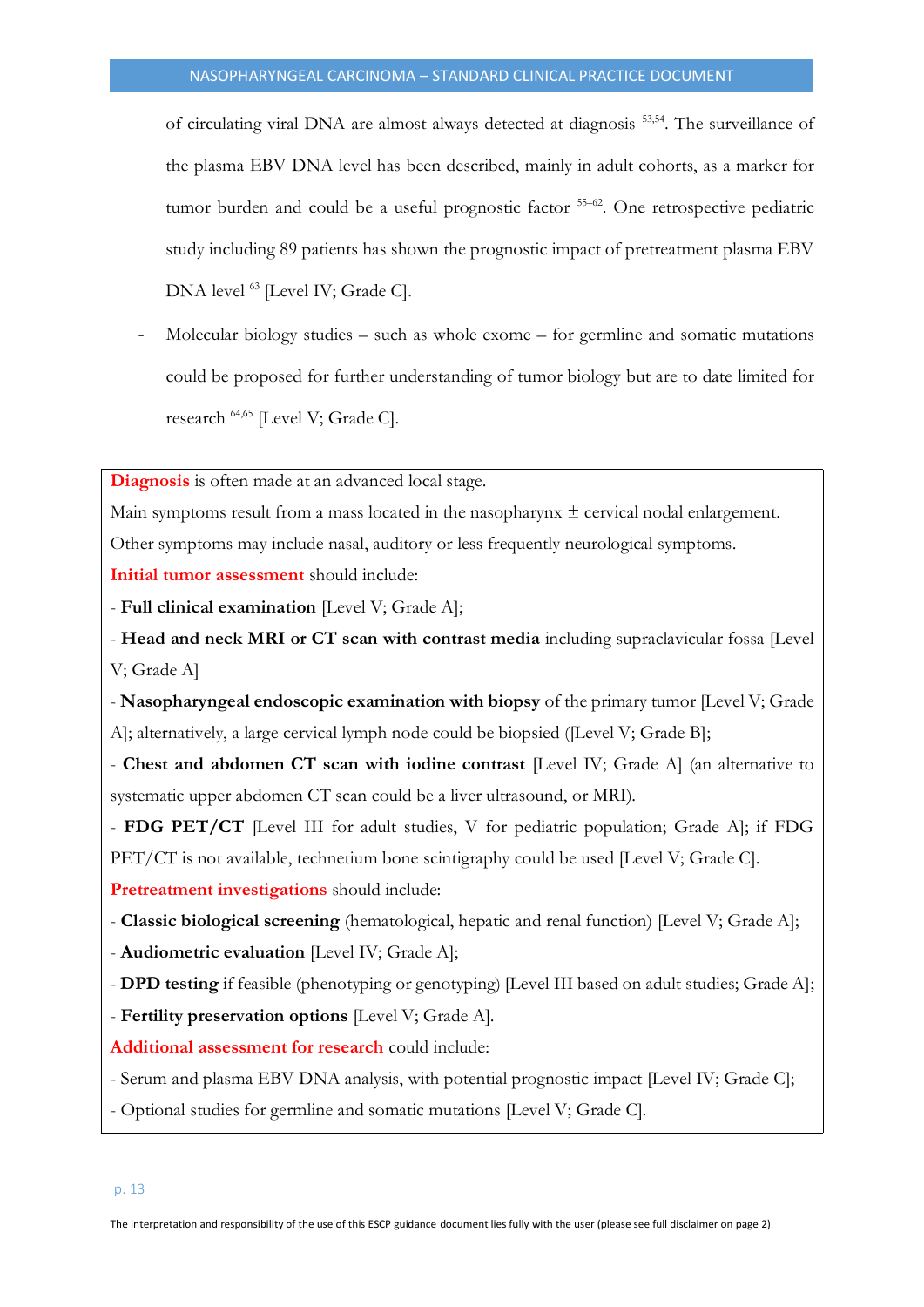#### <span id="page-13-0"></span>3.2 DIAGNOSIS

Histology is mandatory for the diagnosis of NPC, since nasopharyngeal cytology sensitivity after fine needle aspiration is limited <sup>66</sup> [Level IV; Grade B]. It should especially distinguish NPC from other benign or malignant tumors occurring in this location during childhood, such as rhabdomyosarcoma or lymphomas. Revision of the histological slides by a pathologist with proved experience in pediatric and head and neck tumors and especially in NPC is highly recommended [Level IV; Grade B]. Frozen tissue could be stored for potential molecular profile [Level IV; Grade C].

Even if nasopharyngeal cytology is not enough to set up the diagnosis, the cytological examination of enlarged cervical lymph nodes can provide useful information for initial metastatic staging in case of positivity  $34-36$  [Level IV; Grade B].

NPC is defined as a carcinoma arising in the nasopharyngeal mucosa that shows light microscopic or ultrastructural evidence of squamous differentiation. The current 4<sup>th</sup> edition of the WHO classification for NPC includes the following subtypes <sup>67,68</sup>:

- Keratinizing squamous cell carcinoma (i.e. type I);
- Non-keratinizing carcinoma, which is divided in two subtypes:
	- o Non-keratinizing differentiated carcinoma (i.e. type II, also called type 2a);
	- o Non-keratinizing undifferentiated carcinoma (i.e. type III, also called type 2b);
- Basaloid squamous cell carcinoma (new subtype added in the 3<sup>rd</sup> edition).

Keratinizing squamous cell carcinoma (ex-type I) is characterized by a conventional squamous differentiation with intercellular bridges and/or keratinization over most of the tumor, and different degrees of differentiation (well, moderately and poorly differentiated). Tumor cells are arranged in irregular islands, the stroma shows various degrees of inflammatory infiltration with lymphocytes, plasma cells, neutrophils and eosinophils. This histological subtype is rarely seen in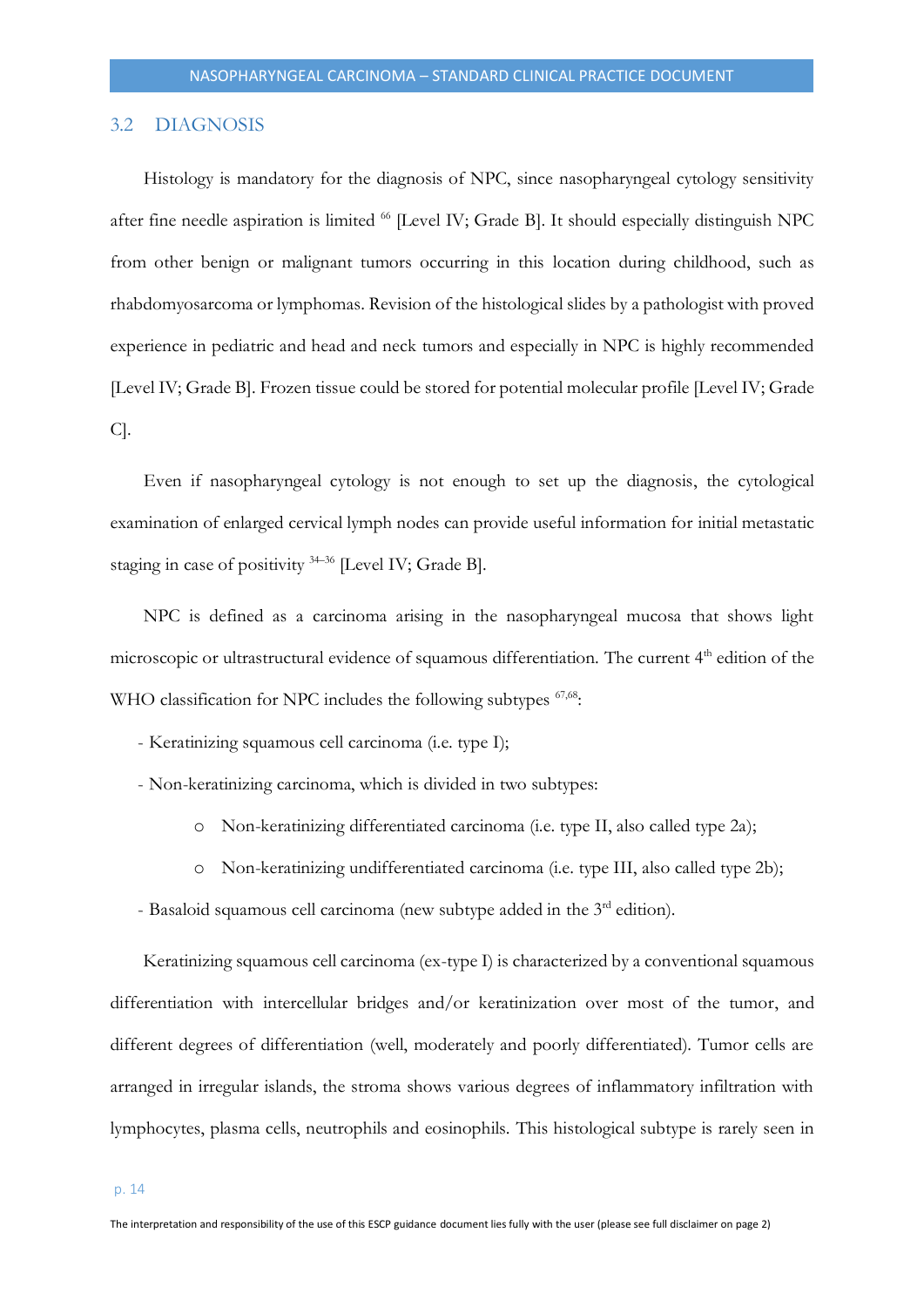the pediatric population. Non-keratinizing carcinoma shows irregular islands, dyscohesive sheets and trabeculae of carcinoma cells, and variable lymphocytes and plasma cells infiltrate. The undifferentiated subtype (ex-type III), the most frequent in childhood and early adulthood, is characterized by large tumor cells, with prominent large nuclei, scant cytoplasm, and prominent mitotic activity.

Immunohistochemistry is required to demonstrate the carcinomatous nature of the tumor (expressions of cytokeratins reactive with pan-cytokeratin antibodies like AE1/AE3) and its squamous differentiation (expression of cytokeratins 5/6, expression of transcription factors p63 and p40). Staining for low molecular weight cytokeratin (CAM5.2) is often weaker, cytokeratin 7 and 20 are both negative, epithelial membrane antigen (EMA) is often only focal. Tumor cells are negative for lymphoid markers CD20/CD5. Additional markers might be useful to rule out differential diagnoses (synaptophysin and chromogranin A for neuroblastoma, desmin and myogenin for RMS, NUT for NUT carcinoma, CD99 for Ewing sarcoma).

The stroma is composed of a mixture of T and B cells, and a variable number of S100 positive dendritic cells.

Childhood undifferentiated NPC is associated with EBV infection in almost all cases, and footprints of EBV infection can be found in NPC cells, such as the viral proteins EBNA1, LMP2, and LMP1 by immunohistochemistry, and the EBV small noncoding RNAs, Epstein-Barr Encoding Region (EBER) by hybridization in situ  $69-71$  [Level IV; Grade B].

There are no specific serum tumor markers available. Plasma EBV serological and DNA studies are discussed on the "Additional assessments" section – 3.1.c.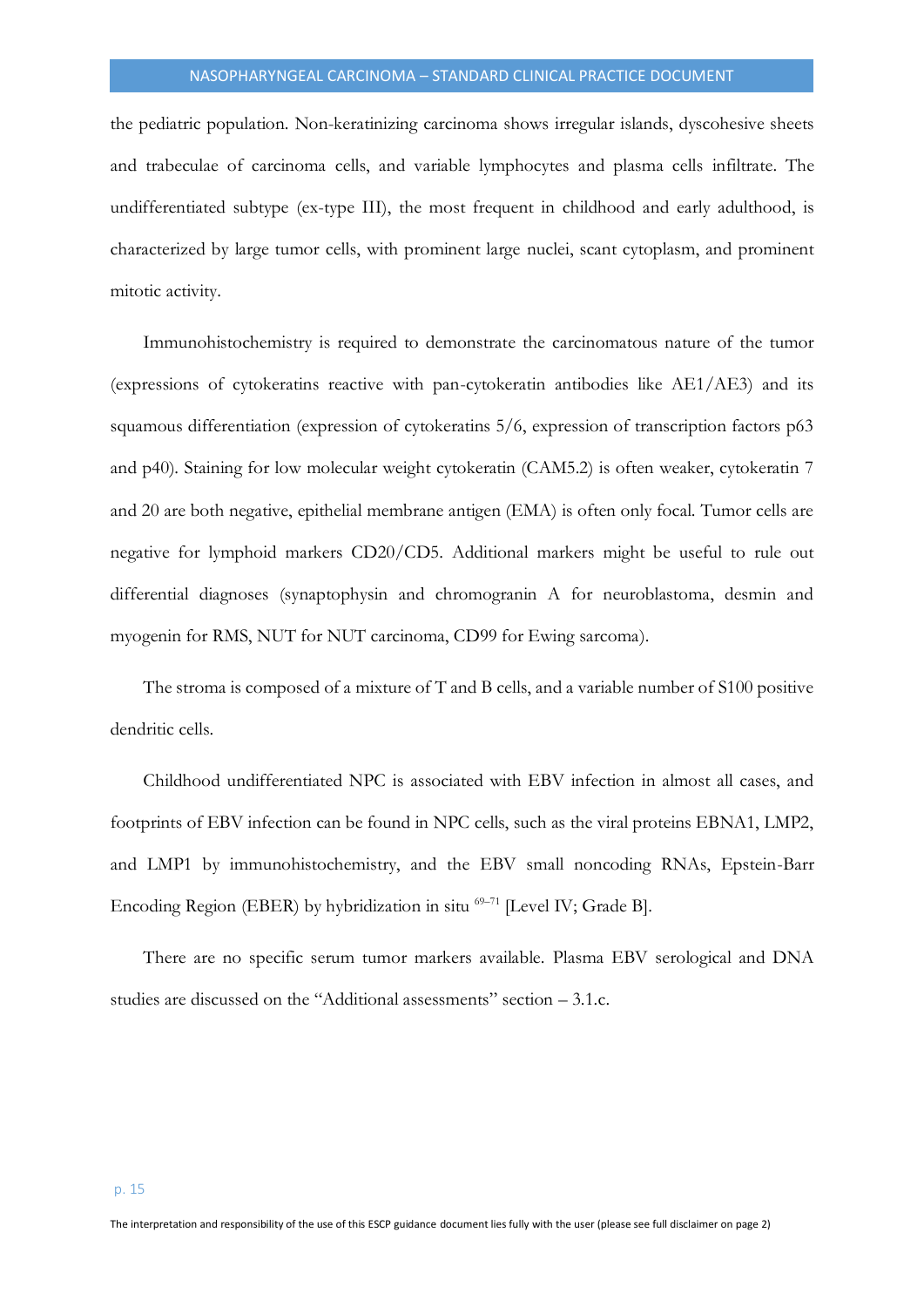# **Histological diagnosis**

Histology is mandatory for NPC diagnosis; cytology sensitivity is not enough [Level IV; Grade B].

Revision of the histological slides from an **experienced pathologist** especially in NPC is highly recommended [Level IV; Grade B].

**Frozen tissue** could be stored for potential molecular profile [Level IV; Grade C].

**Cytology of enlarged cervical lymph nodes** can help for initial staging [Level IV; Grade B].

**HES examination and immunohistochemistry** for cytokeratin (AE1/AE3, cytokeratin 5/6,

34ßE12, CAM5.2), epithelial membrane antigen (EMA), transcription factors p63 and p40 and lymphoid markers (CD20/CD5) should be performed [Level V; Grade B].

**Footprints of EBV infection** should be searched, with immunohistochemistry including the viral proteins EBNA1, LMP2, and LMP1, and/or EBER hybridization in situ [Level IV; Grade B].

**Additional immunostaining and somatic molecular complementary analysis** should exclude other head and neck malignant tumors [Level V; Grade B].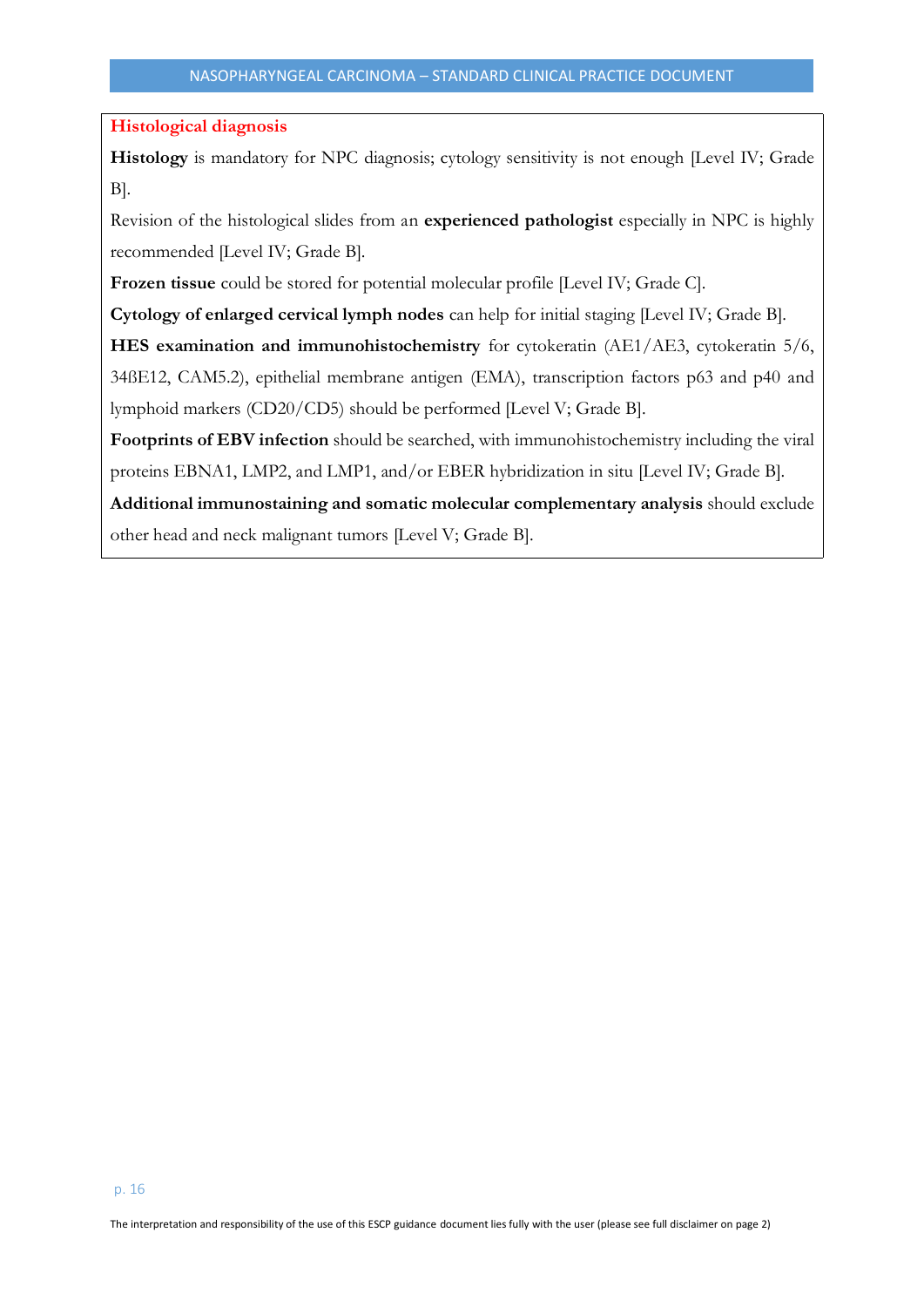# <span id="page-16-0"></span>3.3 STAGING SYSTEM

The use of the 8<sup>th</sup> edition of American Joint Committee on Cancer staging system is recommended [Level IV; Grade A]<sup>72-75</sup>.

# The **AJCCC edition** proposes that:

*"Clinical assessment uses information available from clinical history, physical examination, imaging, endoscopy, biopsy of the primary site, surgical exploration, or other relevant exami-nations. Clinical (pretreatment) (cTNM) : Diagnostic data including symptoms, physical examination, imaging, endoscopy; biopsy of primary site; resection of single node/sentinel node(s) with clinical T; surgical exploration without resection; other relevant examinations. The staging systems presented are all clinical staging, based on the best possible estimate of the extent of disease before first treatment. Imaging techniques [computed tomography (CT), magnetic resonance imaging (MRI), positron emission tomography (PET), and ultrasonography] may be utilized and, in advanced tumor stages, have added to the accuracy of primary tumor (T) and nodal (N) staging, especially in the nasopharyngeal and paranasal sinuses, primary sites, and regional lymph nodes. Endoscopic evaluation of the primary tumor, when appropriate, is desirable for detailed assess-ment of the primary tumor for accurate T staging. Fine-needle aspiration biopsy (FNAB) may confi rm the presence of tumor and its histopathologic nature, but it cannot rule out the presence of tumor."*

#### **For nasopharyngeal cancer:**

*Cross-sectional imaging in nasopharyngeal cancer is mandatory to complete the staging process. Magnetic resonance imaging (MRI) often is the study of choice because of its multiplanar capability, superior soft tissue contrast, and sensitivity for detecting skull base and intracranial tumor spread. Computed tomography (CT) imaging with axial and coronal thin section technique with contrast is an alternative. Radiologic nodal staging should be done to assess adequately the retropharyngeal and cervical nodal status."*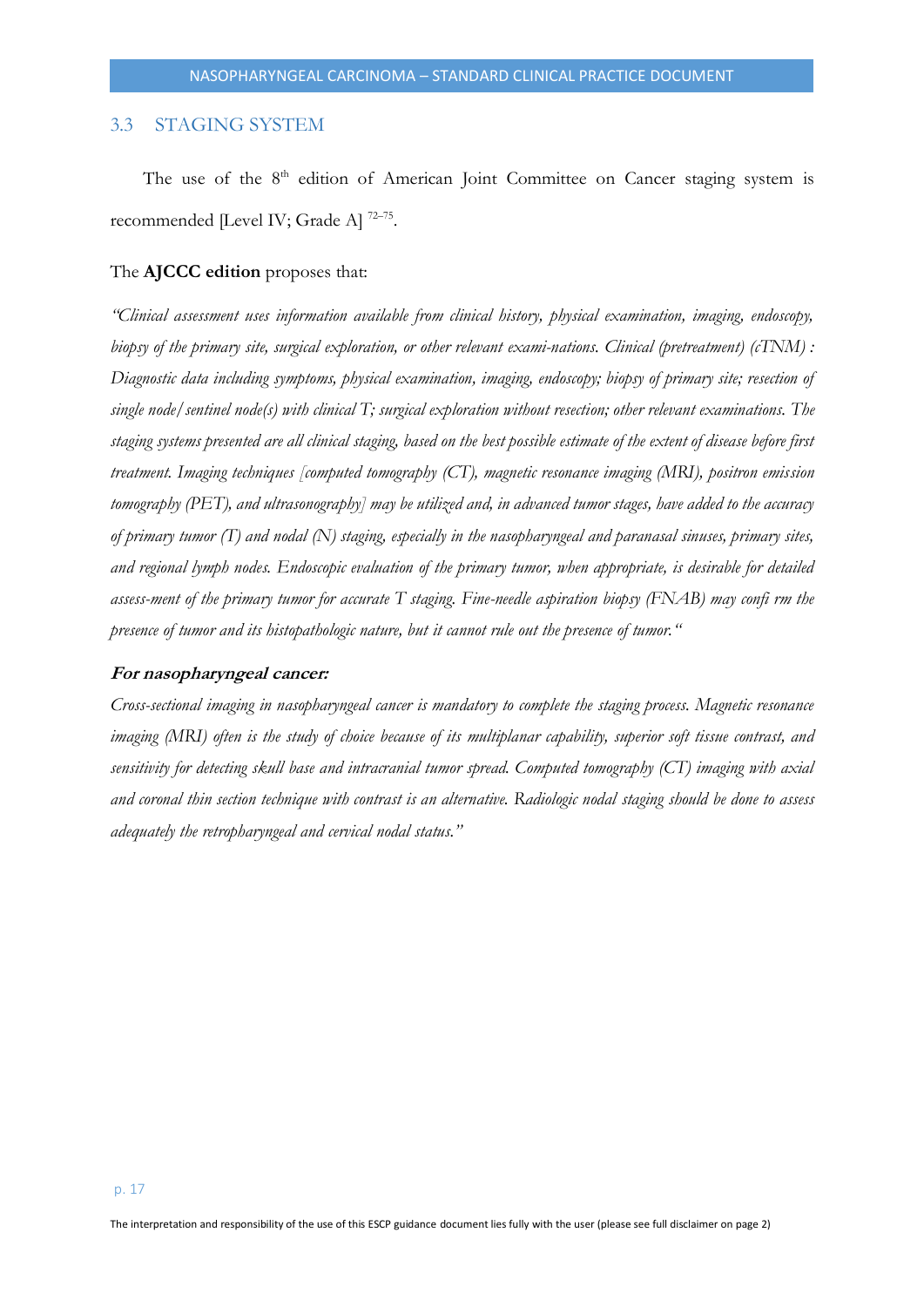| American Joint Committee on Cancer staging system |                                                                                      |  |  |  |  |  |
|---------------------------------------------------|--------------------------------------------------------------------------------------|--|--|--|--|--|
|                                                   | <b>Primary Tumor</b>                                                                 |  |  |  |  |  |
| T1                                                | Tumor confined to the nasopharynx or tumor extends to oropharynx and/or nasal        |  |  |  |  |  |
|                                                   | cavity without parapharyngeal extension                                              |  |  |  |  |  |
| T2                                                | Tumor with extension to parapharyngeal space and/or infiltration of the medial       |  |  |  |  |  |
|                                                   | pterygoid, lateral pterygoid, and/or prevertebral muscles                            |  |  |  |  |  |
| T <sub>3</sub>                                    | Tumor invades bony structures of skull base cervical vertebra, pterygoid             |  |  |  |  |  |
|                                                   | structures, and/or paranasal sinuses                                                 |  |  |  |  |  |
| T <sub>4</sub>                                    | Tumor with intracranial extension and/or involvement of cranial nerves,              |  |  |  |  |  |
|                                                   | hypopharynx, orbit, parotid gland and/or infiltration beyond the lateral surface of  |  |  |  |  |  |
|                                                   | the lateral pterygoid muscle                                                         |  |  |  |  |  |
|                                                   | <b>Nodes</b>                                                                         |  |  |  |  |  |
| N1                                                | Unilateral metastasis, in cervical lymph node(s) above the caudal border of cricoid  |  |  |  |  |  |
|                                                   | cartilage, and/or unilateral or bilateral metastasis in retropharyngeal lymph nodes, |  |  |  |  |  |
|                                                   | 6 cm or less                                                                         |  |  |  |  |  |
| N <sub>2</sub>                                    | Bilateral metastasis in cervical lymph node(s), 6 cm or less above the caudal border |  |  |  |  |  |
|                                                   | of cricoid cartilage                                                                 |  |  |  |  |  |
| N <sub>3</sub>                                    | Metastasis in cervical lymph node(s) greater than 6 cm in dimension and/or           |  |  |  |  |  |
|                                                   | extension below the caudal border of cricoid cartilage                               |  |  |  |  |  |
|                                                   | <b>Distant Metastases</b>                                                            |  |  |  |  |  |
| MX                                                | Distant metastases cannot be assessed                                                |  |  |  |  |  |
| M <sub>0</sub>                                    | No distant metastases                                                                |  |  |  |  |  |
| M1                                                | Distant metastases                                                                   |  |  |  |  |  |
| <b>Stage</b>                                      |                                                                                      |  |  |  |  |  |
| $\mathbf I$                                       | T1 N0 M0                                                                             |  |  |  |  |  |
| $\mathcal{I}$                                     | T1-2 N1 M0, or T2 N0 M0                                                              |  |  |  |  |  |
| III                                               | T3 N0-1 M0, or T1-3 N2 M0                                                            |  |  |  |  |  |
| <b>IVA</b>                                        | T1-4 N3 M0, or T4 N0-2 M0                                                            |  |  |  |  |  |
| <b>IVB</b>                                        | Any T, N, M1                                                                         |  |  |  |  |  |

Some recent adult studies have reported the prognostic value of pretreatment plasma EBV

DNA level integrated to TNM staging but this remains at a research level today, and standardized

quantitative assays and cut-off for EBV DNA levels are required <sup>76–78</sup> [Level IV; Grade C].

Staging should follow the 8<sup>th</sup> edition of AJCC [Level IV; Grade A]. Incorporation of plasma EBV DNA level to TNM staging has been recently proposed [Level IV; Grade C].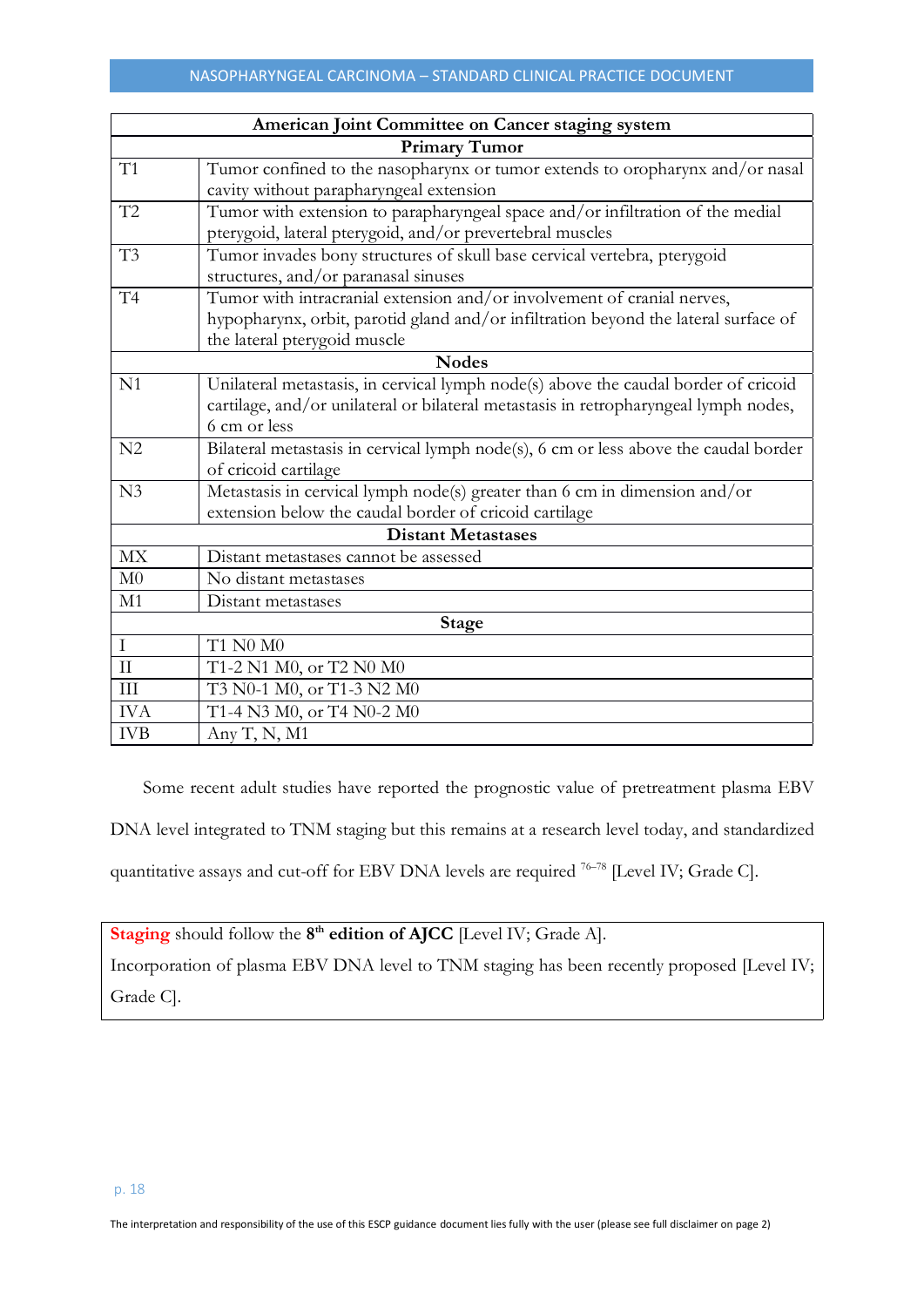# <span id="page-18-0"></span>3.4 TREATMENT

# **General considerations:**

- Multidisciplinary team discussions are mandatory at diagnosis and during therapy [Level IV; Grade A].
- Patients/families should be proposed the enrolment in a prospective trial if available and data collection in national or international databases [Level IV; Grade B].
- Treatment of NPC includes chemotherapy and radiotherapy [Level III; Grade A]<sup>2,3</sup>.
- Most long-term effects after the treatment of NPC, including secondary malignancies, are related to initial disease extension, chemotherapy-related effects and the high dosage of radiotherapy <sup>79–81</sup>. Chemotherapy is used to increase survival and to try to reduce radiation exposure in young patients.
- The type of treatment depends on the tumor stage according to the  $8<sup>th</sup>$  Edition of the American Joint Committee on Cancer Staging System, and response to induction chemotherapy (IC) [Level III; Grade B].

# <span id="page-18-1"></span>**a. Surgery**

NPC is mostly diagnosed at an advanced local stage. Due to the nature of the tumor spread and its complex anatomical location, primary NPC is considered to be unresectable [Level III; Grade A]. Surgery can be discussed in the rare setting of very limited disease at presentation (stage T1/T2, N0, M0) or in selected cases of oligometastases in disease relapse situation [Level IV; Grade C].

#### **Surgery**

There is **no place for surgery** in the treatment schedule of primary NPC [Level III; Grade A]. Surgery can be discussed is selected cases of very limited disease or oligometastatic disease relapse [Level IV; Grade C].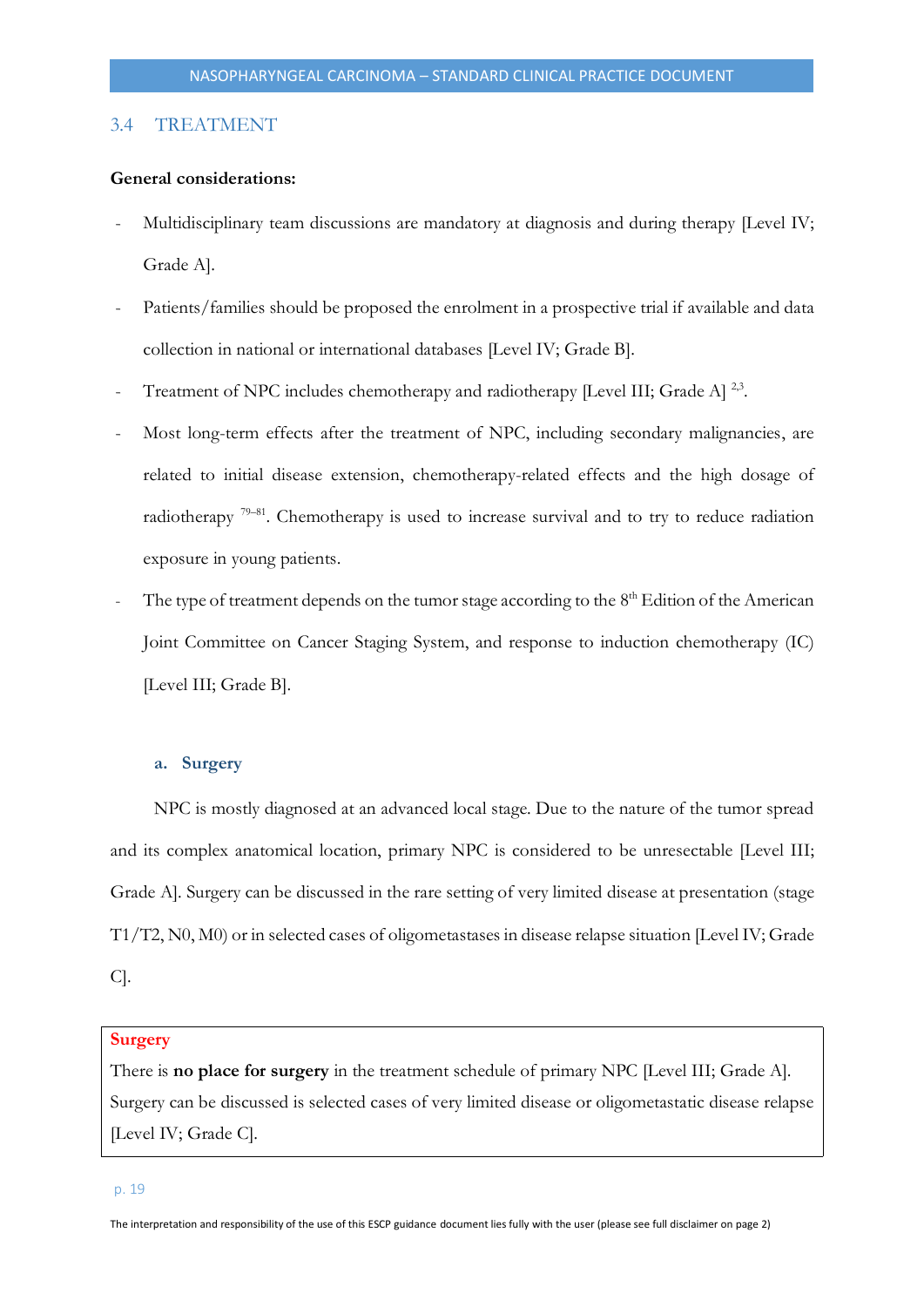## <span id="page-19-0"></span>**b. Medical therapy**

- NPC is usually a chemosensitive tumor, however the optimal standard chemotherapy regimen has yet to be defined <sup>82-86</sup>.
- Several retrospective studies and six prospective non comparative studies since 2000 in pediatric NPC (see Table) showed good response to cisplatin-based chemotherapy regimens and it is now considered as standard care.

Additional chemotherapy drugs with evidence for efficacy in NPC include: 5-fluorouracil (5FU), bleomycin, doxorubicin, vinblastine, vinorelbine, paclitaxel, irinotecan and cyclophosphamide <sup>2</sup>–6,16,21,23,24,87,88 .

- Different schedules for chemotherapy administration have been evaluated for NPC in adults and children, although there are no comparative studies that have been performed in children, adolescents and young adults (AYA) to date <sup>2,84,86,89,90</sup>.
- Available treatment plans include:
- o **Induction chemotherapy** (IC), prior to radiotherapy with the aim of reducing tumor mass, preventing metastatic dissemination and thus try to allow decrease radiation doses and longterm radiation related toxicities;
- o **Concomitant chemotherapy during radiotherapy** (CCRT), in order to sensitize the tumor to irradiation;
- o **Adjuvant therapy**, following radiotherapy, as a maintenance treatment with the aim to control minimal residual disease.
- Initial tumor staging and tumor response assessment are used to **adapt treatment strategy**.
- Early nutritional status evaluation and continuous supportive care are recommended. [Level III; Grade B]. Systematic gastrostomy placement prior to therapy initiation can be discussed with patients and families at diagnosis to ensure for continuous nutritional support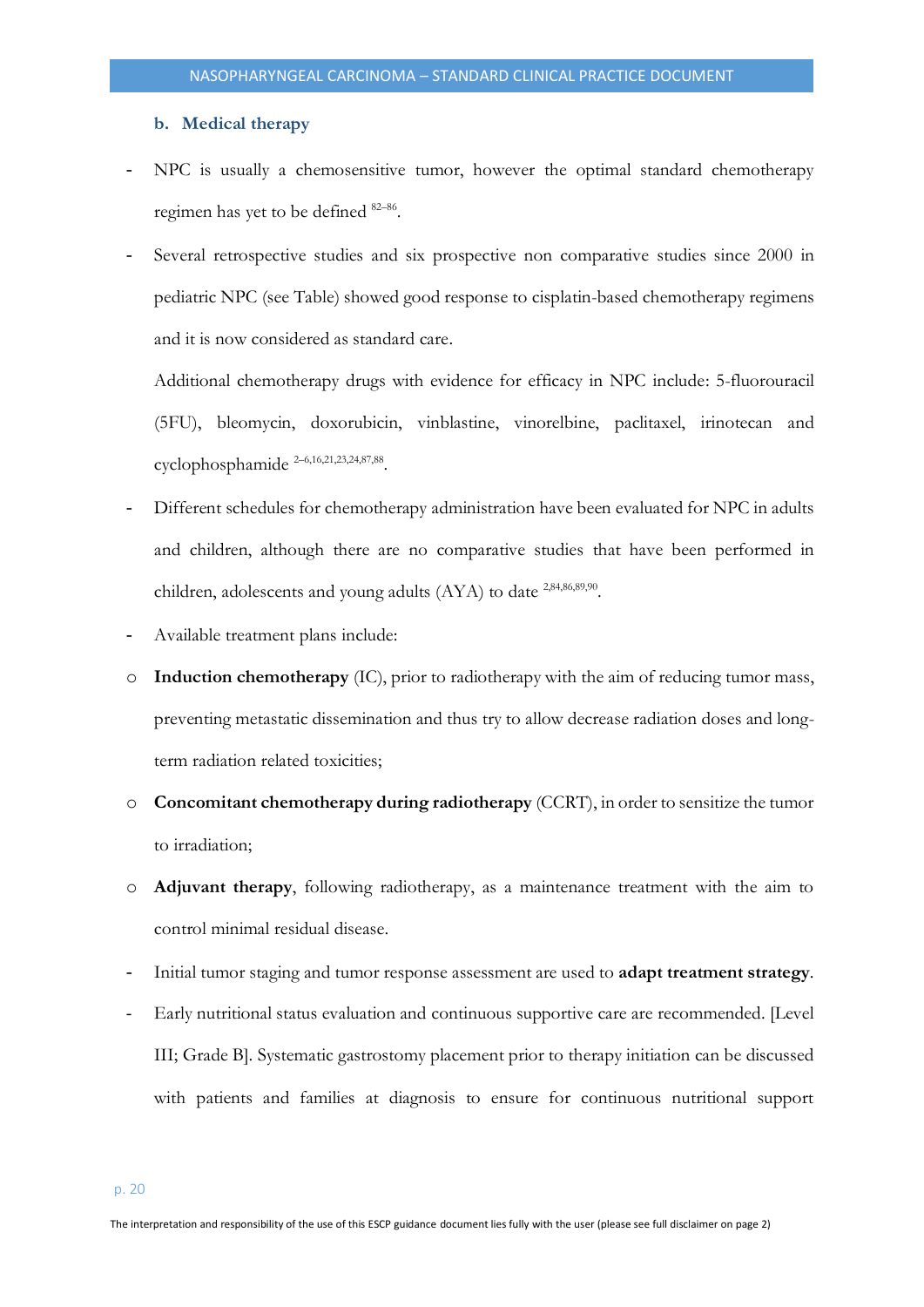throughout treatment, taking into account the expected high risk of significant mucositis with chemo-radiotherapy [Level IV; Grade C].

- Central venous access insertion is recommended before chemotherapy administration [Level III; Grade B].

#### **Medical therapy for localized disease (stages I-II, N0)**

<span id="page-20-0"></span>Only rare stages I-II (N0) disease could be treated without any chemotherapy [Level IV based on adult studies, no pediatric study; Grade B].

High cure rates for stage I disease were reported using radiotherapy alone <sup>91</sup>.

According to some studies, patients with stage II disease may benefit from addition of IC or concomitant cisplatin to radiotherapy <sup>91,92</sup>. Yet, in a recent meta-analysis, stage II NPC only benefited from CCRT when two-dimensional radiotherapy was employed but non-significant difference in survival outcomes were shown between CCRT and radiotherapy alone when intensity modulated radiotherapy (IMRT) was adopted <sup>93</sup>.

#### **Medical therapy for localized disease (stages I-II, N0)**

Treatment for **stage I** could be **exclusive radiotherapy** [Level IV based on adult studies, no pediatric study; Grade B].

<span id="page-20-1"></span>For **stage II N0** disease **additional cisplatin chemotherapy** may be considered, but its benefit is **not certain** compared to IMRT alone [Level IV adults, Grade C, no data on pediatric NPC].

#### **Medical therapy for locoregional disease (stages II N1, III-IVa)**

#### - **Induction chemotherapy**

In adults, large phase III trials and meta-analysis comparing different IC regimens versus no IC showed inconclusive results <sup>82,90,94-97</sup>. Although the impact of induction therapy on overall survival remains controversial, it has been shown to achieve the highest distant control, and tolerance was acceptable. In children, no prospective comparative studies (with and without initial chemotherapy)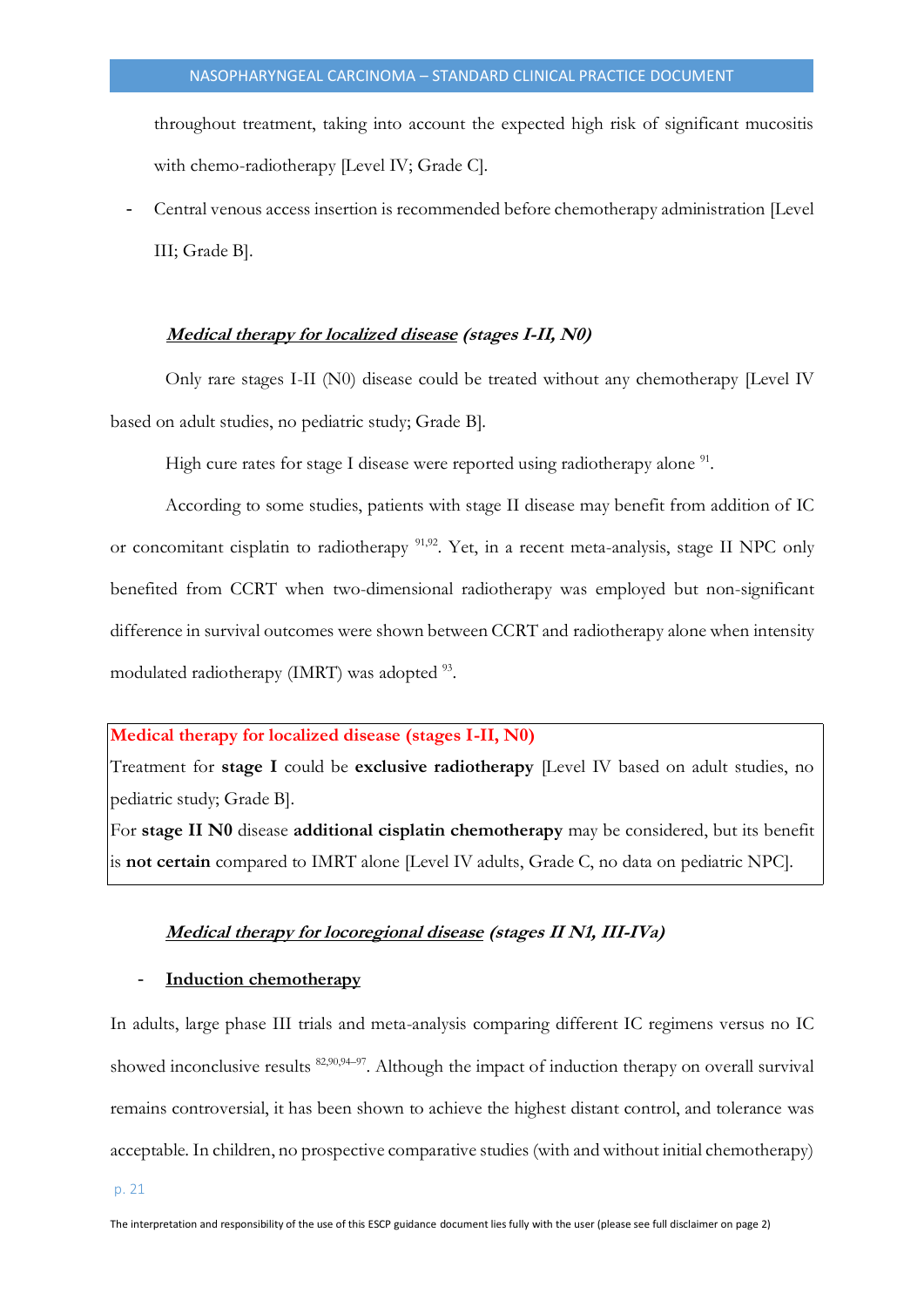have been performed to scientifically analyze the precise role of IC in addition to locoregional radiotherapy. However, due to poor historical outcome after exclusive radiotherapy for locoregionally advanced NPC, and severe acute and long-term toxicities, the induction cisplatinbased chemotherapy was introduced for the pediatric population, with promising results <sup>2</sup>. A recent large retrospective study with matched cohort analysis reported a trend in favor of IC versus CCRT alone, but this result did not reach statistical significance <sup>98</sup>. Since 2000, several non-randomized prospective studies (including 18 to 111 patients each) have assessed the efficacy of IC  $\pm$  CCRT  $\pm$ maintenance treatment with several modalities of chemotherapy and radiotherapy, reporting improvement in overall survival compared with historical radiotherapy treatment (reaching more than 80% at 5 years versus 20% to 40%)  $^{4-6,21,23,24}$ . The only prospective randomized phase II study on young patients with NPC showed that the addition of docetaxel to cisplatin + 5FU during induction therapy did not provide any benefit in terms of local control rate and outcomes in children and adolescents, leading to consider that this drug does not add to this combination for primary pediatric NPC<sup>24</sup>.

Despite the lack of evidence-based data with randomized studies in the pediatric population, **IC is currently considered as standard of care for locoregionally advanced disease (stages III-IVa)**, in order to avoid metastatic dissemination and thus prevent metastatic relapse, and to enable de-escalation of radiotherapy in good responders (and thus reducing acute and long-term toxicities) [Level III; Grade A]. Therapy usually includes **3 cycles of cisplatin and 5FU** [Level III; Grade B]. Tumor response should be assessed radiologically by MRI and/or PET/CT following the second or third chemotherapy cycle (time at evaluation has to be defined in order to begin RT 3 weeks after the third cycle) [Level III; Grade B].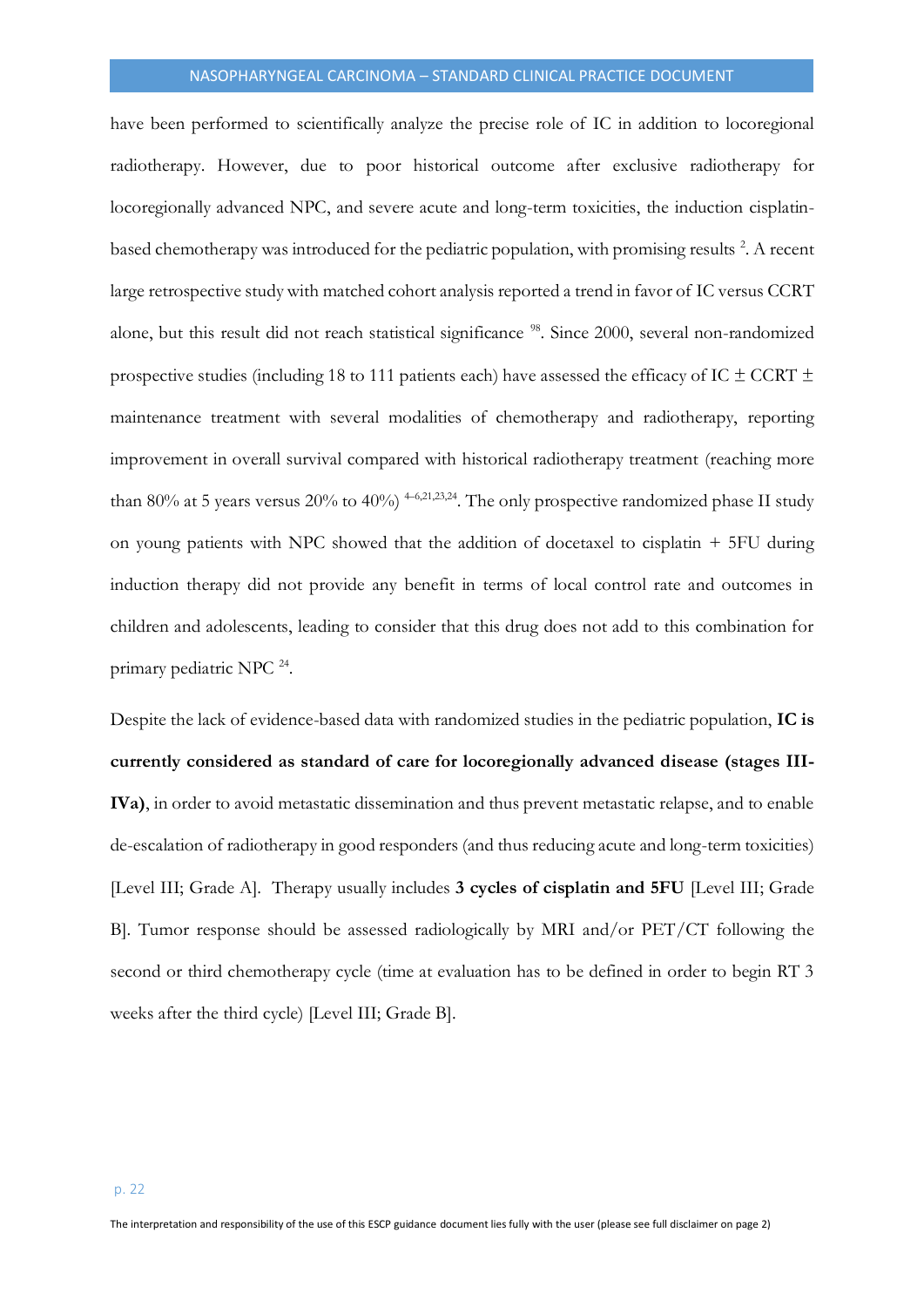| <b>Studies</b>              | <b>Inclusion</b><br>Period | <b>Patients</b><br><b>Number</b> | Median<br>Age<br>(Range)<br>(y) | <b>Induction</b><br>Chemotherapy<br>Regimen                    | Overall<br><b>Response Rate</b><br>to Induction<br>Chemotherapy | Radiation<br><b>Therapy</b><br>Doses and<br><b>Fields</b>                                          | Concomitant<br>Chemoradiotherapy | Maintenance<br><b>Treatment</b> | <b>EFS</b>                            | <b>OS</b>                                                | <b>Reported Toxicities</b>                                                                                                                                                                                                                                                                     |
|-----------------------------|----------------------------|----------------------------------|---------------------------------|----------------------------------------------------------------|-----------------------------------------------------------------|----------------------------------------------------------------------------------------------------|----------------------------------|---------------------------------|---------------------------------------|----------------------------------------------------------|------------------------------------------------------------------------------------------------------------------------------------------------------------------------------------------------------------------------------------------------------------------------------------------------|
| Mertens<br>4                | 1992 to<br>2003            | 59                               | $13(8-25)$                      | MTX-cisplatin-<br>5-FU<br>3 courses                            | 94.9%                                                           | 59.4 Gv: PT<br>$+ILN$<br>45 Gv: ULN                                                                |                                  | Interferon beta<br>for 6 mo     | DFS:<br>$91\%$ at<br>$108 \text{ mo}$ | 0S: 95%                                                  | Severe stomatitis: 4<br>patients, cardiotoxicity: 2                                                                                                                                                                                                                                            |
| Rodriguez<br>Galindo<br>3   | 1990 to<br>1994            | 18                               | 13                              | MTX-cisplatin-<br>LV-5-FU<br>4 courses                         | 93.75%                                                          | 61.2 Gy: PT<br>$+ILN$<br>50.4 Gy: ULN                                                              |                                  |                                 | 4 y<br>EFS:<br>75%                    | $4yOS$ :<br>77%                                          | patients<br>Myelosuppression.<br>stomatitis                                                                                                                                                                                                                                                    |
| Casanova<br>19              | 2000 to<br>2009            | 46                               | $13(9-17)$                      | 5-FU-cisplatin<br>3 courses                                    | 91%                                                             | 60/65 Gv:<br>PT+ILN<br>45 Gy: ULN                                                                  | Cisplatin                        |                                 | 5 v<br>EFS:<br>79.3%                  | 5vOS:<br>80.9%                                           | One patient died from<br>respiratory failure. No<br>other major acute<br>toxicities. Most common<br>late effects:<br>hypothyroidism,<br>xerostomia, neck fibrosis,<br>trismus                                                                                                                  |
| Buehrlen<br>5               | 2003 to<br>2010            | 45                               | $15(8-20)$                      | Cisplatin-LV-<br>5-FU<br>3 courses                             | $98\%$                                                          | Stage I. II:<br>59.4 Gy: PT<br>45 Gv: ULN<br>Stage III, IV:<br>59.4 Gy: PT<br>$+ILN$<br>45 Gy: ULN | Cisplatin                        | Interferon beta<br>for 6 mo     | EFS:<br>$92\%$ at<br>30 <sub>mo</sub> | OS:<br>$97\%$ at<br>30 <sub>mo</sub>                     | During neoadjuvant<br>chemotherapy: mucositis<br>53%, nausea 36%.<br>neutropenia 63%<br>During chemoradiotherapy:<br>severe mucositis 42%<br>ototoxicity 16 to 19%<br>During IFN treatment: grade<br>3-4 leucopenia in 12<br>patients. Late effects:<br>ototoxicity 14%.<br>hypothyroidism 25% |
| Casanova<br>21              | 2007 to<br>2008            | 75                               | $16(9-21)$                      | Cisplatin-5-FU or<br>cisplatin-5-FU-<br>docetaxel<br>3 courses | TPF: 88%<br>PF: 88%                                             | Not<br>evaluated                                                                                   | Not evaluated                    | Not evaluated                   |                                       | $3 \text{ v OS:}$<br>$78\%$ in<br>PF.<br>85.7%<br>in TPF | Hematologic disorders:<br>14% TPF, 16% PF.<br>Gastrointestinal SAE: 14%<br>TPF, 0% PF                                                                                                                                                                                                          |
| Rodriguez-<br>Galindo<br>22 | 2006 to<br>2013            | 111                              | $14(3-18)$                      | Cisplatin-5-FU<br>3 courses                                    | Not evaluated                                                   | 61.2 Gy if<br>complete or<br>partial<br>response<br>71.2 Gy if<br>stable<br>disease                | Cisplatin                        | Not evaluated                   | 5 y<br>EFS:<br>85.5%                  | 5vOS:<br>88.2%                                           | Not evaluated                                                                                                                                                                                                                                                                                  |

# **Table. Prospective main clinical studies published in childhood NPC since 2000**

*From Dourthe et al., J Pediatr Hematol Oncol, 2017*

# - **Response to treatment evaluation**

Radiological response to medical treatment should be analyzed by **MRI or CT-scan** according to either WHO criteria<sup>99</sup> using bidimensional measurements or **RECIST 1.1** criteria using unidimensional measurements <sup>100</sup> [Level IV; Grade B]. WHO was initially considered superior to RECIST for evaluation of therapeutic response in patients with irregularly shaped NPC<sup>100</sup>. However, using the tumor volume measurement as a reference in a recent adult prospective study, Chen *et al*. reported the superiority of unidimensional measurement for both primary and lymph nodes assessment <sup>101</sup>. These authors also showed that the single MR coronal dimension was the most consistent with the volume. Whatever the method used, the appropriate threshold values should be used, which are different between uni- and bidimensional methods (i.e., partial response "PR" is defined as  $>30\%$  decrease with RECIST but  $>50\%$  with WHO, and progressive disease "PD" is >20% increase with RECIST and >25% with WHO). One difficult issue is the use of very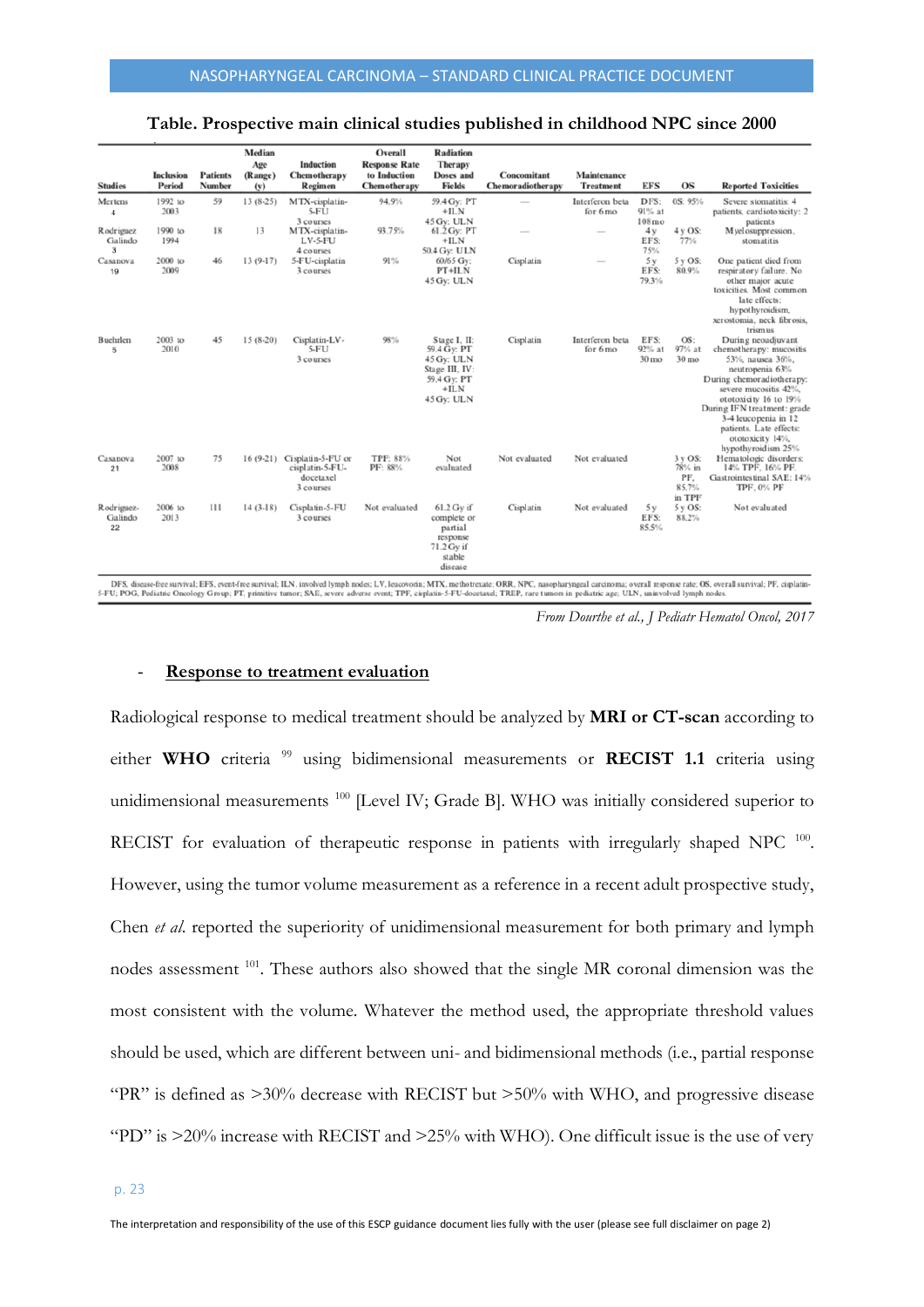good partial response "VGPR", which is not defined neither in the WHO nor in the RECIST1.1. Although the prognostic value of tumor response has been demonstrated  $^{102,103}$ , there is no evidence that a single measurable threshold defining VGPR is significantly related to survival.

Encouraging results were published regarding the use of  $PET/CT$  to assess response to IC  $^{104}$ . Preliminary results showed that both <sup>18</sup>F-FDG and <sup>18</sup>F-FLT PET have the potential to monitor and predict tumor regression. However, the actual prognostic significance of metabolic response to IC is not yet confirmed.

#### - **Concomitant chemotherapy and radiotherapy**

In adults, several trials and meta-analyses have confirmed the role of CCRT in loco-regionally advanced NPC in term of locoregional/distant control as well as survival. The standard agent used in concurrent chemoradiation is cisplatin. A meta-analysis of the chemotherapy benefit in NPC (MAC-NPC) was reported by the Collaborative Group. A total of 8 randomized trials (for a total of 1753 patients) compared cisplatin-based chemotherapy plus radiotherapy versus radiotherapy alone in locally advanced NPC. A significant benefit was found for OS (+6% at 5 years) and EFS (+10% at 5 years) with the addition of chemotherapy, especially with CCRT <sup>86</sup>. An update published in 2015, on 19 trials and 4806 patients, confirmed that the addition of concomitant chemotherapy to radiotherapy significantly improved survival (absolute benefit at 5 years +6.3%), either with or without adjuvant chemotherapy <sup>84</sup>. In adults studies, the most frequently used regimens are: cisplatin 100 mg/m<sup>2</sup>/every 3 weeks (standard treatment) or weekly cisplatin (40 mg/m<sup>2</sup>/weekly) and it was defined that the optimal cumulative total dose of concurrent cisplatin should be higher than 200 mg/m<sup>2 105,106</sup>.

p. 24 There are no randomized control studies in pediatric NPC that evaluated the role of CCRT versus radiotherapy alone. Several prospective trials in pediatrics used different regimens for cisplatinbased chemotherapy during radiotherapy with improved results compared to historical data 3,6,7,16,21,23,79 . Of note, the use of chemotherapy during irradiation is related with additional acute toxic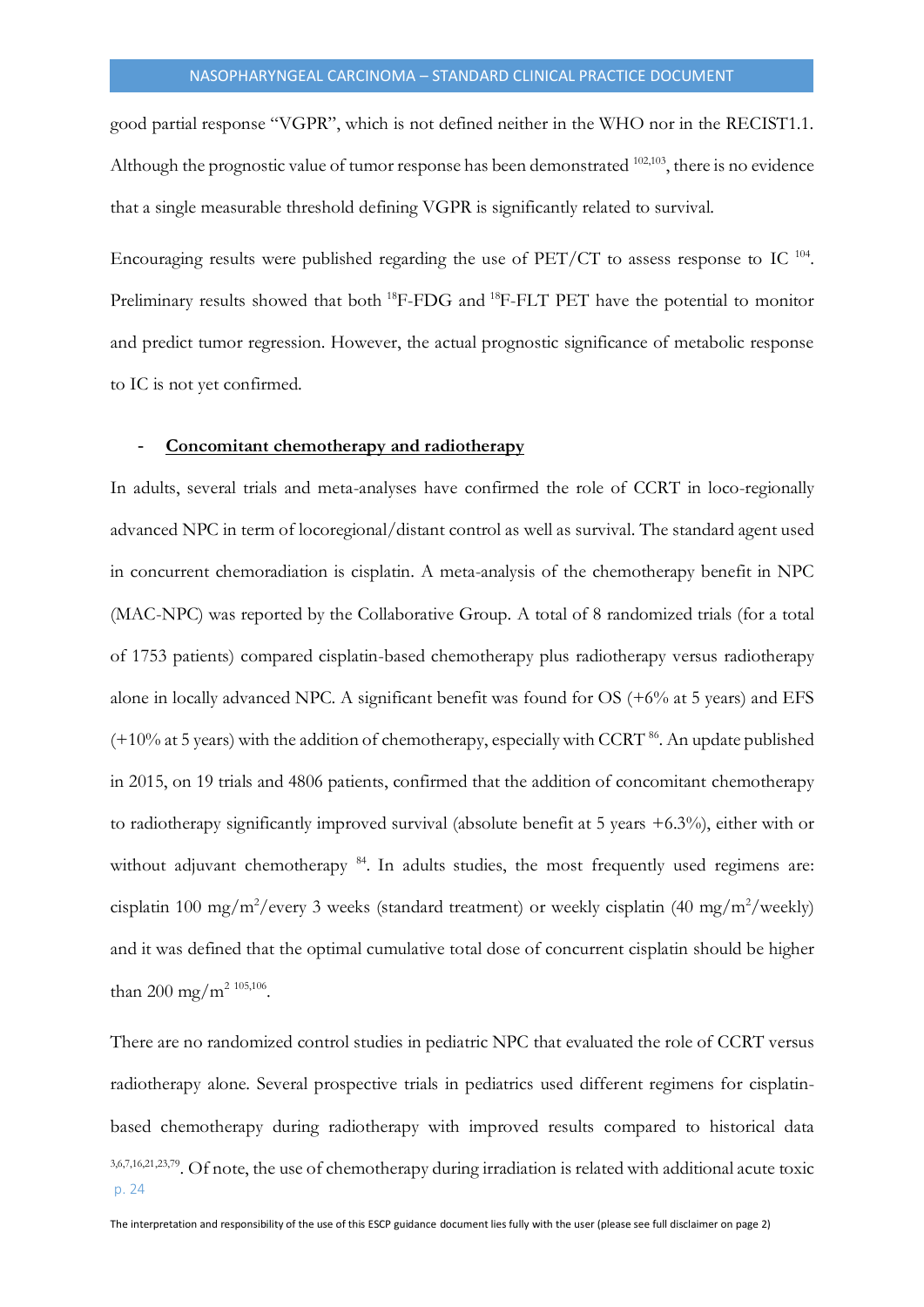effects, mainly mucositis and need of nutritional support, with potential delays in the radiation therapy<sup>7</sup>. For these reasons, some national groups, such as the French group, considered the possibility to omit CCRT in patients in CR or VGPR after IC. On the other hand, in the COG ARAR0331 study report, patients treated with 3 versus 2 cycles of cisplatin concurrent chemoradiotherapy had improved 5-year EFS<sup>23</sup>. However, due to increased toxicity in this study, the dose of cisplatin during chemoradiation was reduced from 300 mg/m<sup>2</sup> to 200 mg/m<sup>2</sup>. Therefore, an optimal strategy regarding CCRT remains debatable in children [Level I for adult studies, III for pediatric population; Grade C]. Current regimens of CCRT in children include **cisplatin given either in 21 days cycles or weekly schedules** [Level III; Grade B].

#### **Maintenance treatment**

The role of maintenance therapy following chemotherapy and radiotherapy is still uncertain  $5-7$ . Two prospective single arm studies performed by the GPOH have used 6 months of IFN-β maintenance therapy after completion of 3 blocks of cisplatin-based IC and subsequent radio(chemo)therapy <sup>5,6</sup>. The two single arm studies comprised 104 patients with non-metastatic NPC. Overall, EFS and OS were >90% in both studies, although radiation dosages were lower compared to other pediatric NPC protocols. In the GPOH-NPC-91 and -2003 studies, patients received Fiblaferon®, natural IFN-β, licensed for the treatment of NPC in Germany up to 2010. In 2010, the production of Fiblaferon® was stopped for non-medical reasons. Since then, the use of recombinant IFN-β 1a, Rebif®, licensed for the treatment of multiple sclerosis but not NPC, was recommended by the GPOH-NPC study committee <sup>107</sup>. Rebif<sup>®</sup> has the same amino acid sequence as endogenous human IFN-β. It is produced in mammalian cells (Chinese hamster ovary) and is therefore glycosylated like the natural protein. The recommended dosage in pediatric NPC is  $6x10<sup>6</sup>$  IU subcutaneously three times a week. It is recommended to use  $50\%$  of the dose in the first week of treatment. The drug is usually well tolerated, side effects are mainly flu-like symptoms and leukopenia <sup>6</sup> . IFN-β is contraindicated in patients with depressive disorders. Other reports on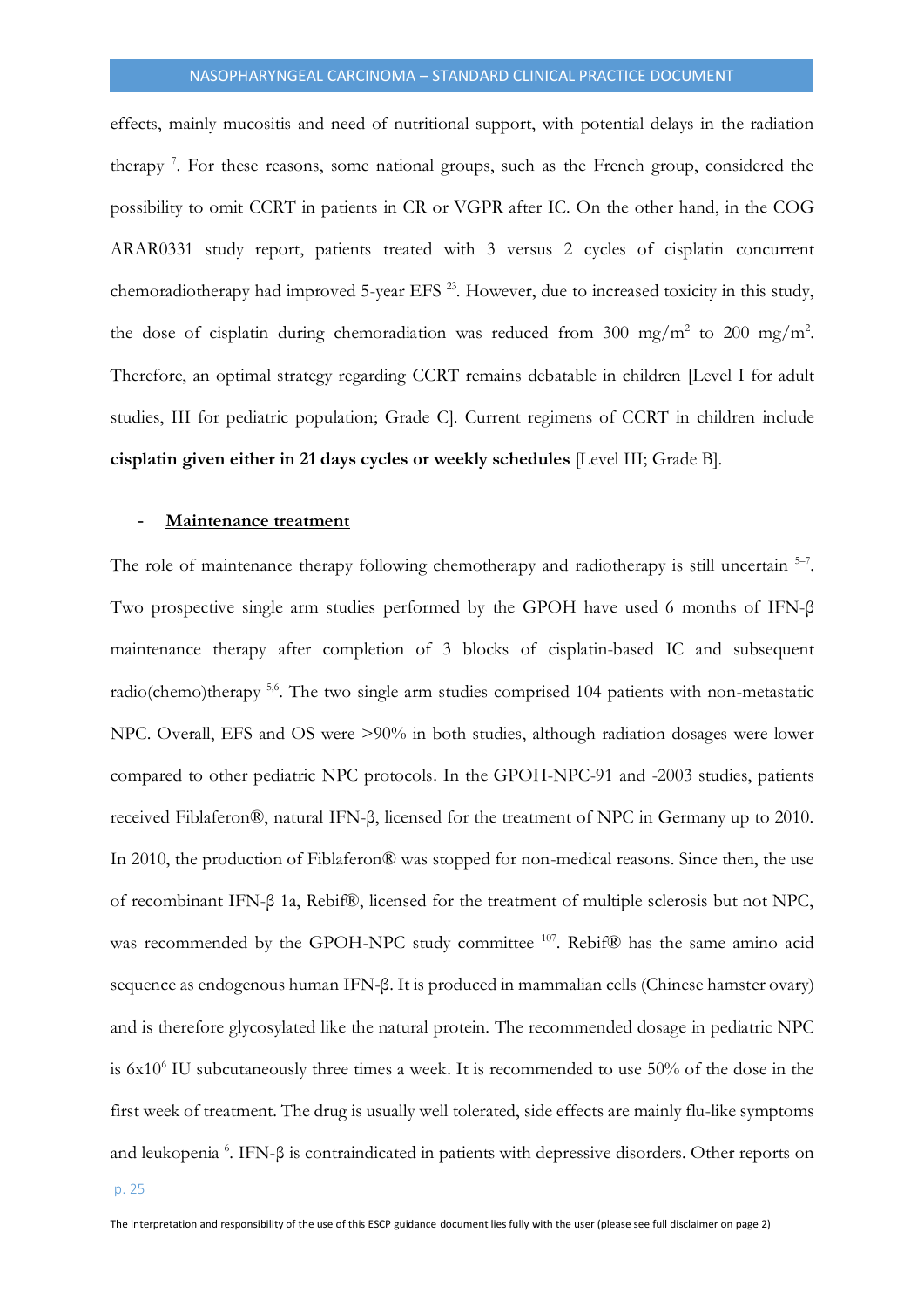the use of IFN-β maintenance therapy also come mainly from a retrospective analysis by the French pediatric rare tumor group (FRACTURE) and from a pilot study in adults, in which none of the 17 pediatric NPC patients and 6 adult patients treated with IFN-β maintenance therapy had disease relapse  $^{7,108}$ . No comparative data are available to confirm the role of IFN- $\beta$  in improving outcome [Level III; Grade B/C (no consensus reached)].

# **Medical therapy for locoregional disease (stages III-IVa)**

Although comparative evidence-based data are scarce in children, major current pediatric protocols propose for patients with locoregionally advanced NPC:

**1. Induction chemotherapy** in order to rapidly decrease tumor volume, reduce microscopic distant tumor spread and to allow de-escalation in the radiation therapy in good responders [Level III; Grade A].

It could include 3 to 4 cycles of cisplatin and 5-flurouracil (5FU) [Level III; Grade B].

Tumor response should be assessed (MRI  $\pm$  FDG-PET/CT) after the third cycle [Level III; Grade B].

**2. Adapted radiotherapy** according to tumor response to initial chemotherapy (see after);

**3. Concomitant chemoradiotherapy** in order to sensitize the tumor to irradiation, taking into account potential additional acute side effects and the risk of delay in radiotherapy [Level I for adult studies, III for pediatric population; Grade C].

It could include cisplatin given either in 21 days cycles or weekly schedules [Level III; Grade B].

<span id="page-25-0"></span>**4. Maintenance treatment with IFN-β** to be discussed in patients with loco-regionally-advanced disease and/or unfavourable response to induction chemotherapy [Level III; Grade B/C].

# **Medical therapy for progressive/refractory disease**

The experience on these patients is very limited. As a general principle, after poor response to initial first line chemotherapy, **concomitant chemoradiotherapy** should be used in case of locoregional disease. In the setting of refractory disease, whenever possible, patients should have the possibility to participate in an **experimental protocol**.

p. 26 Analysis of prognostic factors, such as performance status, disease-free interval, and site of metastatic disease may help to select the chemotherapy regimen and to choose between single-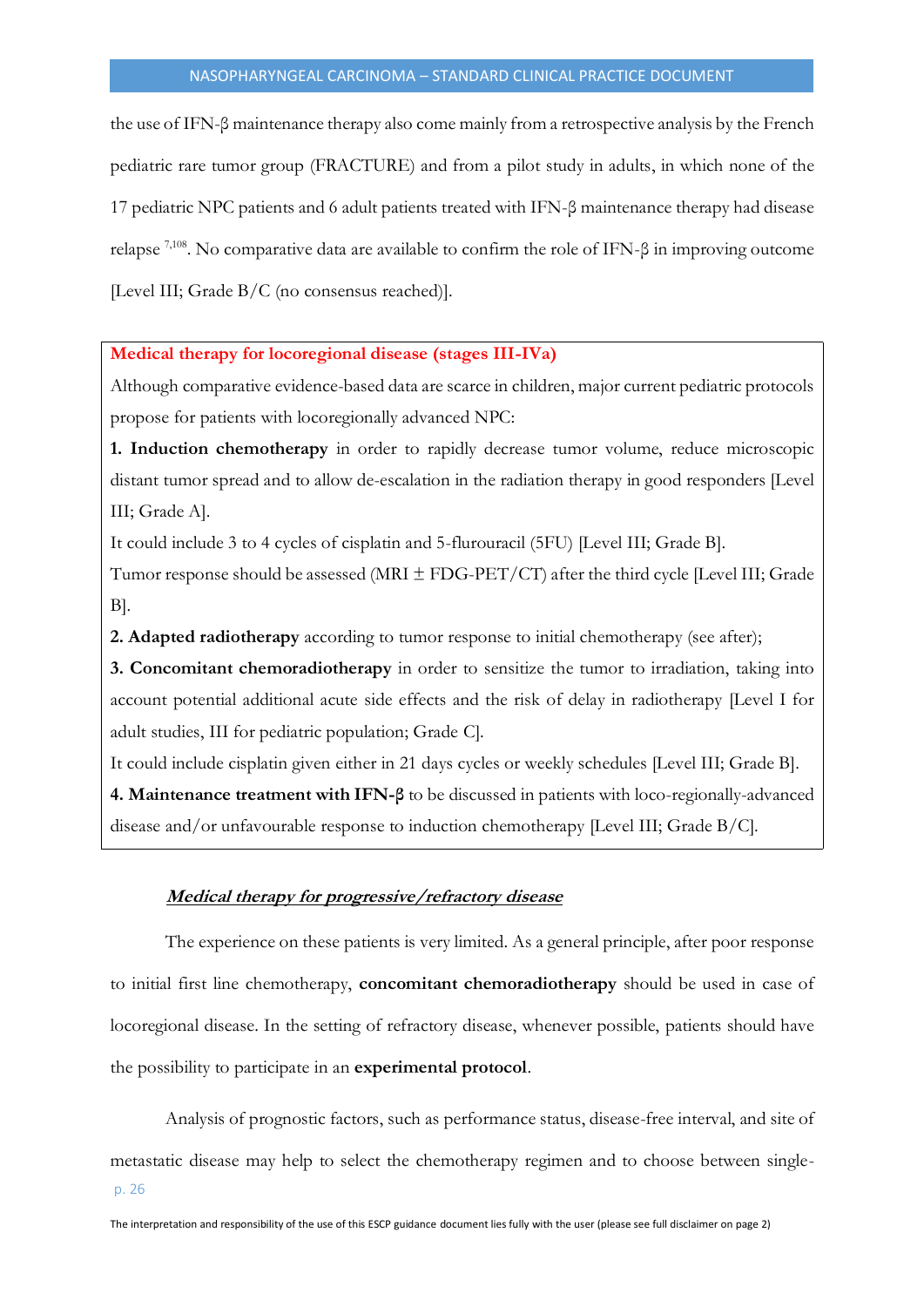agent and combination chemotherapy or sometime palliative therapy. The chemotherapy agents which were shown to demonstrate antitumor activity in patients with highly advanced or metastatic NPC for both chemo-naive and for those treated previously with platinum compounds include: 5FU, capecitabine, taxanes (paclitaxel, docetaxel), gemcitabine, methotrexate, bleomycin, ifosfamide, anthracyclines, irinotecan, pemetrexed and vinorelbine <sup>109-119</sup>. Objective response rates of up to 74% were reported when these agents were used in combinations, including a platinum compound in patients who had not received it earlier <sup>115-117</sup>. For patients who become refractory to cisplatin-based therapy, a second-line chemotherapy based on other chemotherapy agents provides an acceptable treatment option  $110,111,120$ .

**EBV specific cytotoxic T-cells** (EBV-CTLs) have been shown to have some anti-tumor activity in metastatic and/or recurrent NPC mainly in adults, although further data are needed for evaluation of efficacy, including in refractory situations <sup>121–124</sup> [Level III; Grade C].

The programmed cell death ligand 1 (PD-L1) expression is present in nearly all NPC tumors. High PD-L1 expression or co-expression of PD-L1 and programmed cell death protein 1 (PD-1) has been associated with worse disease-free survival in NPC <sup>125</sup> . **PD-1/PD-L1 checkpoint inhibitors** were reported to have potential benefit in recurrent and metastatic diseases in adult NPC (see after)<sup>126</sup> and could be also promising for refractory diseases, although there are no current studies in the pediatric population [Level III for adults studies, no data available in children; Grade C].

#### <span id="page-26-0"></span>**Medical therapy for metastatic disease at diagnosis (stage IVb)**

Distant metastases at diagnosis are rare (less than 10%). Outcomes of patients with metastatic disease are poor, with most historical studies reporting a 5-year overall survival of less than 25%, although a recent report form the COG ARAR0331 study showed a 5-year EFS of 57% 2,23 . Nevertheless, high chemosensitivity of NPC provides a rationale for the use of **systemic**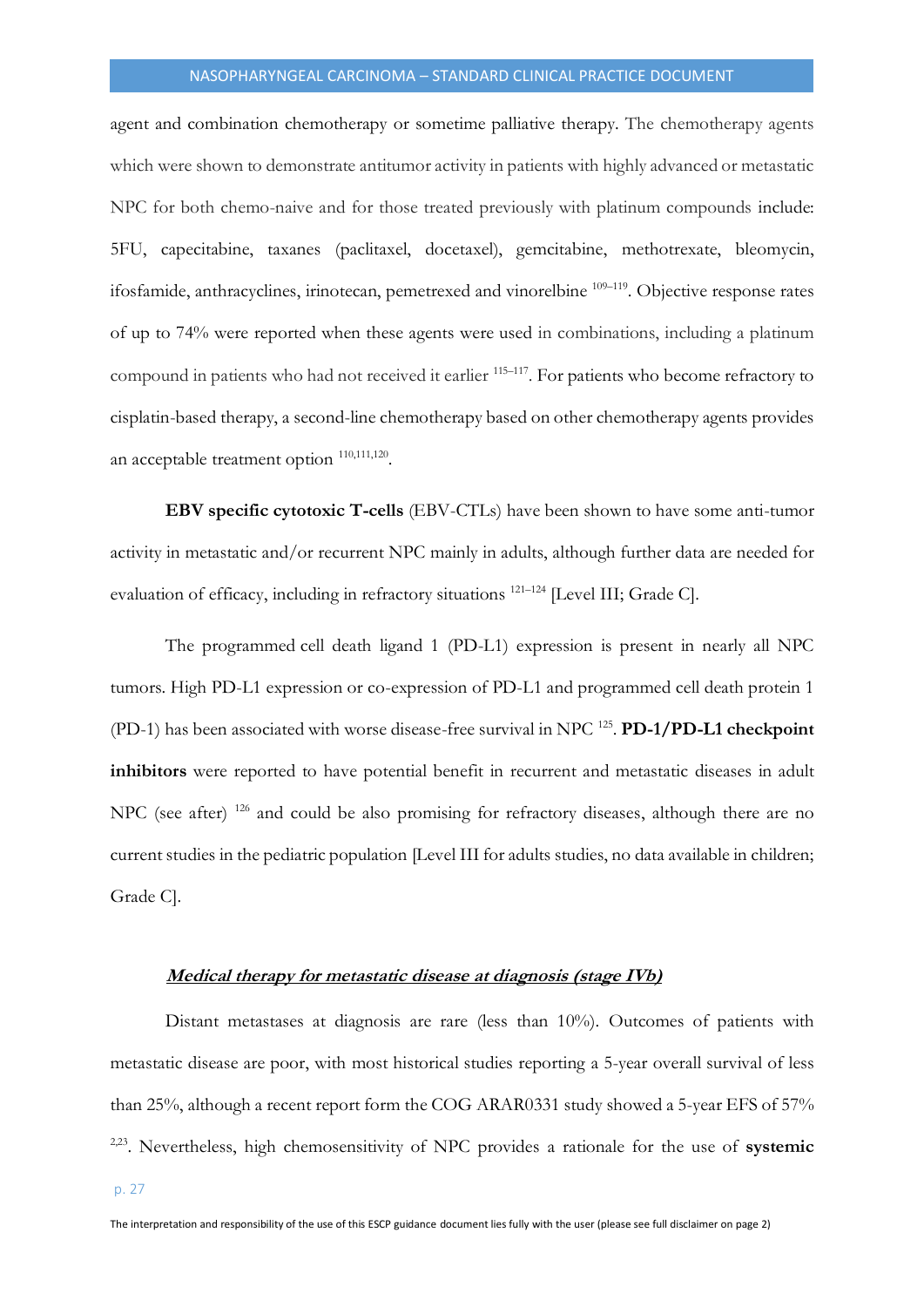**therapy with the use of various potential chemotherapy agents** as listed in the upper section. In adults, Jin *et al*. have reported, through a retrospective review comparing five regimens for metastatic patients, that combinations of cisplatin, 5FU, gemcitabine and/or paclitaxel could be a reasonable option <sup>118</sup> [Level IV for adult studies; Grade C, no data available for children]. Zhang *et al.* conducted a randomized phase III trial showing the superiority of cisplatin + gemcitabine over cisplatin + 5FU <sup>119</sup> [Level IV for adult studies; Grade C, no data available for children]. No specific study has been conducted in children with metastatic NPC at diagnosis. However, in adult patients with metastatic NPC, who have a good performance status and who have achieved a good response to IC, an intense multimodal approach involving chemoradiotherapy to the primary tumor and local treatment (such as surgery, thermal ablation) to the site of oligo-metastases followed by maintenance therapy in selected cases may significantly prolong the outcome <sup>127–131</sup> [Level V; Grade C].

Again, the place for immunotherapy including **EBV-CTLs** and **immune checkpoint inhibitors** for metastatic patients has to be defined but could be promising. As an example, in a recent meta-analysis conducted by Masterson *et al.*, camrelizumab combined with chemotherapy achieved an objective response in 91% of patients in first-line treatment for patients with metastatic NPC, but with a high level of grade 3 and 4 toxicity <sup>126</sup>.

# <span id="page-27-0"></span>**Medical therapy for relapsed disease**

Local and regional failures are rare (around 7%) with contemporary protocols, in contrast with distant metastatic or combined relapses which represent the major pattern of failure<sup>3</sup>. Relapses mainly occur within two years after the end of treatment and the interval between the end of primary therapy and the relapse is an important predictor of survival.

Outcomes are very poor for adult and pediatric patients with recurrent disease <sup>7,16</sup>. No standard second-line treatment is supported by literature, especially in children, and whenever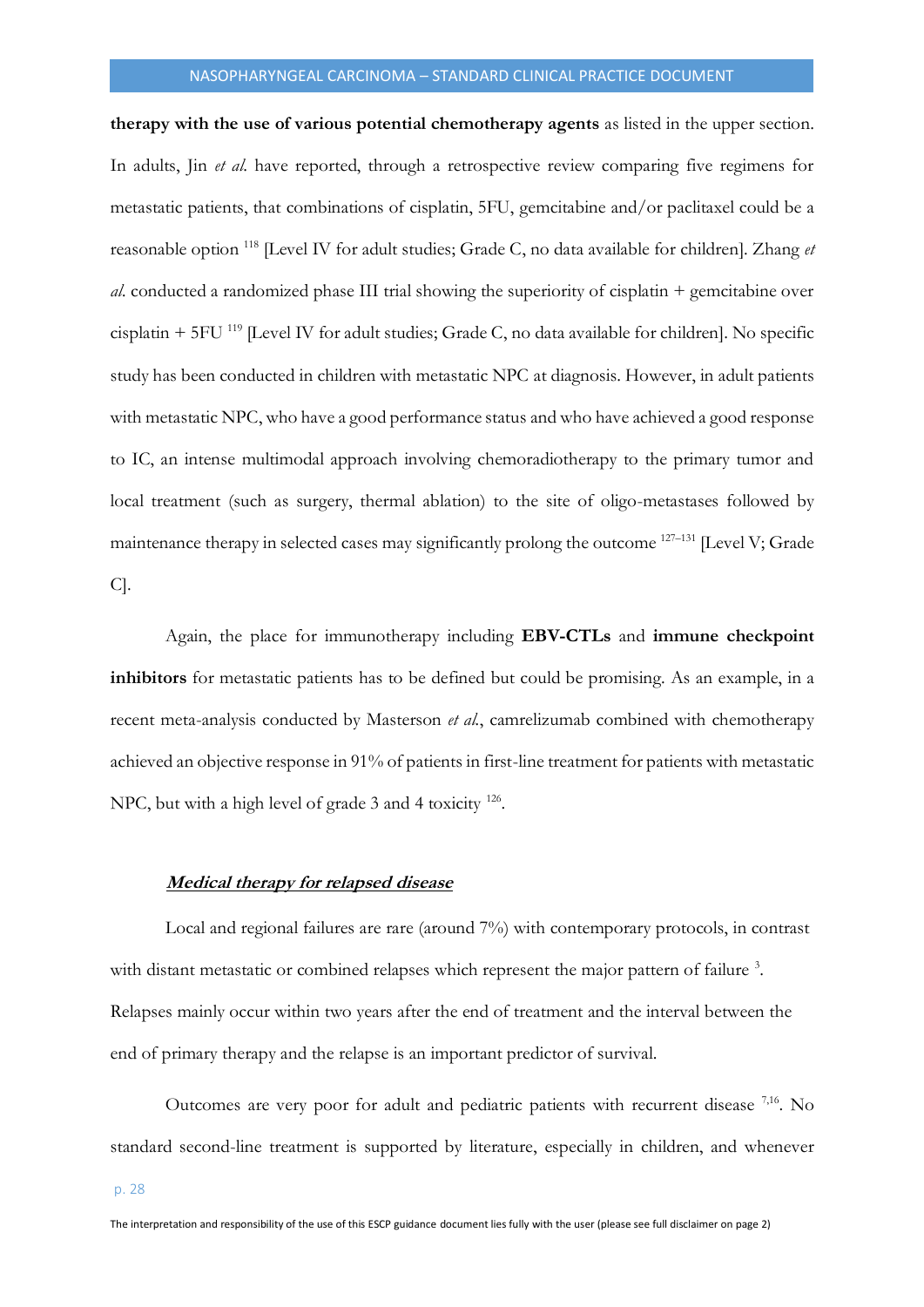possible, patients should have the possibility to participate in an **experimental protocol**. Some data have shown long-term survivals after relapses in patients treated with intense **multimodal therapy**. DeRenzo *et al.* have proposed an oxaliplatin-containing regimen in combination with gemcitabine as a reasonable choice for first-line salvage therapy in a multicentric retrospective review of 14 pediatric patients <sup>132</sup> [Level IV; Grade C]. **Local excision of oligometastatic disease, thermal ablation of lung metastases and/or re-irradiation of metastatic sites** in selected cases should be discussed in a multidisciplinary team.

Clinical trials investigating molecularly targeted therapies or various immunotherapy approaches are options for patients who have progressed on chemotherapy. Among targeted therapies, the **VEGF inhibitors**, especially pazopanib and axitinib, have demonstrated promising clinical activity in phase II trials in adult patients with recurrent or metastatic NPC<sup>133,134</sup>. Disease control after treatment with axitinib was relatively durable and the grade 3 or 4 toxicities were uncommon, thus axitinib may be suitable for combination with immune checkpoint inhibitors <sup>134</sup>. To the contrary, several agents targeting the epidermal growth factor receptor (EGFR) have shown disappointing results <sup>135,136</sup> [Level V Grade C].

Therapies with **PD-1 inhibitors** – camrelizumab, pembrolizumab and nivolumab – have shown promising results in patients with heavily pretreated NPC <sup>137-140</sup>. Other clinical trials investigating anti-PD1 immune agents in patients with NPC are ongoing <sup>126</sup>. However, there are no current studies in the pediatric population [Level III for adults' studies, no data available in children, Grade C].

In recurrent NPC, as in metastatic NPC in adults, **EBV-CTLs** have been shown to have some anti-tumor activity <sup>121–123</sup> [Level III for adults' studies, no data available in children; Grade C].

p. 29 Again, further data is needed for evaluation of safety and efficacy in children and therefore these treatments (EBV-CTLs and immune checkpoint inhibitors) have to be only delivered as part of a prospective protocol [no data available in children; Grade B].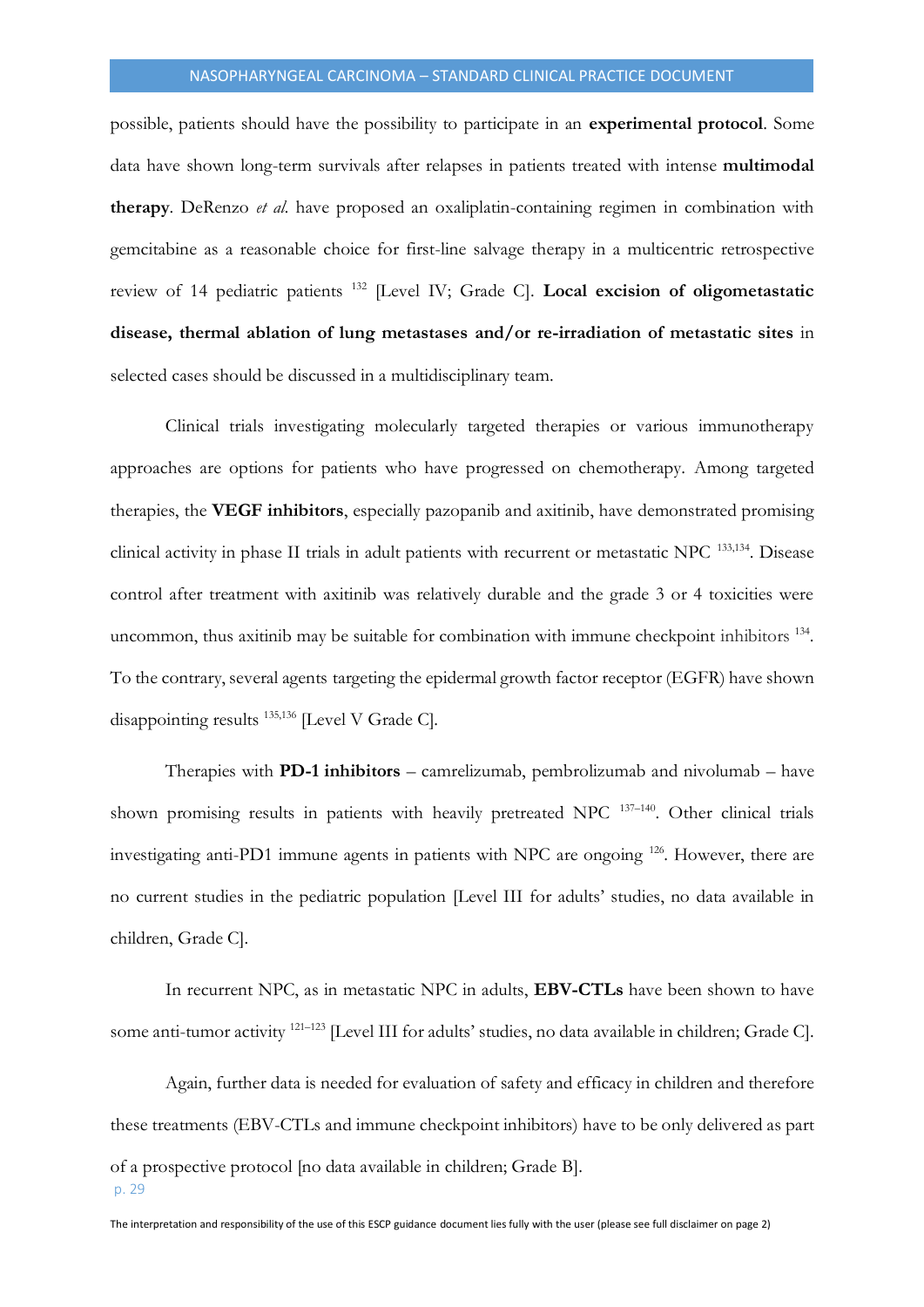**Medical therapy for high-risk tumors (refractory, relapsed or initially metastatic diseases)** The experience on those patients is very limited and outcomes are poor.

Whenever possible, these patients should be offered to participate to an **experimental protocol** [Level V; Grade B].

**In case of progressive disease or relapse** following initial chemotherapy, concomitant chemoradiotherapy should be used in case of locoregional disease [Level I for adult studies, III for pediatric population; Grade C]; various regimens may be proposed, including gemcitabine or taxanes in case of distant metastasis [Level IV; Grade C].

Second-line chemotherapy for **relapsed tumors** may include oxaliplatin or taxanes (such docetaxel) and gemcitabine [Level IV; Grade C].

In the situation of **initially metastatic disease**, a multimodal strategy with initial chemotherapy (which could include cisplatin, 5FU, gemcitabine, paclitaxel or docetaxel), locoregional radiotherapy, focal treatment of metastatic sites and maintenance therapy with IFN-β should be discussed [Level V; Grade B].

**Immune-based therapy** could be a promising treatment in case of high-risk tumors, with EBV specific cytotoxic T-cells (EBV-CTLs) with or without previous lymphodepleting regimen and/or PD-1/PD-L1 checkpoint inhibitors, but further data are needed for evaluation of efficacy and safety in children. These therapies should be considered in prospective controlled trials [Level III for adult studies, no data available in children; Grade B].

# <span id="page-29-0"></span>**c. Radiotherapy**

- Radiotherapy is one of the cornerstones for the treatment of NPC which are usually radiosensitive tumors and intensity modulated radiotherapy (IMRT) technique should nowadays be used <sup>3</sup> [Level III; Grade A].
- In the rare case of stage I and for selected patients with N0 stage II, treatment could be exclusive radiotherapy [Level IV based on adult studies, no pediatric study; Grade B], while stages III-IV patients are treated with chemotherapy and radiotherapy various combinations [Level III; Grade A].

# <span id="page-29-1"></span>**Target volume definition**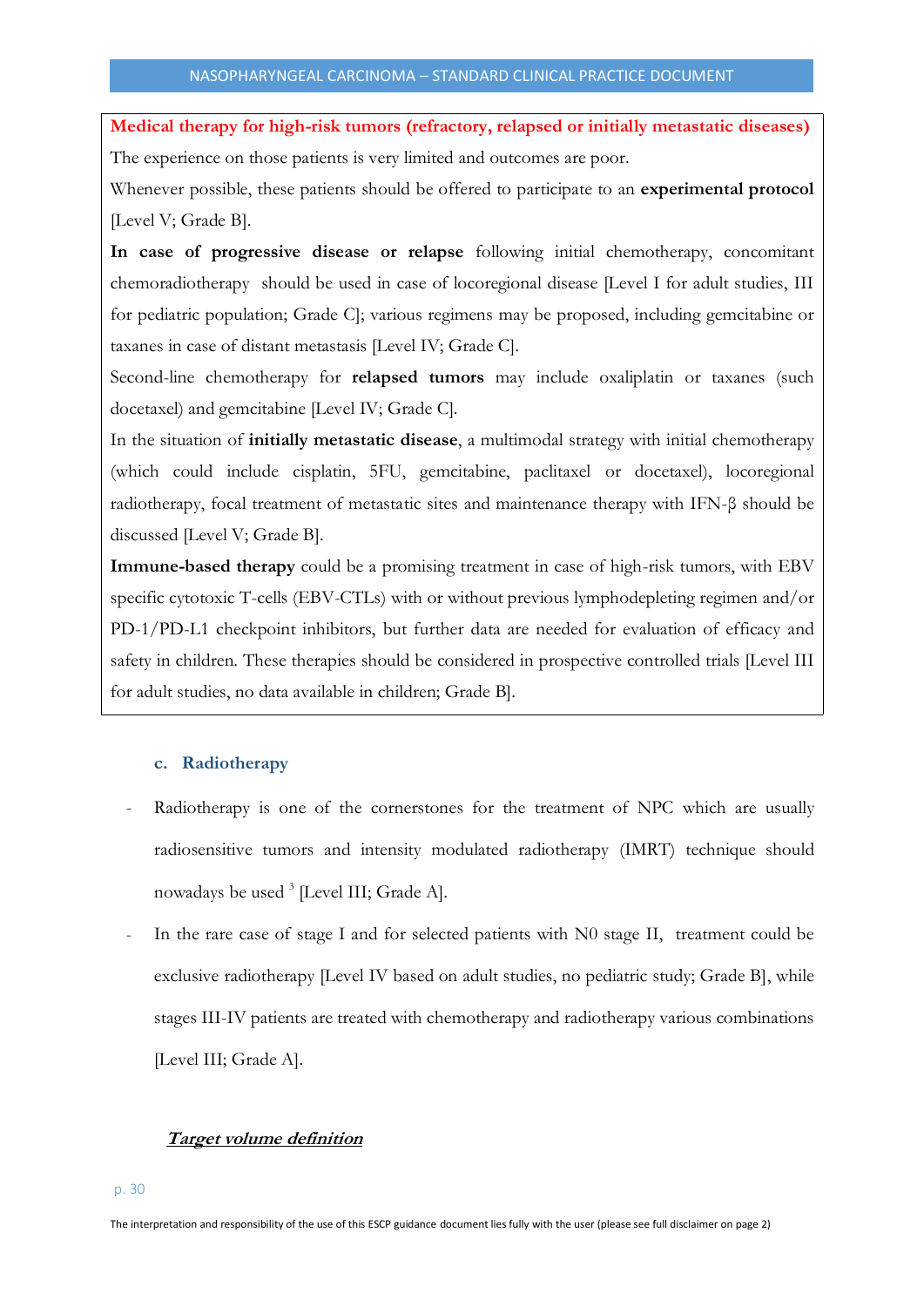The Growth Target Volume 1 (GTV1) includes the primary nasopharyngeal carcinoma, retropharyngeal nodes, and gross nodal disease. The Growth Target Volume 2 (GTV2) is defined by the residual tumor (primary tumor or/and nodes) after neoadjuvant chemotherapy. The Clinical Target Volume 1 (CTV1) includes the GTV1 and the potential areas of microscopic spread of disease. It should include the entire nasopharynx, half (posterior) of nasal cavity, entire sphenoid sinus, posterior third of ethmoid sinuses, clivus, pterygoid fossae, parapharyngeal spaces, skull base, but also lymph nodal groups involved at diagnosis. The Clinical Target Volume 2 (CTV2) includes the GTV2 and a 3 to 5 mm margin. Prophylactic radiotherapy is usually recommended in levels Ib, II, III, IV, V, VII. The planning target volumes PTV is defined as the CTV with a margin of 3 to 5 mm [Level V; Grade A].

#### <span id="page-30-0"></span>**Total radiation dose**

No data exists on the optimal dose of radiotherapy in NPC. High cure rates are achieved with historical high doses (up to 65-70 Gy to the high-risk areas) but severe long-term effects including xerostomia, dental caries, growth abnormalities in younger children, hypothyroidism and secondary malignancies have been reported in many children <sup>7,16,25</sup>. Therefore, and taking into account the good prognosis for non-metastatic patients, adapted dosage protocols with dosage reduction after favorable tumor response (i.e. CR or VGPR) following initial chemotherapy have been developed in children and AYA and should be preferred <sup>4-7,16,21,23</sup> [Level III; Grade A]. Total dosage to the primary tumor should be between 54 Gy to 67 Gy depending on nodal status and response to therapy, with 1.8 Gy daily fractions [Level III; Grade B].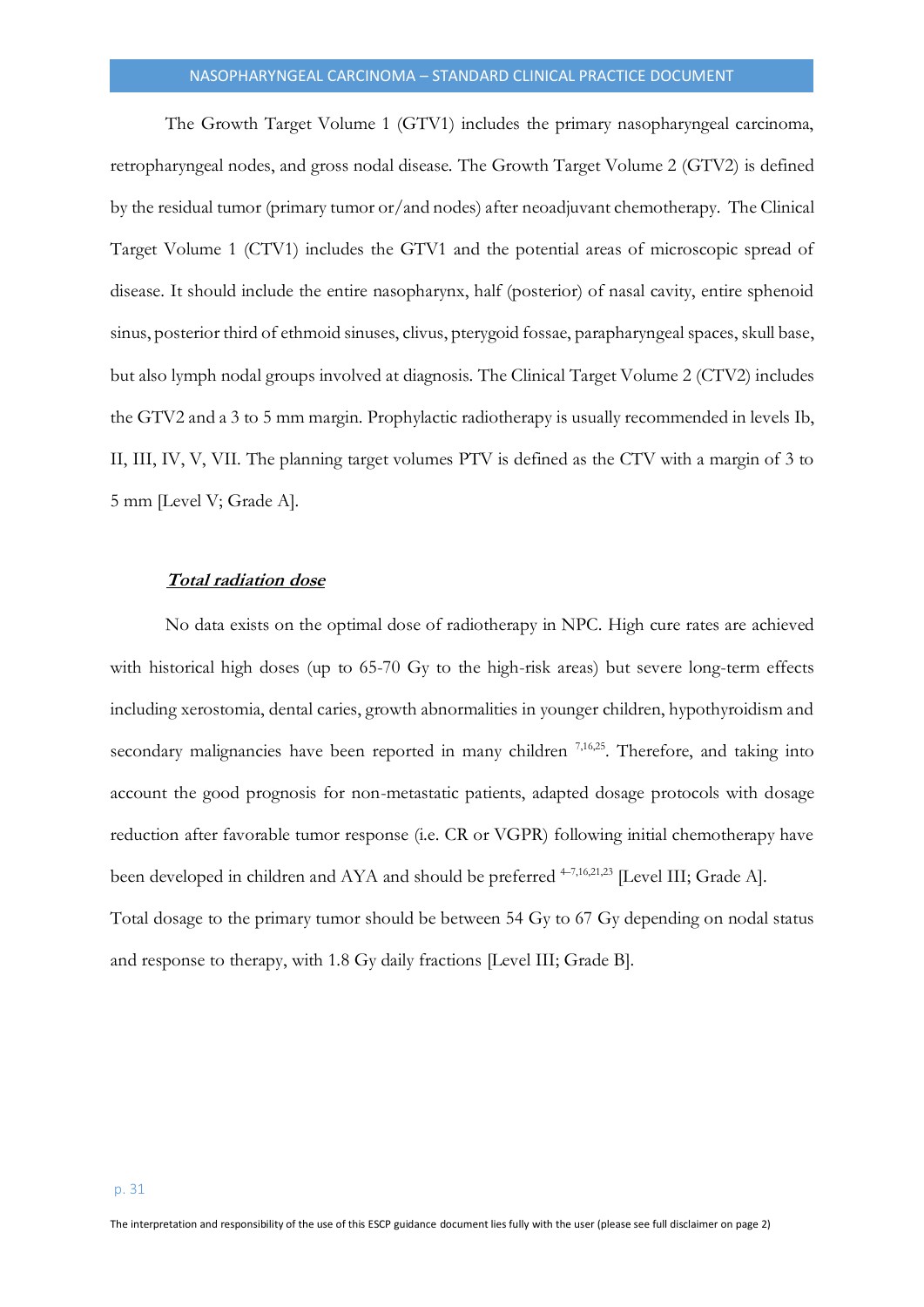### **Radiotherapy techniques**

<span id="page-31-0"></span>Randomized studies in adults have reported a clear clinical benefit (in terms of survival and quality of life) for Image Guided Radiotherapy (IGRT) and Intensity Modulated Radiotherapy/Volumetric Modulated Arc Therapy (IMRT/VMAT) compared to 2D-conformal radiation therapy  $80,141,142$ . Several reports in childhood are also in favor of IGRT and IMRT/VMAT use for NPC treatment, considering the decrease of acute and late toxicities and a better survival 3,143,144 . Thus, these techniques should be recommended as a standard of care for NPC [Level II based on adult trials, IV based on pediatric literature; Grade A].

Little data is available about the potential benefit of proton therapy for NPC treatment (few studies in adults based on dosimetric data, no study in children), but it suggests similar tumor coverage with better sparing of critical organs <sup>145-148</sup>. Protons could be of interest and should be more investigated to evaluate the long-term benefit in term of late effects as these remain highly frequent and severe, especially after treatment in childhood and adolescence [Level V; Grade C].

# **Radiotherapy**

**Image-Guided Radiotherapy (IGRT) with intensity modulated radiotherapy (IMRT/VMAT)** should be recommended as a standard of care for NPC [Level II based on adult trials, IV based on pediatric literature; Grade A].

**Adapted dosages protocols** with de-escalation after favorable tumor response following IC should be proposed [Level III; Grade A].

The optimal **dose** of radiotherapy in NPC has yet to be defined. Total dosage should be between 54 Gy to 67 Gy depending on nodal status and response to therapy, with 1.8 Gy daily fractions [Level III; Grade B].

If **proton therapy** could be of interest with a better sparing of critical organs, further data is needed to evaluate its long-term efficacy (in terms of survival and late effects) [Level V; Grade C].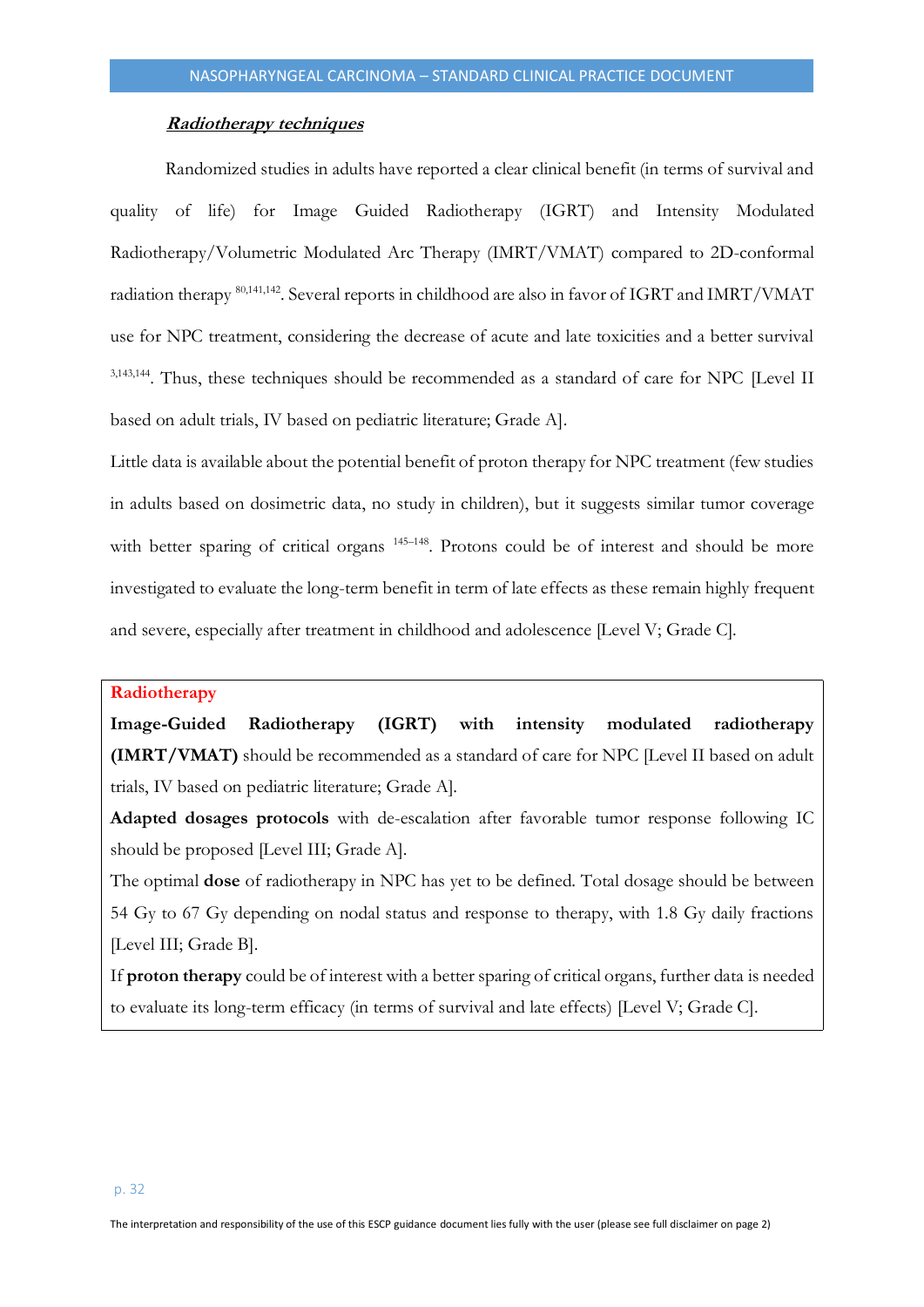# <span id="page-32-0"></span>**4 GENETIC CONSIDERATION**

Genetic counseling is not indicated for pediatric NPC, but this option may be discussed on an individual basis depending on family history and family preferences. There are no genetic predisposing syndromes and no excess risk for overall cancer that have been reported to date 15,18 [Level IV; Grade B].

**Genetic counselling** for patients with NPC is **not mandatory** and may be considered on an individual basis [Level IV; Grade B].

# <span id="page-32-1"></span>**5 LONG TERM FOLLOW-UP RECOMMENDATIONS**

Due to the possibility of frequent long-term toxicities in survivors of pediatric NPC, a strict follow-up more than 5 years is strongly advised. Baseline neuroendocrine testing and audiograms are useful for the assessment of late therapy-related effects. Periodic follow-up includes audiograms and renal studies after treatment with platinum compounds and regular monitoring of dental and endocrine functions following radiotherapy. Possible long-term effects include thyroid and pituitary dysfunctions; neck fibrosis, xerostomia, ototoxicity; dental caries and dental fragilities; odynophagia and development growth abnormalities of exposed areas 16,22,80,81,144 [Level IV; Grade A].

Radiation-induced secondary cancers have been reported, sometimes decades following therapy and thus require very long follow up of patients. The role of proton therapy in reducing long-term therapy-related effects is still unknown, and further prospective studies are needed <sup>7,16,21,22</sup> [Level V; Grade C].

A **long-term follow-up** is highly recommended, especially for **auditory symptoms, neuroendocrine functions, head and necks consequences** (fibrosis, xerostomia, dental impairment…), and potential secondary malignancies [Level IV; Grade A].

The interpretation and responsibility of the use of this ESCP guidance document lies fully with the user (please see full disclaimer on page 2)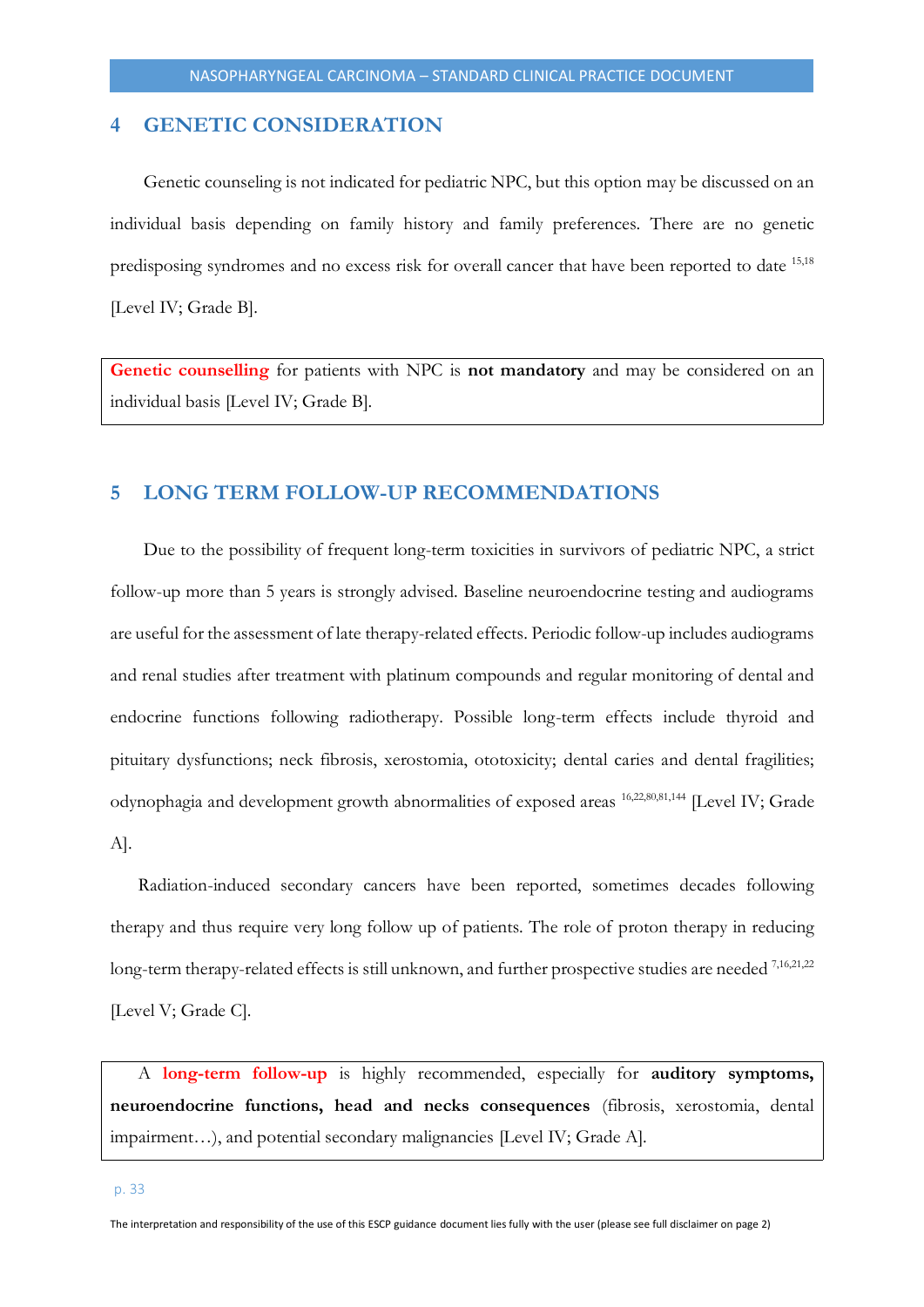# <span id="page-33-0"></span>**6 SPECIFIC CONSIDERATIONS FOR LHEAR COUNTRIES**

- If PET/CT is not available, initial tumor work up should include head and neck MRI, chest CT, and Technetium bone scan <sup>37</sup> [Level V; Grade C].
- If DPD deficiency testing is not available, initial 5FU doses administered should be reduced for first courses to test the tolerance <sup>47</sup> [Level V; Grade C].

# <span id="page-33-1"></span>**7 MAIN OPEN QUESTIONS IN THE TREATMENT OF PEDIATRIC NPC**

- Optimal definition of radiological tumor response criteria.
- Best dosage of loco-regional radiotherapy in case of favorable tumor response following IC.
- Role of proton therapy.
- Role and specific indications to maintenance with IFN-β therapy.
- Treatment of patients with refractory disease, metastatic and relapsed tumors.
- Role of EBV- CTL and PD-1/PDL-1 checkpoint inhibitor treatment for primary metastatic, refractory or relapsed disease.
- Role of new targeted drugs for NPC patients.

The interpretation and responsibility of the use of this ESCP guidance document lies fully with the user (please see full disclaimer on page 2)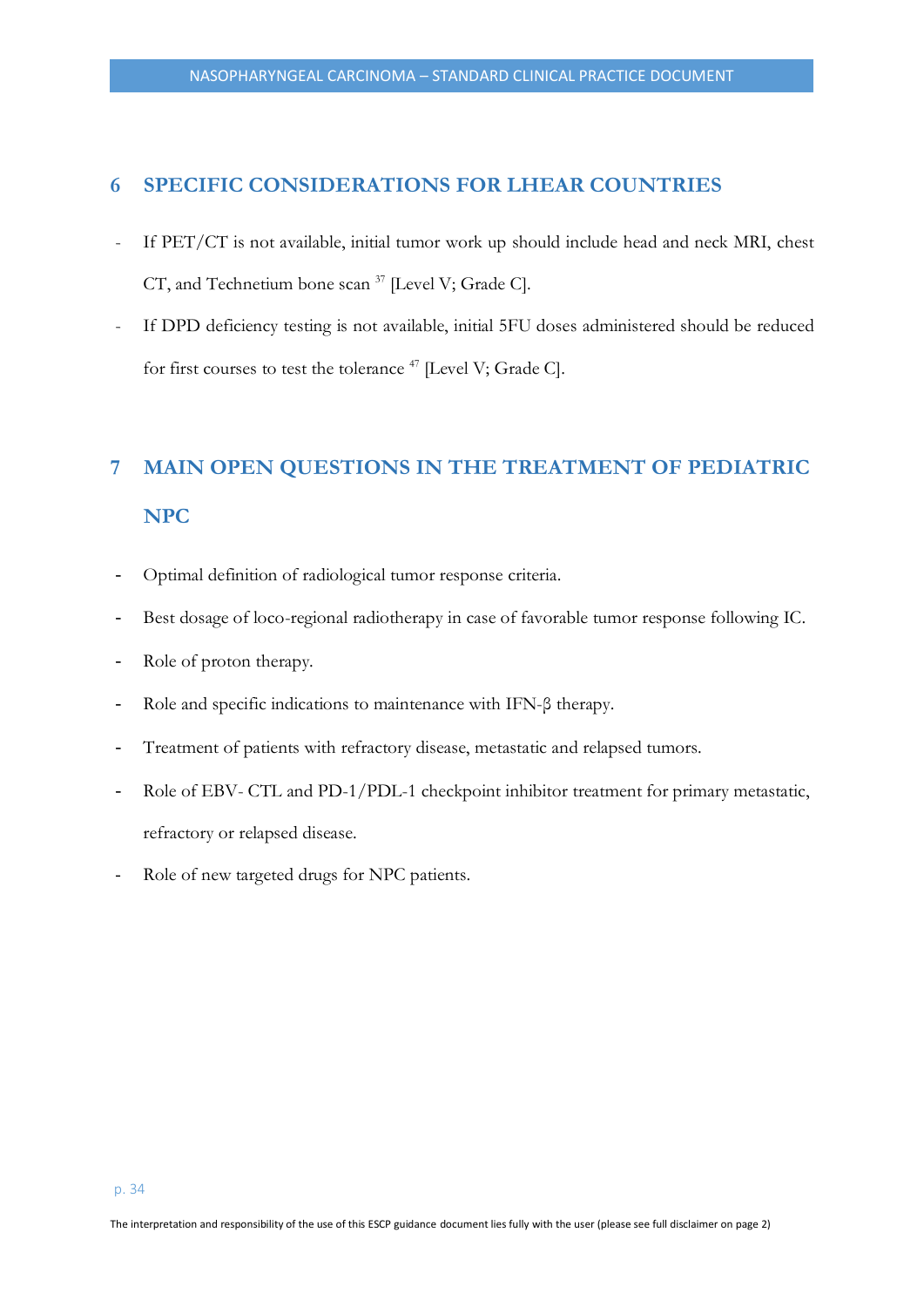# <span id="page-34-0"></span>**8 NPC TREATMENT: THE PARTN-ER PROPOSAL**

Even if many aspects of NPC treatment could not be fully supported by evidence-based medicine, the EXPeRT/PARTN-ER group proposes a possible overall strategy in order to help physician to treat patients. This therapeutic strategy should nevertheless be debated locally during multidisciplinary team discussion and adapted to level of proof discussed in this guidelines.



**Title:** Therapy summary proposed by the EXPeRT/PARTN-ER group.

**Abbreviations**:  $RT =$  radiotherapy,  $PTV =$  planning target volume (1 = before induction chemotherapy; 2 = *tumor residue after induction chemotherapy; including invaded nodes at diagnosis), PTV N0 = prophylactic PTV for non-invaded nodes*

**NB:** The proposal of dose de-escalation for RT is based on the French FRACTURE guidelines. Whenever possible, patients should be registered in an international specific registry in order to assess this question.

The interpretation and responsibility of the use of this ESCP guidance document lies fully with the user (please see full disclaimer on page 2)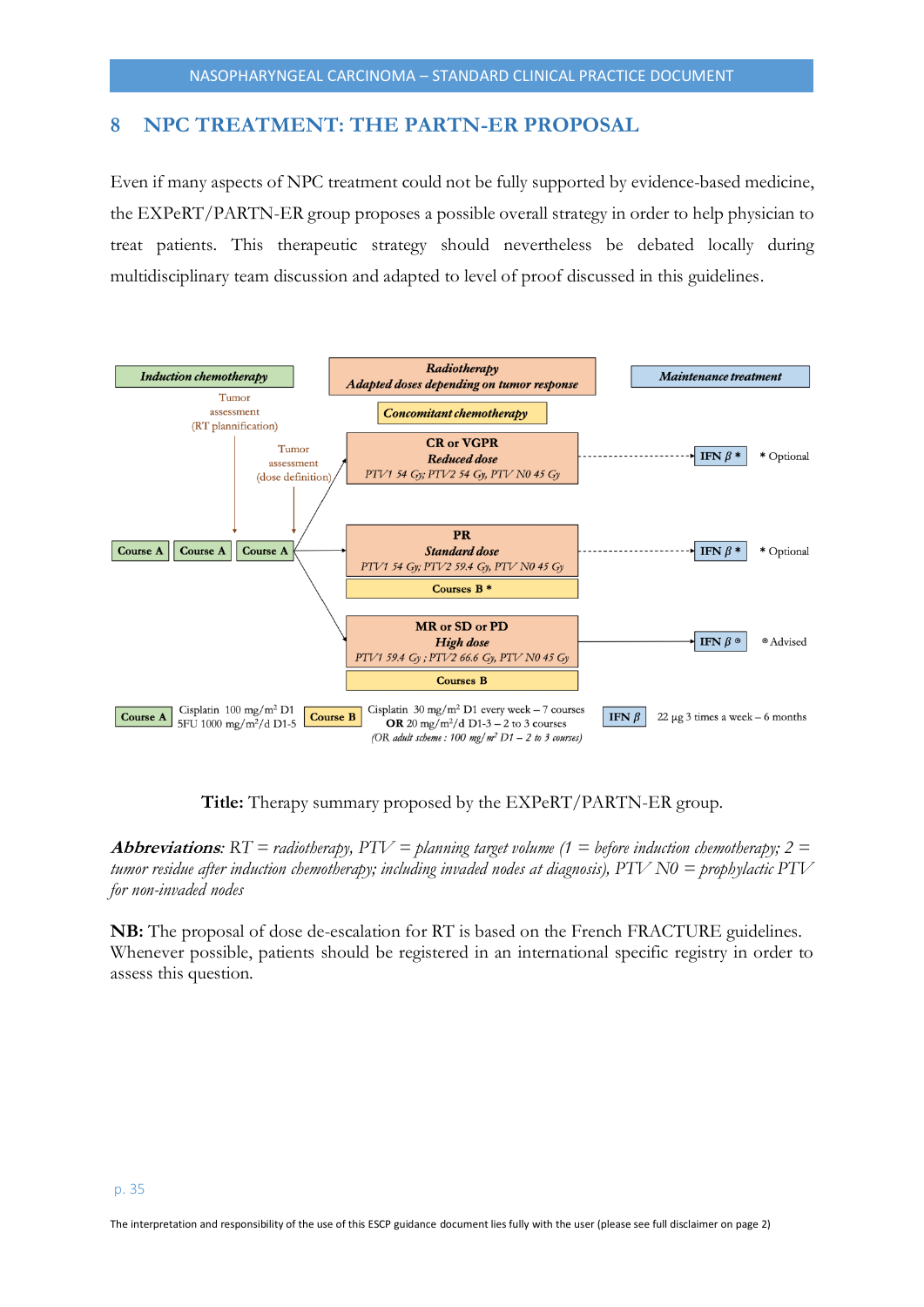# <span id="page-35-0"></span>8.1 CHEMOTHERAPY REGIMENS

# **Chemotherapy Course A**

Three courses A, every three weeks, are planned before radiotherapy. Infusions will be delivered through a central venous access.



**<u>5-Fluorouracil:</u> 1000** mg/m<sup>2</sup>/d = \_\_\_\_\_\_ mg/d in continuous infusion (in 0,9%) NaCl protected from the natural light during infusion)

#### **Supportive care:**

- If diuresis  $\leq 2/3$  intake, give Mannitol 20% 40 ml/m<sup>2</sup>;
- Antiemetic drugs according to local habits.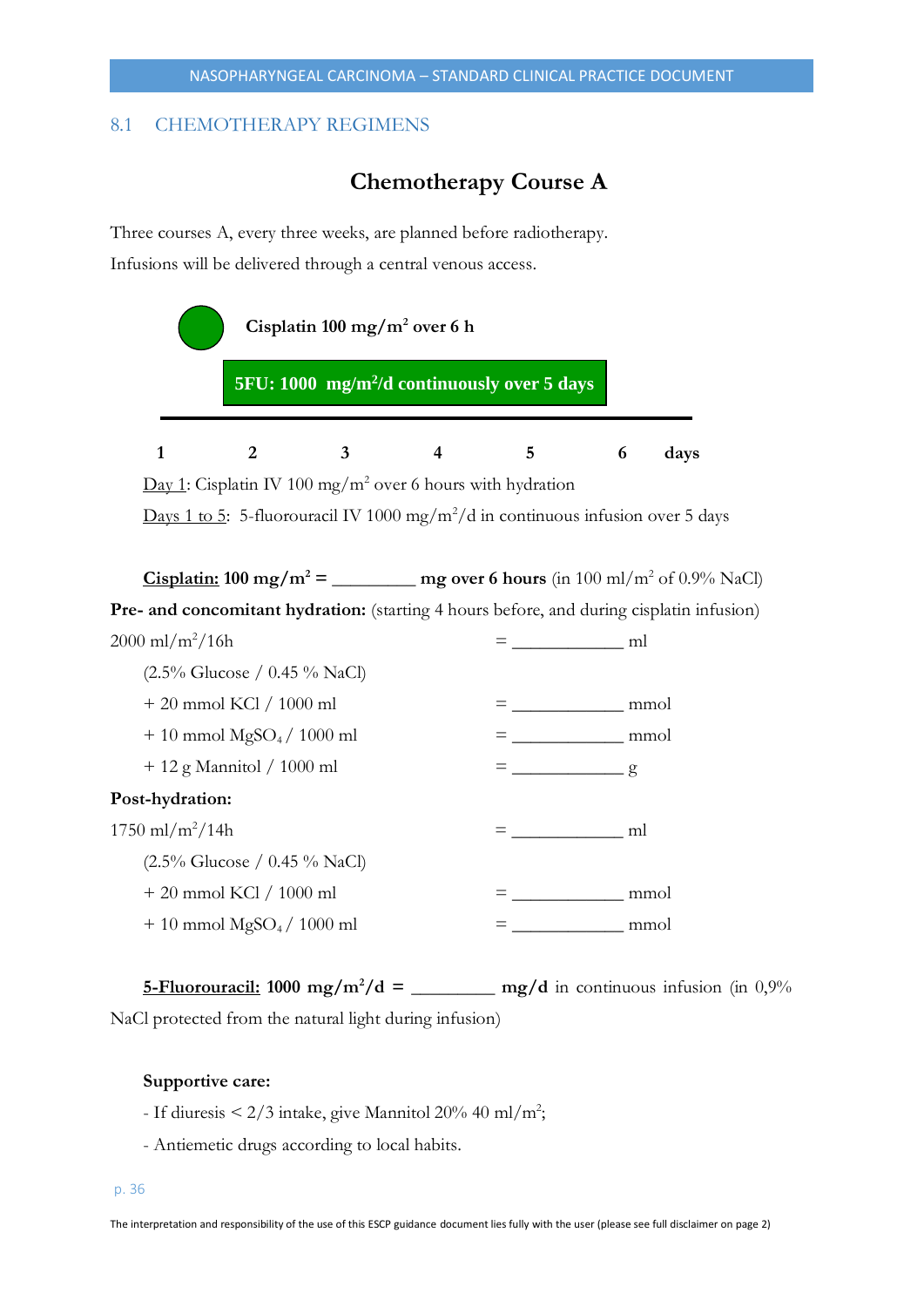#### **Adaptation:**

- Bi-weekly usual hematological monitoring;

- In case of severe mucositis (grade 3-4), shorten the infusion of 5FU over 4 days (1000 mg/m²/d over 4 days) in the following course of treatment. Pharmacokinetic monitoring can then be performed at H24, H48 and H72, and the adaptation modalities will be discussed with the center usual pharmacokinetic laboratory;

- Auditory monitoring by audiogram and interrogation (tinnitus, hearing loss) every 2 courses. In case of auditory toxicity ≥grade 2 of Brock, replace cisplatin with carboplatin over 1 hour (AUC = 6.6 mg/ml with pharmacokinetic, or 600 mg/m<sup>2</sup>);

- International guidelines before 5FU administration and in case of DPD deficiency should be strictly followed <sup>48</sup>.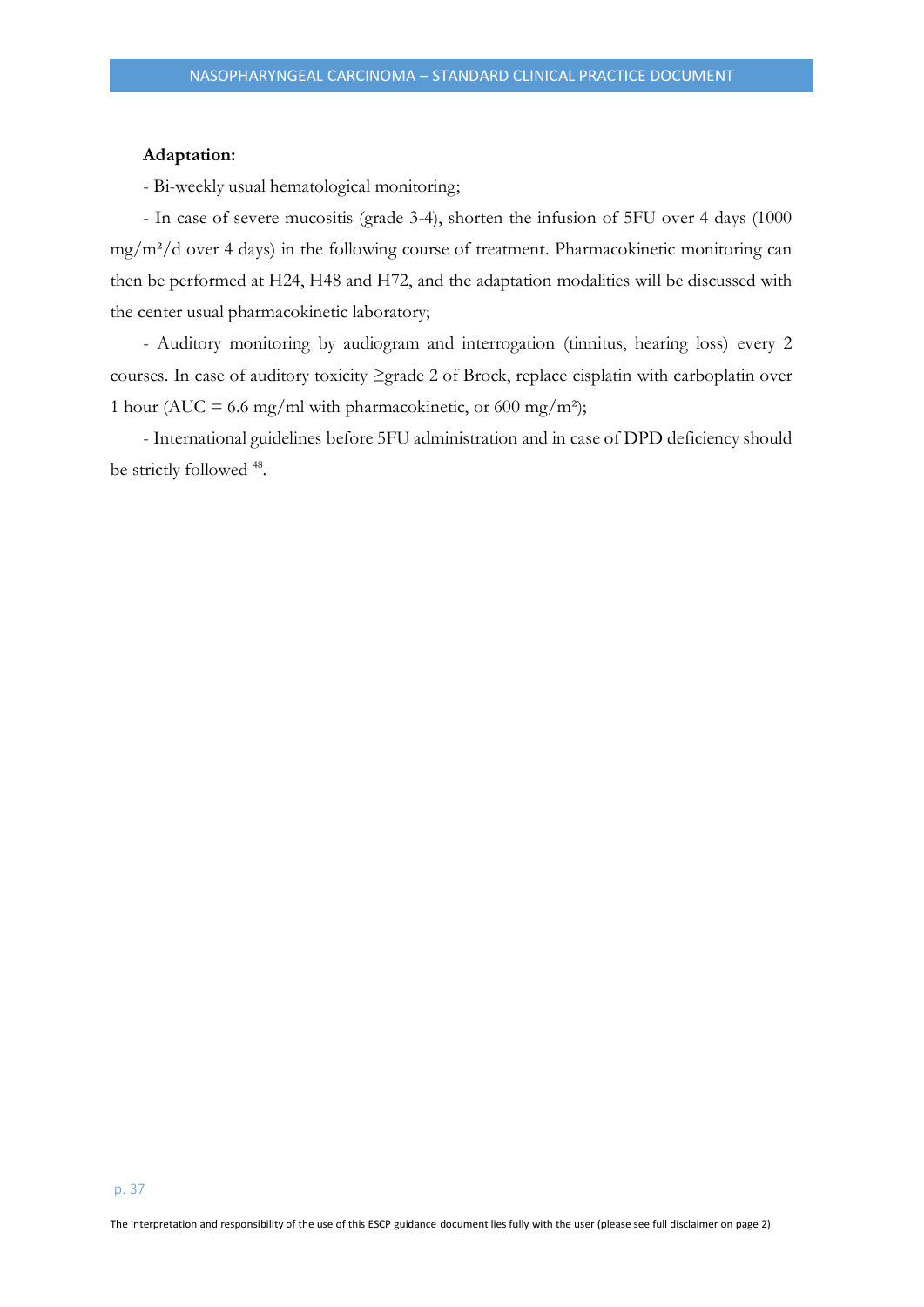# **Chemotherapy Course B (option weekly)**

The first course B starts at the beginning of radiotherapy, ideally at D21 of the third course A. Seven courses will be administered, every seven days.



Day 1: Cisplatin IV 30 mg/m<sup>2</sup> over 1 hour, before radiotherapy if possible, with hydration

**Cisplatin:**  $30 \text{ mg/m}^2 = \text{mg over 1 hour (in 20 m/m}^2 \text{ of } 0.9\% \text{ NaCl})$ 

**Pre- and concomitant hydration:** (starting 1 hour before, and during cisplatin infusion)

| $2000 \text{ ml/m}^2/\text{d}$ over 2 hours                      | ml   |
|------------------------------------------------------------------|------|
| $(2.5\% \text{ Glucose } / 0.45\% \text{ NaCl})$                 |      |
| + 20 mmol KCl / 1000ml                                           | mmol |
| $+10$ mmol MgSO <sub>4</sub> / 1000ml                            | mmol |
| $+12$ g Mannitol / 1000ml                                        | g    |
| <b>Post hydration:</b> (during 5 hours after cisplatin infusion) |      |
| $2000 \text{ ml/m}^2/\text{d}$ over 5 hours                      | ml   |
| $(2.5\% \text{ Glucose } / 0.45\% \text{ NaCl})$                 |      |
| + 20 mmol KCl / 1000ml                                           | mmol |
| $+10$ mmol MgSO <sub>4</sub> / 1000ml                            | mmol |

# **Supportive care:**

- If diuresis  $\leq 2/3$  intake, give Mannitol 20% 40 ml/m<sup>2</sup>;

- Antiemetic drugs according to local habits.

#### **Adaptation:**

- Bi-weekly usual hematological monitoring;

- Auditory monitoring by audiogram and interrogation (tinnitus, hearing loss) every 2 courses. In the case of auditory toxicity  $\geq$  grade 2 of Brock, replace cisplatin with carboplatin over 1 hour (AUC = 1.5 mg/ml equivalent of 100 mg/m<sup>2</sup>).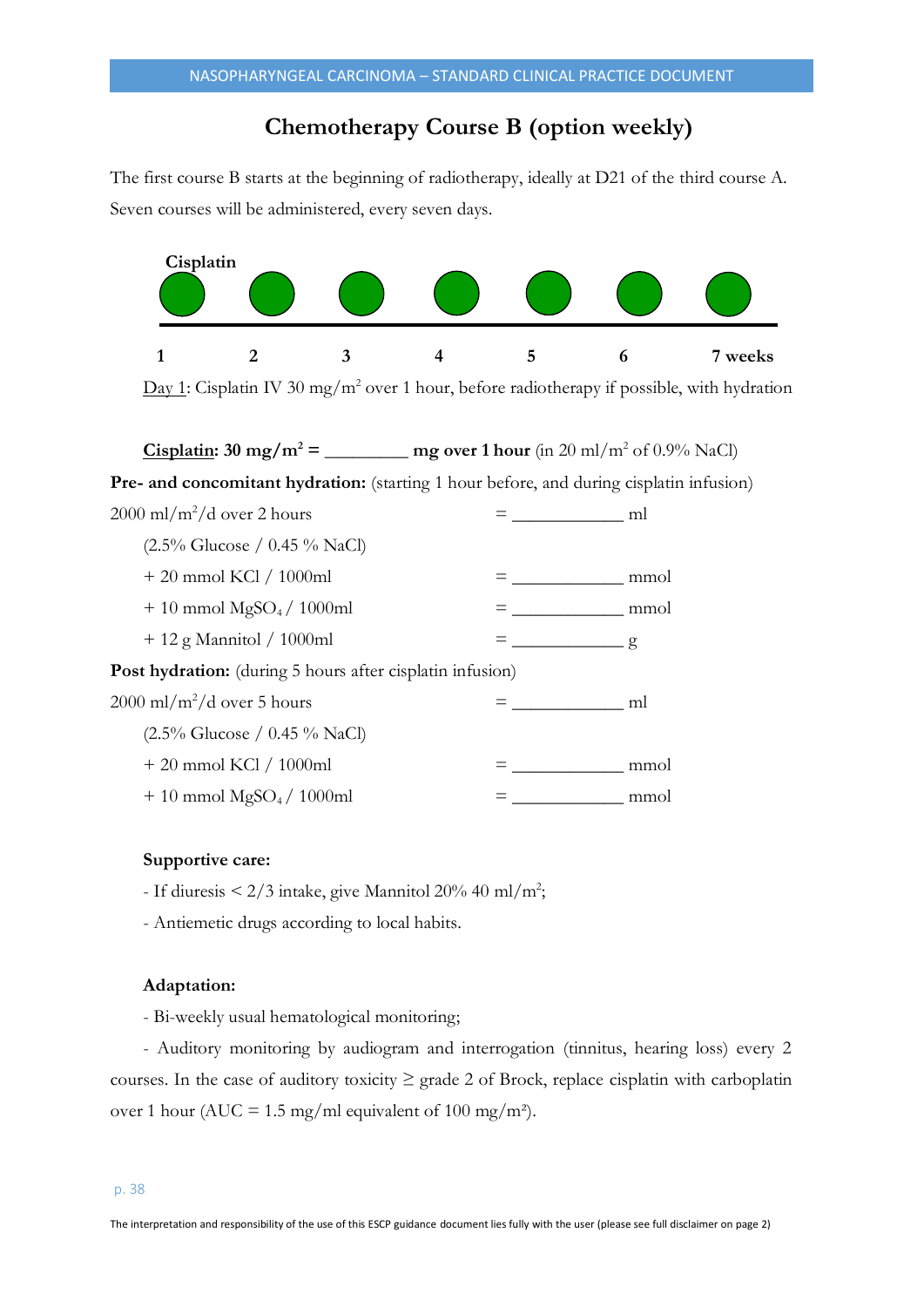This cure can be done in outpatient basis if the digestive tolerance is good. If possible, administer cisplatin before the day's radiotherapy session.

# **Chemotherapy Course B (option every 3 weeks)**

The first course B starts at the beginning of radiotherapy, ideally at D21 of the third course A. Three courses will be administered, every 21 days. An alternative option is to deliver only 2 courses (in the first and last weeks of radiotherapy).



#### **Supportive care:**

- If diuresis  $\leq 2/3$  intake, give Mannitol 20% 40 ml/m<sup>2</sup>;

- Antiemetic drugs according to local habits.

# **Adaptation:**

- Bi-weekly usual hematological monitoring;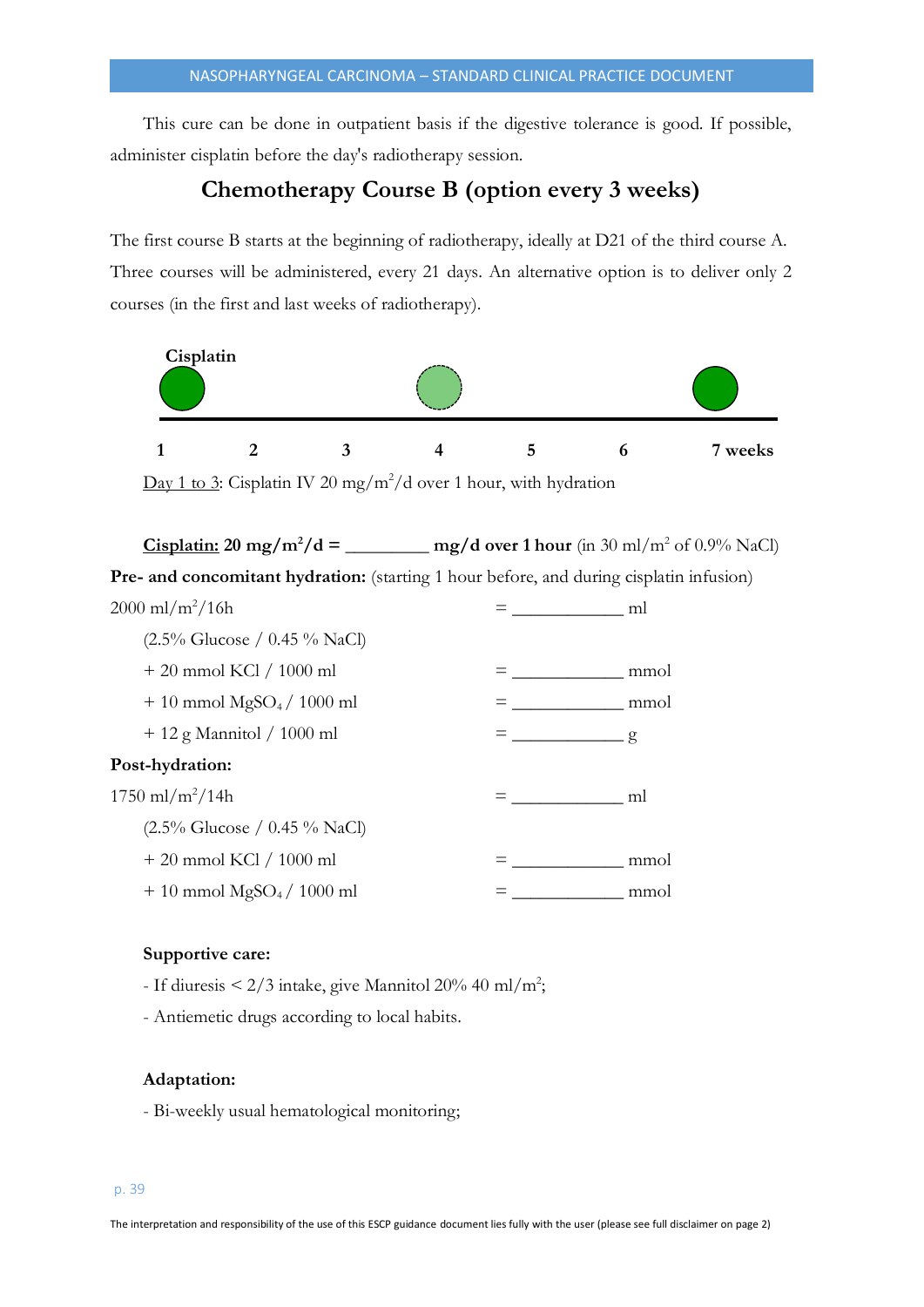- Auditory monitoring by audiogram and interrogation (tinnitus, hearing loss) every 2 courses. In the case of auditory toxicity ≥grade 2 of Brock, replace cisplatin with carboplatin over 1 hour (AUC = 4 to 6.6 mg/ml equivalent of 400 to 600 mg/m<sup>2</sup>).

This cure can be done in outpatient basis if the digestive tolerance is good. If possible, administer cisplatin before the day's radiotherapy session.

The **adult scheme**, i.e. 3 courses of **Cisplatin 100 mg/m<sup>2</sup>/3 weeks**, can also be discussed. An adapted scheme for children and AYA who had received already 3 blocks of IC can be **2 blocks** of  $100 \text{ mg/m}^2$  each.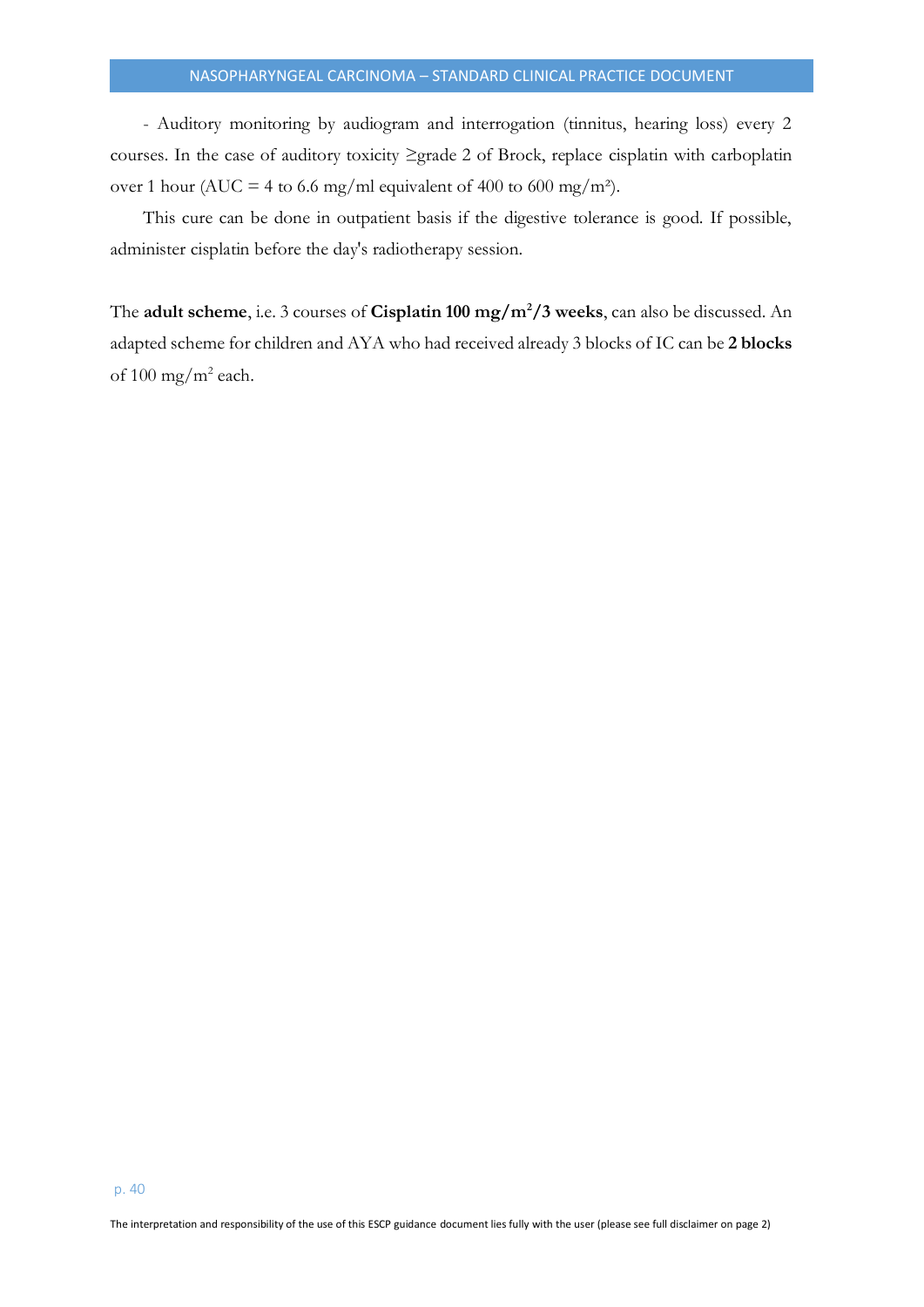# <span id="page-40-0"></span>8.2 INTERFERON THERAPY

Treatment with **Interferon Beta Rebif®** is the recommended recombinant interferon-β-1a. It should be administered **subcutaneously 22 μg (= 6x10<sup>6</sup> IU), 3 times a week for 6 months**. However, during the first 3 weeks, this treatment is started <u>at 50% of the dose</u> i.e. 11  $\mu$ g (= 3x10<sup>6</sup>) IU), 3 times a week.

Premedication with Paracetamol is recommended to prevent influenza-like illness during at least first injections. Orally associated corticosteroids are contraindicated.

Rebif® is sold in easy-to-use pre-filled syringe: Rebif® 22, which contains 22 μg per 0.5 ml.

In children <40 kg, discuss with the investigator a systematic dose reduction.

In case of poor clinical tolerance, despite Paracetamol, reduce the dose by 50% for 15 days then make an attempt to re-increase doses (if the side effect was not threatening).

Biological criteria for initiation:

- leukocytes  $> 2x10^9/L$
- platelets  $> 50x10^9/L$
- liver tests  $\leq 2xULN$

Provide a blood test (ionogram - creatinine, NFS platelets and liver test) monthly.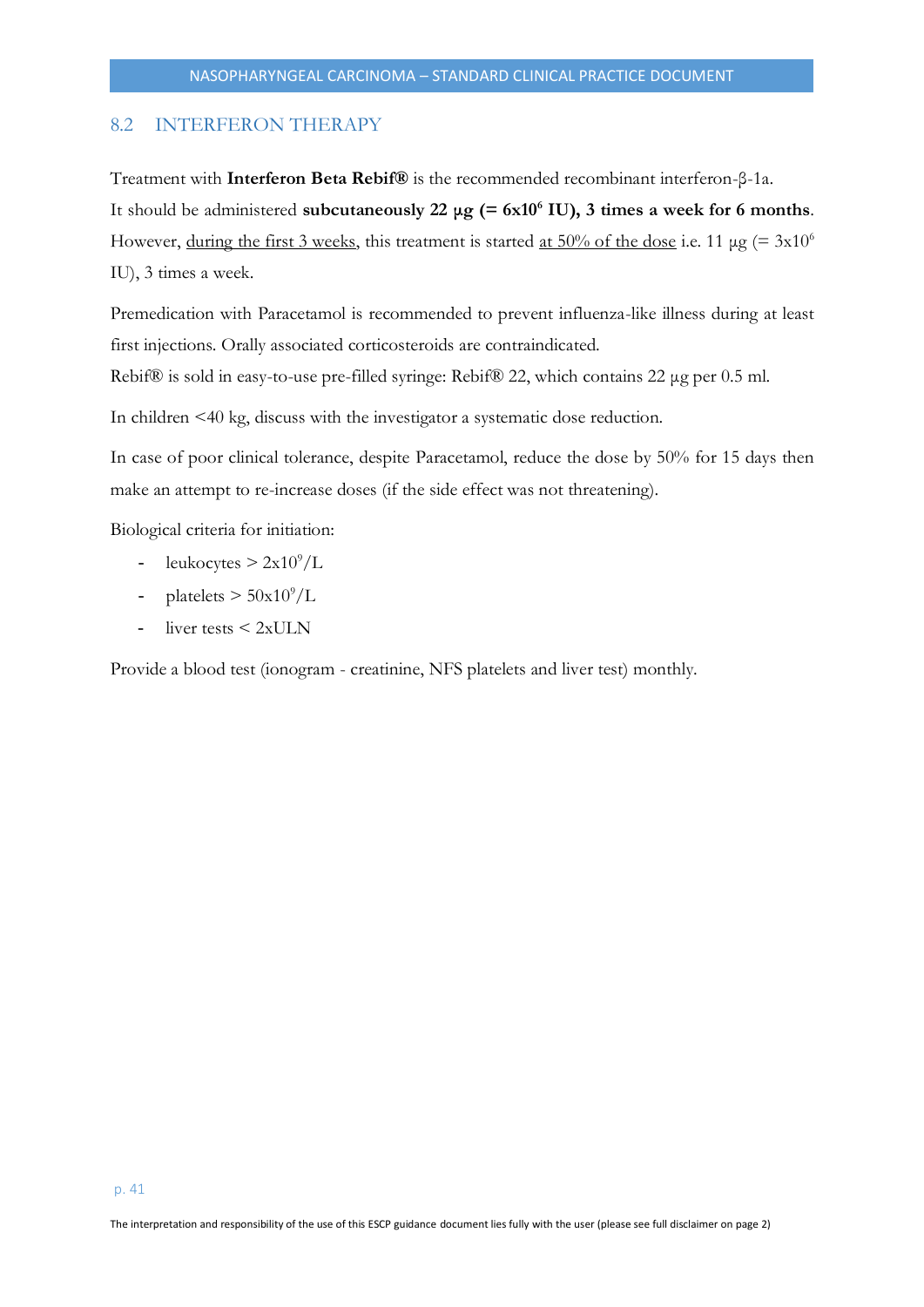#### <span id="page-41-0"></span>8.3 RADIOTHERAPY

Radiation therapy will begin within 3-4 weeks after the third course A. The radiotherapy will be preceded by MRI evaluation post IC, after the third course to plan radiotherapy and to define the final doses. The radiation field will include the level of the nasopharynx and bilateral cervical ganglionic drainage areas (including initially pathological ones of course) in a systematic way and bilateral supraclavicular troughs. The total dose is dependent on the response to neoadjuvant chemotherapy:

- In case of CR or VGPR (≥80% in 2 dimensions) after 3 courses A, the dosage to be delivered at the level of the cavum and at the cervical level will be reduce.

- In case of PR (volumetric reduction between 50-80%), the dose will be classical. - Otherwise, in case of MR, SD or PD, the dose delivered at the level of the cavum and at the cervical level, will be high.

The recommended fractionation is as follows: 1.8 Gy per fraction, 5 days/7. The integrated boost is possible, but it is recommended to avoid doses per fraction >2 Gy in this pediatric population.

The preferentially proposed technique will be a high compliance technique to reduce the doses of irradiation delivered to the salivary glands so as to avoid the hyposalia. Intensity radiotherapy modulation technics (classic, tomotherapy, arc therapy) are mandatory as the expected benefit in terms of salivary preservation and coverage of target volumes is major.

Oral dental restoration, if necessary, will be done before starting radiotherapy and even before chemotherapy if mouth opening allows. A gastrostomy/jejunostomy could be proposed before starting chemotherapy or radiotherapy according to the nutritional status of the patient.

| $Cavum = T$<br>Lymph nodes $=N$                                | PTV2<br><b>Residual tumor following</b><br>induction chemotherapy       | PTV1<br>Macroscopic tumor and<br>involved nodes prior to<br><i>induction chemotherapy</i> | PTV N0<br>Uninvolved nodal areas |
|----------------------------------------------------------------|-------------------------------------------------------------------------|-------------------------------------------------------------------------------------------|----------------------------------|
| Reduced dose:<br><b>CR</b> or <b>VGPR</b><br>$>80\%$ (T and N) | $PTV T2 = 54.0$ Gy (no boost)<br>$PTV N2 = 54.0$ Gy (no boost)          | PTV T1 = $54.0 \text{ Gy}$<br>$PTV N1 = 54.0 Gy$                                          | $45.0 \text{ Gy}$                |
| Standard dose:<br>PR<br>[50-80%] (T or N)                      | PTV T2 = 59.4 Gy (boost 5.4 Gy)<br>$PTV N2 = 59.4 Gy (boost 5.4 Gy)$    | $PTV T1 = 54.0 Gy$<br>$PTV N1 = 54.0 Gy$                                                  | $45.0 \text{ Gy}$                |
| High dose:<br>$MR$ (<50%)<br>or SD or PD                       | $PTV T2 = 66.6$ Gy (boost 7.2 Gy)<br>$PTV N2 = 66.6$ Gy (boost 12.6 Gy) | $PTV T1 = 59.4 Gy$<br>$PTV N1 = 54.0 Gy$                                                  | $45.0 \text{ Gy}$                |

Radiotherapy doses scheduled for patients with NPC according to response after IC *Abbreviations*: PTV, Planned tumor volume; Gy, grays.

#### p. 42

The interpretation and responsibility of the use of this ESCP guidance document lies fully with the user (please see full disclaimer on page 2)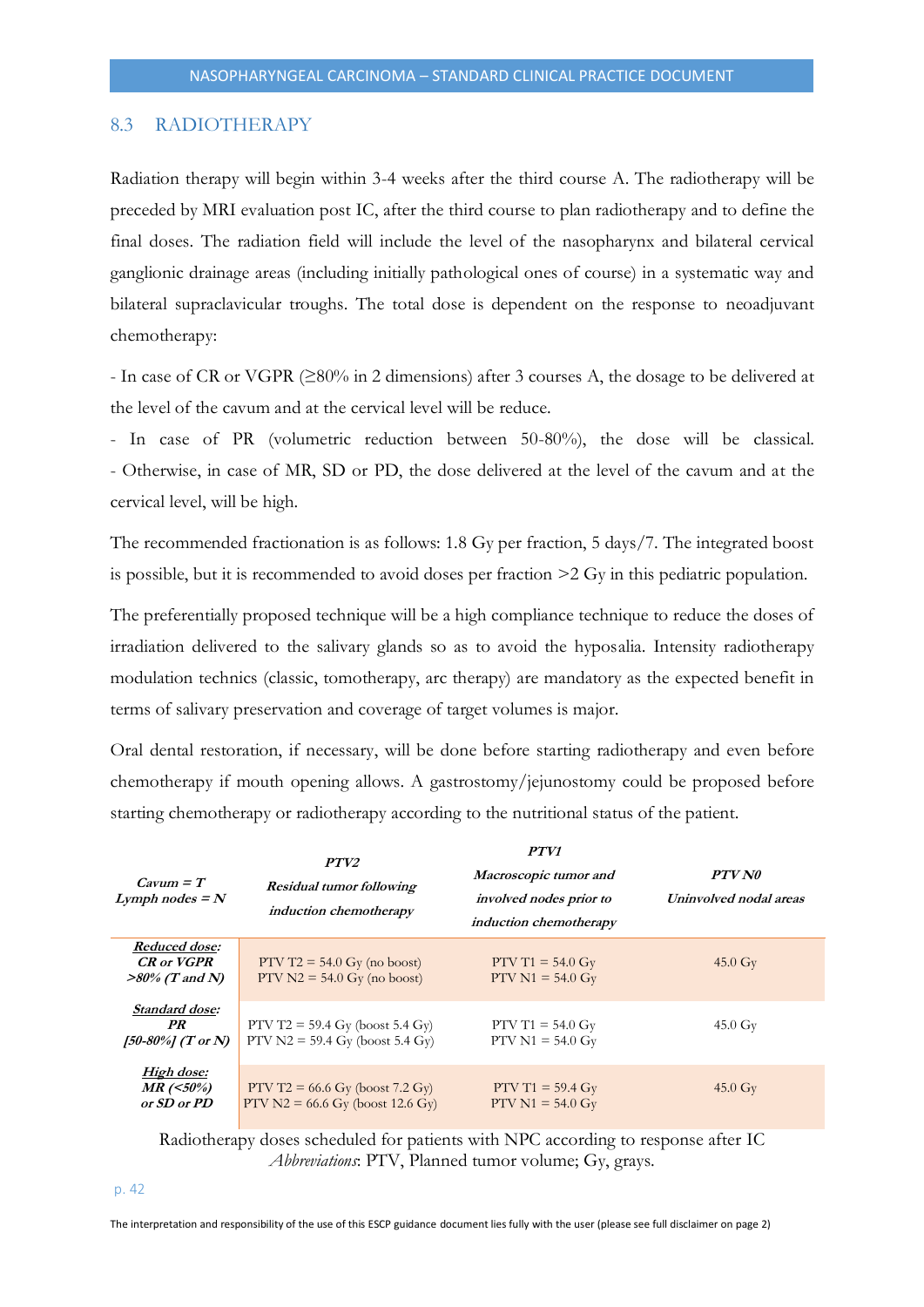# <span id="page-42-0"></span>8.4 EVALUATION OF THE RESPONSE TO INDUCTION CHEMOTHERAPY

The early radiological response will be done by comparing the pre-therapeutic examinations with those after 2 courses to allow early planning of the radiotherapy and will be repeated after the third course to define the final dose (which is the definitive point of reference for the response definition). The radiological response is defined by the response assessed at the nasopharynx primary. The radiological response is calculated by comparing the sums of the target tumor surfaces in the axial plane (primary lesion).

# **Very good response group:**

- Complete response (CR): no more measurable tissue mass at the primary site and no residual lymphadenopathy of small axis >1 cm.

- Very good partial response (VGPR): tumor reduction (cavum + lymphadenopathy) between 80 and 99% or isolated persistence of a thickening of the mucosa of the nasopharynx.

# **Partial response group:**

Partial response (PR): reduction of the overall tumor mass, i.e. cavum and lymph nodes between 50 and 80%.

#### **Poor response group:**

- Minor response (MR): decrease of the overall tumor mass between 25 and 50%.

- Stable disease (SD): change of the overall tumor mass of  $\pm 25\%$ .

- Progressive disease (PD): tumor mass increase >25% and/or the appearance of distant metastases or new lymphadenopathies.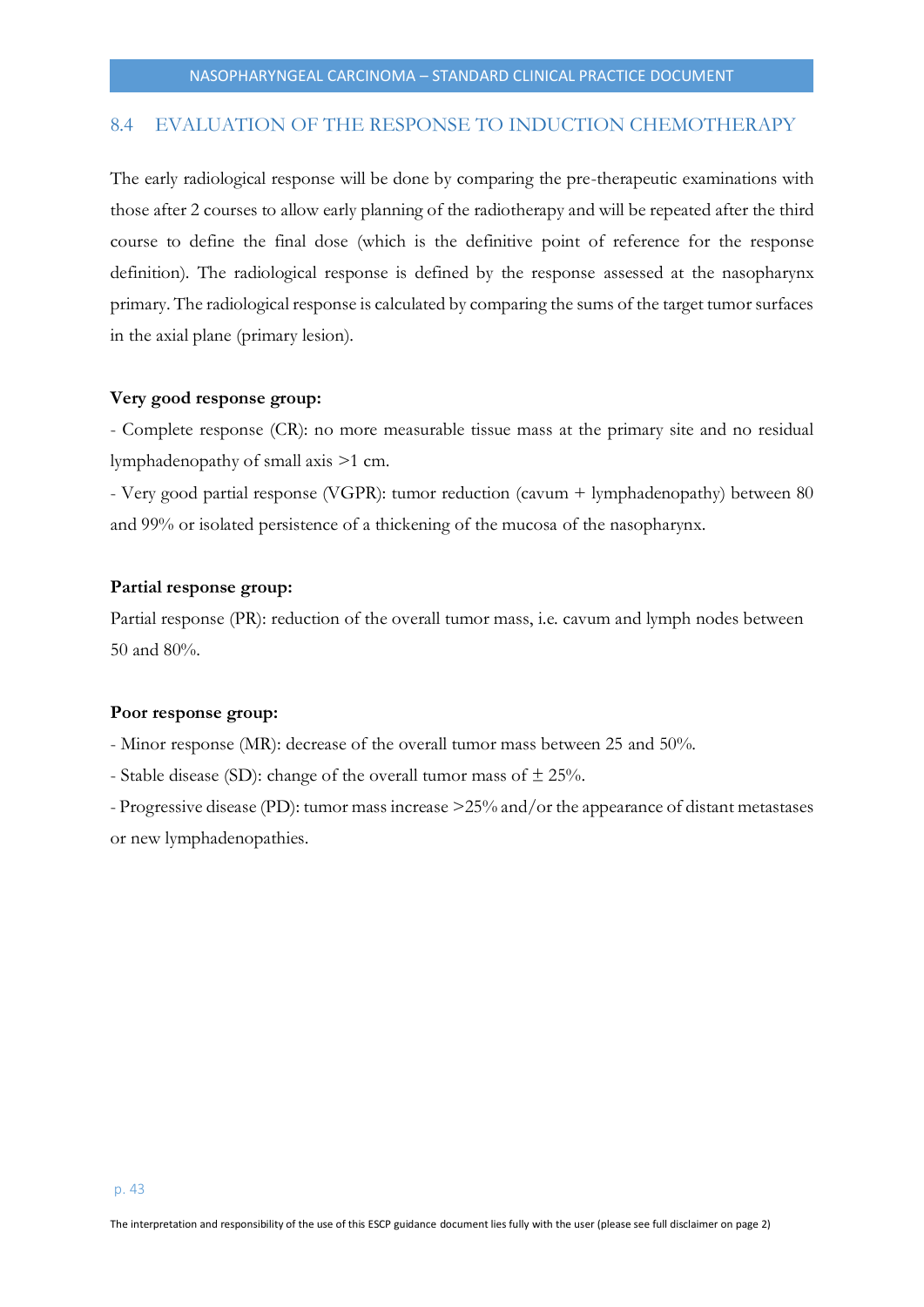# <span id="page-43-0"></span>**9 REFERENCES**

1. Sultan I, Casanova M, Ferrari A, Rihani R, Rodriguez-Galindo C. Differential features of nasopharyngeal carcinoma in children and adults: A SEER study. *Pediatr Blood Cancer*. 2010;55(2):279-284. doi:10.1002/pbc.22521

2. Dourthe M-E, Bolle S, Temam S, et al. Childhood Nasopharyngeal Carcinoma: Stateof-the-Art, and Questions for the Future. *J Pediatr Hematol Oncol*. 2018;40(2):85-92. doi:10.1097/MPH.0000000000001054

3. Claude L, Jouglar E, Duverge L, Orbach D. Update in pediatric nasopharyngeal undifferentiated carcinoma. *Br J Radiol*. 2019;92(1102):20190107. doi:10.1259/bjr.20190107

4. Rodriguez-Galindo C, Wofford M, Castleberry RP, et al. Preradiation chemotherapy with methotrexate, cisplatin, 5-fluorouracil, and leucovorin for pediatric nasopharyngeal carcinoma. *Cancer*. 2005;103(4):850-857. doi:10.1002/cncr.20823

5. Mertens R, Granzen B, Lassay L, et al. Treatment of nasopharyngeal carcinoma in children and adolescents: definitive results of a multicenter study (NPC-91-GPOH). *Cancer*. 2005;104(5):1083-1089. doi:10.1002/cncr.21258

6. Buehrlen M, Zwaan CM, Granzen B, et al. Multimodal treatment, including interferon beta, of nasopharyngeal carcinoma in children and young adults: preliminary results from the prospective, multicenter study NPC-2003-GPOH/DCOG. *Cancer*. 2012;118(19):4892-4900. doi:10.1002/cncr.27395

7. Jouin A, Helfre S, Bolle S, et al. Adapted strategy to tumor response in childhood nasopharyngeal carcinoma: the French experience. *Strahlenther Onkol Organ Dtsch Rontgengesellschaft Al*. 2019;195(6):504-516. doi:10.1007/s00066-019-01461-6

8. Dykewicz CA, Centers for Disease Control and Prevention (U.S.), Infectious Diseases Society of America, American Society of Blood and Marrow Transplantation. Summary of the Guidelines for Preventing Opportunistic Infections among Hematopoietic Stem Cell Transplant Recipients. *Clin Infect Dis Off Publ Infect Dis Soc Am*. 2001;33(2):139-144. doi:10.1086/321805

9. Ferrari A, Brecht IB, Gatta G, et al. Defining and listing very rare cancers of paediatric age: consensus of the Joint Action on Rare Cancers in cooperation with the European Cooperative Study Group for Pediatric Rare Tumors. *Eur J Cancer Oxf Engl 1990*. 2019;110:120-126. doi:10.1016/j.ejca.2018.12.031

10. Lee AWM, Sze WM, Au JSK, et al. Treatment results for nasopharyngeal carcinoma in the modern era: the Hong Kong experience. *Int J Radiat Oncol Biol Phys*. 2005;61(4):1107-1116. doi:10.1016/j.ijrobp.2004.07.702

11. Au KH, Ngan RKC, Ng AWY, et al. Treatment outcomes of nasopharyngeal carcinoma in modern era after intensity modulated radiotherapy (IMRT) in Hong Kong: A report of 3328 patients (HKNPCSG 1301 study). *Oral Oncol*. 2018;77:16-21. doi:10.1016/j.oraloncology.2017.12.004

12. Ruuskanen M, Grenman R, Leivo I, et al. Outcome of nasopharyngeal carcinoma in Finland: A nationwide study. *Acta Oncol Stockh Swed*. 2018;57(2):251-256. doi:10.1080/0284186X.2017.1346378

13. Bray F, Haugen M, Moger TA, Tretli S, Aalen OO, Grotmol T. Age-incidence curves of nasopharyngeal carcinoma worldwide: bimodality in low-risk populations and aetiologic implications. *Cancer Epidemiol Biomark Prev Publ Am Assoc Cancer Res Cosponsored Am Soc Prev Oncol*. 2008;17(9):2356-2365. doi:10.1158/1055-9965.EPI-08-0461

p. 44 14. Wu S-G, Liao X-L, He Z-Y, et al. Demographic and clinicopathological characteristics of nasopharyngeal carcinoma and survival outcomes according to age at diagnosis: A population-based analysis. *Oral Oncol*. 2017;73:83-87.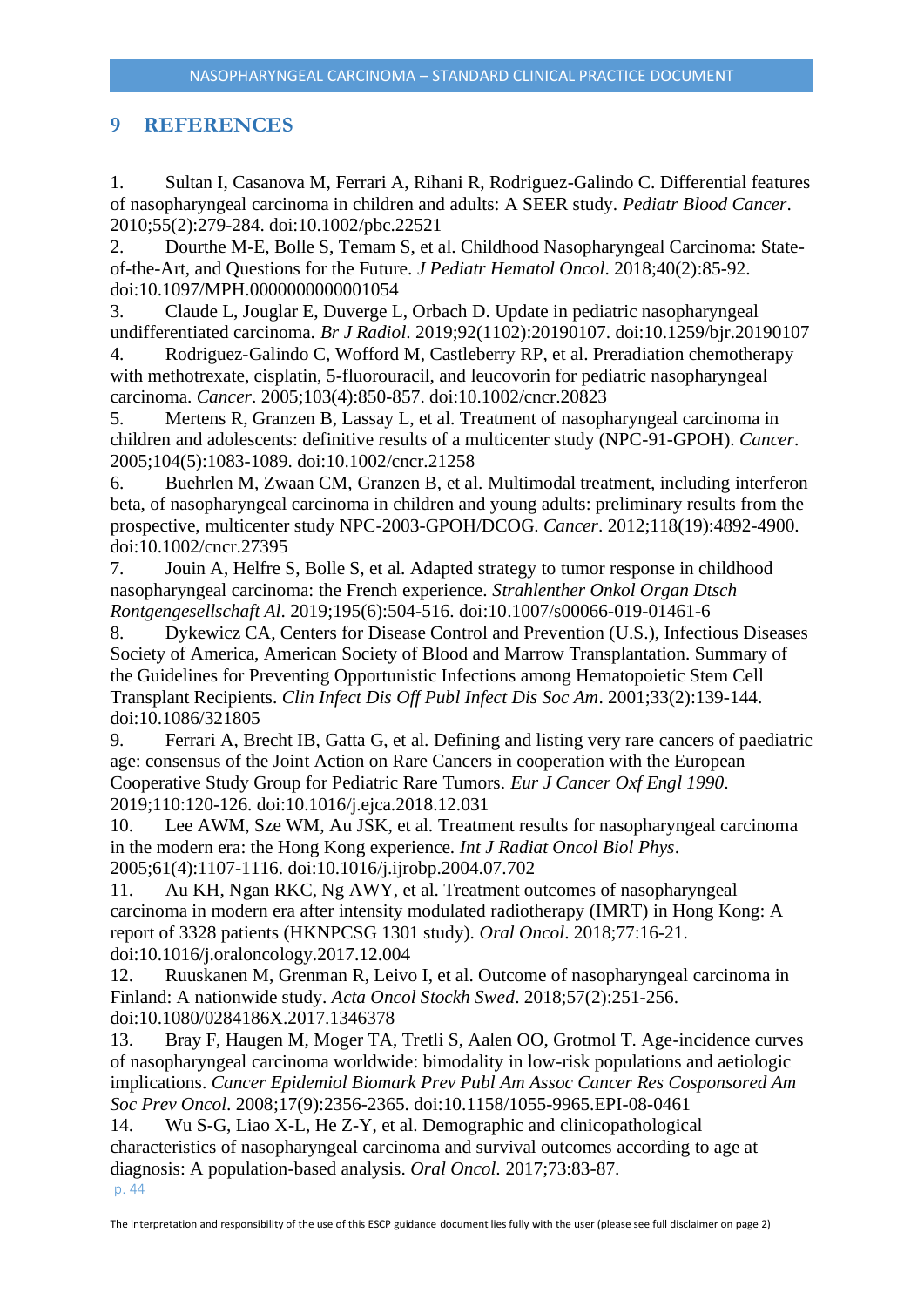doi:10.1016/j.oraloncology.2017.08.006

15. Jia W-H, Collins A, Zeng Y-X, et al. Complex segregation analysis of nasopharyngeal carcinoma in Guangdong, China: evidence for a multifactorial mode of inheritance (complex segregation analysis of NPC in China). *Eur J Hum Genet EJHG*. 2005;13(2):248-252. doi:10.1038/sj.ejhg.5201305

16. Orbach D, Brisse H, Helfre S, et al. Radiation and chemotherapy combination for nasopharyngeal carcinoma in children: Radiotherapy dose adaptation after chemotherapy response to minimize late effects. *Pediatr Blood Cancer*. 2008;50(4):849-853. doi:10.1002/pbc.21372

17. Shanmugaratnam K. Histological typing of nasopharyngeal carcinoma. *IARC Sci Publ*. 1978;(20):3-12.

18. Liu Z, Chang ET, Liu Q, et al. Quantification of familial risk of nasopharyngeal carcinoma in a high-incidence area. *Cancer*. 2017;123(14):2716-2725. doi:10.1002/cncr.30643

19. Chang ET, Adami H-O. The enigmatic epidemiology of nasopharyngeal carcinoma. *Cancer Epidemiol Biomark Prev Publ Am Assoc Cancer Res Cosponsored Am Soc Prev Oncol*. 2006;15(10):1765-1777. doi:10.1158/1055-9965.EPI-06-0353

20. Bar-Sela G, Ben Arush MW, Sabo E, Kuten A, Minkov I, Ben-Izhak O. Pediatric nasopharyngeal carcinoma: better prognosis and increased c-Kit expression as compared to adults. *Pediatr Blood Cancer*. 2005;45(3):291-297. doi:10.1002/pbc.20264

21. Casanova M, Bisogno G, Gandola L, et al. A prospective protocol for nasopharyngeal carcinoma in children and adolescents: the Italian Rare Tumors in Pediatric Age (TREP) project. *Cancer*. 2012;118(10):2718-2725. doi:10.1002/cncr.26528

22. Cheuk DKL, Billups CA, Martin MG, et al. Prognostic factors and long-term outcomes of childhood nasopharyngeal carcinoma. *Cancer*. 2011;117(1):197-206. doi:10.1002/cncr.25376

23. Rodriguez-Galindo C, Krailo MD, Krasin MJ, et al. Treatment of Childhood Nasopharyngeal Carcinoma With Induction Chemotherapy and Concurrent Chemoradiotherapy: Results of the Children's Oncology Group ARAR0331 Study. *J Clin Oncol Off J Am Soc Clin Oncol*. 2019;37(35):3369-3376. doi:10.1200/JCO.19.01276

24. Casanova M, Özyar E, Patte C, et al. International randomized phase 2 study on the addition of docetaxel to the combination of cisplatin and 5-fluorouracil in the induction treatment for nasopharyngeal carcinoma in children and adolescents. *Cancer Chemother Pharmacol*. 2016;77(2):289-298. doi:10.1007/s00280-015-2933-2

25. Ben-Ami T, Ash S, Ben-Harosh M, et al. Nasopharyngeal carcinoma in children and young adults-Beyond 5-year survival. *Pediatr Blood Cancer*. Published online June 23, 2020:e28494. doi:10.1002/pbc.28494

26. Mohandas A, Marcus C, Kang H, Truong M-T, Subramaniam RM. FDG PET/CT in the management of nasopharyngeal carcinoma. *AJR Am J Roentgenol*. 2014;203(2):W146- 157. doi:10.2214/AJR.13.12420

27. King AD, Vlantis AC, Bhatia KSS, et al. Primary nasopharyngeal carcinoma: diagnostic accuracy of MR imaging versus that of endoscopy and endoscopic biopsy. *Radiology*. 2011;258(2):531-537. doi:10.1148/radiol.10101241

28. King AD, Teo P, Lam WW, Leung SF, Metreweli C. Paranasopharyngeal space involvement in nasopharyngeal cancer: detection by CT and MRI. *Clin Oncol R Coll Radiol G B*. 2000;12(6):397-402. doi:10.1053/clon.2000.9199

29. Zhang S, Han P, Zhang G, et al. Comparison of SPECT/CT, MRI and CT in diagnosis of skull base bone invasion in nasopharyngeal carcinoma. *Biomed Mater Eng*. 2014;24(1):1117-1124. doi:10.3233/BME-130911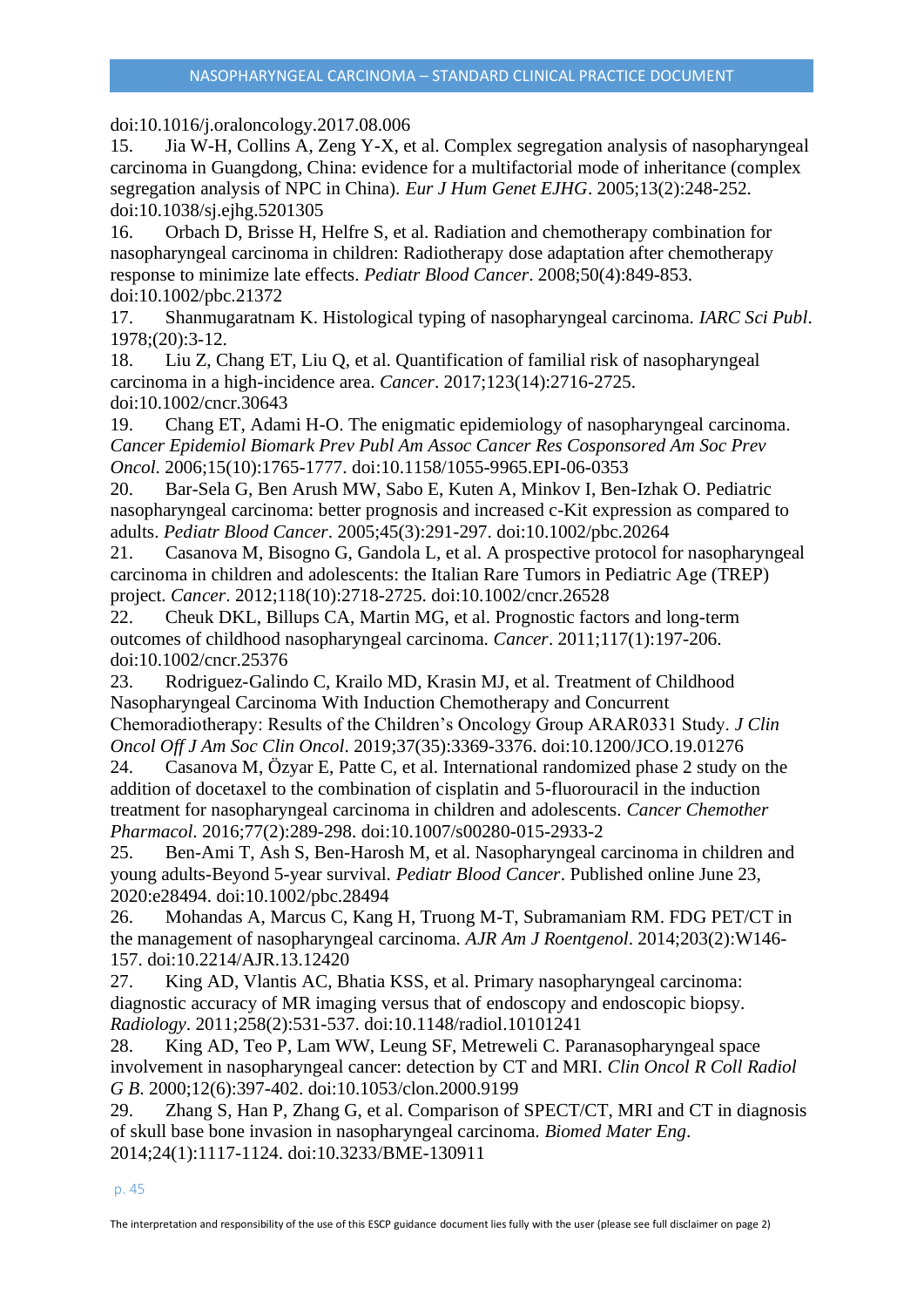30. Cheuk DKL, Sabin ND, Hossain M, et al. PET/CT for staging and follow-up of pediatric nasopharyngeal carcinoma. *Eur J Nucl Med Mol Imaging*. 2012;39(7):1097-1106. doi:10.1007/s00259-012-2091-2

31. Shen G, Zhang W, Jia Z, Li J, Wang Q, Deng H. Meta-analysis of diagnostic value of 18F-FDG PET or PET/CT for detecting lymph node and distant metastases in patients with nasopharyngeal carcinoma. *Br J Radiol*. 2014;87(1044):20140296. doi:10.1259/bjr.20140296

32. Chan S-C, Yeh C-H, Yen T-C, et al. Clinical utility of simultaneous whole-body 18F-FDG PET/MRI as a single-step imaging modality in the staging of primary nasopharyngeal carcinoma. *Eur J Nucl Med Mol Imaging*. 2018;45(8):1297-1308. doi:10.1007/s00259-018- 3986-3

33. Cheng Y, Bai L, Shang J, et al. Preliminary clinical results for PET/MR compared with PET/CT in patients with nasopharyngeal carcinoma. *Oncol Rep*. 2020;43(1):177-187. doi:10.3892/or.2019.7392

34. Kollur SM, El Hag IA. Fine-needle aspiration cytology of metastatic nasopharyngeal carcinoma in cervical lymph nodes: comparison with metastatic squamous-cell carcinoma, and Hodgkin's and non-Hodgkin's lymphoma. *Diagn Cytopathol*. 2003;28(1):18-22. doi:10.1002/dc.10218

35. Chan MK, McGuire LJ, Lee JC. Fine needle aspiration cytodiagnosis of nasopharyngeal carcinoma in cervical lymph nodes. A study of 40 cases. *Acta Cytol*. 1989;33(3):344-350.

36. Viguer JM, Jiménez-Heffernan JA, López-Ferrer P, Banaclocha M, Vicandi B. Fineneedle aspiration cytology of metastatic nasopharyngeal carcinoma. *Diagn Cytopathol*. 2005;32(4):233-237. doi:10.1002/dc.20216

37. Chua MLK, Ong SC, Wee JTS, et al. Comparison of 4 modalities for distant metastasis staging in endemic nasopharyngeal carcinoma. *Head Neck*. 2009;31(3):346-354. doi:10.1002/hed.20974

38. Chang M-C, Chen J-H, Liang J-A, Yang K-T, Cheng K-Y, Kao C-H. Accuracy of whole-body FDG-PET and FDG-PET/CT in M staging of nasopharyngeal carcinoma: a systematic review and meta-analysis. *Eur J Radiol*. 2013;82(2):366-373. doi:10.1016/j.ejrad.2012.06.031

39. Liu F-Y, Chang JT, Wang H-M, et al. [18F]fluorodeoxyglucose positron emission tomography is more sensitive than skeletal scintigraphy for detecting bone metastasis in endemic nasopharyngeal carcinoma at initial staging. *J Clin Oncol Off J Am Soc Clin Oncol*. 2006;24(4):599-604. doi:10.1200/JCO.2005.03.8760

40. Liu F-Y, Lin C-Y, Chang JT, et al. 18F-FDG PET can replace conventional work-up in primary M staging of nonkeratinizing nasopharyngeal carcinoma. *J Nucl Med Off Publ Soc Nucl Med*. 2007;48(10):1614-1619. doi:10.2967/jnumed.107.043406

41. Liu F, Xi X-P, Wang H, et al. PET/CT-guided dose-painting versus CT-based intensity modulated radiation therapy in locoregional advanced nasopharyngeal carcinoma. *Radiat Oncol Lond Engl*. 2017;12(1):15. doi:10.1186/s13014-016-0739-y

42. Wang J, Zheng J, Tang T, et al. A Randomized Pilot Trial Comparing Position Emission Tomography (PET)-Guided Dose Escalation Radiotherapy to Conventional Radiotherapy in Chemoradiotherapy Treatment of Locally Advanced Nasopharyngeal Carcinoma. *PloS One*. 2015;10(4):e0124018. doi:10.1371/journal.pone.0124018

43. Pilar A, Laskar SG, Budrukkar A, Gupta T, Murthy V, Agarwal JP. Can PET-CT based parameters replace traditional TNM based prognostication in carcinoma nasopharynx treated with definitive chemo radiotherapy? In: *EUROPEAN JOURNAL OF CANCER*. Vol 54. ELSEVIER SCI LTD THE BOULEVARD, LANGFORD LANE, KIDLINGTON, OXFORD OX5 1GB …; 2016:S37-S37.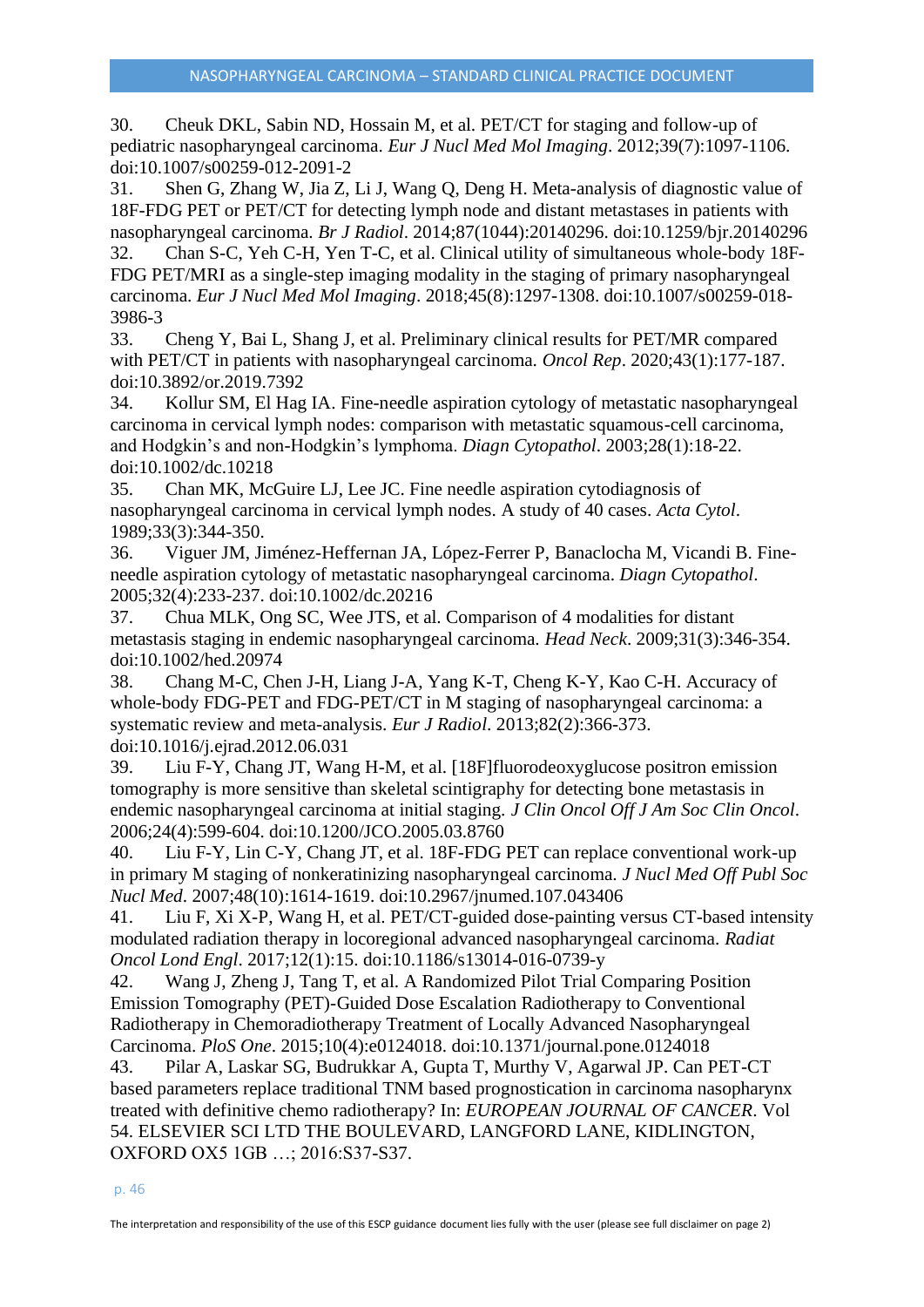44. Laskar SG, Pilar A, Purandare N, et al. PO-120: Clinical impact of metabolic and anatomic imaging in nasopharyngeal carcinoma treated with chemo-radiotherapy. *Radiother Oncol*. 2015;Supplement 1(114):59. doi:10.1016/S0167-8140(15)34880-5

45. Lan X, Tian Y, Zhang Y. Prognostic predictive value of total lesion glycolysis from F-18-FDG PET/CT in nasopharyngeal carcinoma patients after comprehensive therapy. In: *EUROPEAN JOURNAL OF NUCLEAR MEDICINE AND MOLECULAR IMAGING*. Vol 41. SPRINGER 233 SPRING ST, NEW YORK, NY 10013 USA; 2014:S196-S196.

46. Zschaeck S, Li Y, Lin Q, et al. Prognostic value of baseline [18F]-fluorodeoxyglucose positron emission tomography parameters MTV, TLG and asphericity in an international multicenter cohort of nasopharyngeal carcinoma patients. *PloS One*. 2020;15(7):e0236841. doi:10.1371/journal.pone.0236841

47. Boisdron-Celle M, Capitain O, Faroux R, et al. Prevention of 5-fluorouracil-induced early severe toxicity by pre-therapeutic dihydropyrimidine dehydrogenase deficiency screening: Assessment of a multiparametric approach. *Semin Oncol*. 2017;44(1):13-23. doi:10.1053/j.seminoncol.2017.02.008

48. Loriot M-A, Ciccolini J, Thomas F, et al. [Dihydropyrimidine déhydrogenase (DPD) deficiency screening and securing of fluoropyrimidine-based chemotherapies: Update and recommendations of the French GPCO-Unicancer and RNPGx networks]. *Bull Cancer (Paris)*. 2018;105(4):397-407. doi:10.1016/j.bulcan.2018.02.001

49. Oktay K, Harvey BE, Partridge AH, et al. Fertility Preservation in Patients With Cancer: ASCO Clinical Practice Guideline Update. *J Clin Oncol Off J Am Soc Clin Oncol*. 2018;36(19):1994-2001. doi:10.1200/JCO.2018.78.1914

50. Young LS, Dawson CW. Epstein-Barr virus and nasopharyngeal carcinoma. *Chin J Cancer*. 2014;33(12):581-590. doi:10.5732/cjc.014.10197

51. Karray H, Ayadi W, Fki L, et al. Comparison of three different serological techniques for primary diagnosis and monitoring of nasopharyngeal carcinoma in two age groups from Tunisia. *J Med Virol*. 2005;75(4):593-602. doi:10.1002/jmv.20310

52. Dardari R, Menezes J, Drouet E, et al. Analyses of the prognostic significance of the Epstein–Barr virus transactivator ZEBRA protein and diagnostic value of its two synthetic peptides in nasopharyngeal carcinoma. *J Clin Virol*. 2008;41(2):96-103. doi:10.1016/j.jcv.2007.09.010

53. Fung SYH, Lam JWK, Chan KCA. Clinical utility of circulating Epstein-Barr virus DNA analysis for the management of nasopharyngeal carcinoma. *Chin Clin Oncol*. 2016;5(2):18. doi:10.21037/cco.2016.03.07

54. Mertens R, Granzen B, Lassay L, Gademann G, Hess CF, Heimann G. Nasopharyngeal carcinoma in childhood and adolescence: concept and preliminary results of the cooperative GPOH study NPC-91. Gesellschaft für Pädiatrische Onkologie und Hämatologie. *Cancer*. 1997;80(5):951-959.

55. Zhang L, Tang L-Q, Chen Q-Y, et al. Plasma Epstein-Barr viral DNA complements TNM classification of nasopharyngeal carcinoma in the era of intensity-modulated radiotherapy. *Oncotarget*. 2016;7(5):6221-6230. doi:10.18632/oncotarget.6754

56. Lin J-C, Wang W-Y, Liang W-M, et al. Long-term prognostic effects of plasma epstein-barr virus DNA by minor groove binder-probe real-time quantitative PCR on nasopharyngeal carcinoma patients receiving concurrent chemoradiotherapy. *Int J Radiat Oncol Biol Phys*. 2007;68(5):1342-1348. doi:10.1016/j.ijrobp.2007.02.012

57. Twu C-W, Wang W-Y, Liang W-M, et al. Comparison of the prognostic impact of serum anti-EBV antibody and plasma EBV DNA assays in nasopharyngeal carcinoma. *Int J Radiat Oncol Biol Phys*. 2007;67(1):130-137. doi:10.1016/j.ijrobp.2006.07.012 58. Wang W-Y, Twu C-W, Chen H-H, et al. Long-term survival analysis of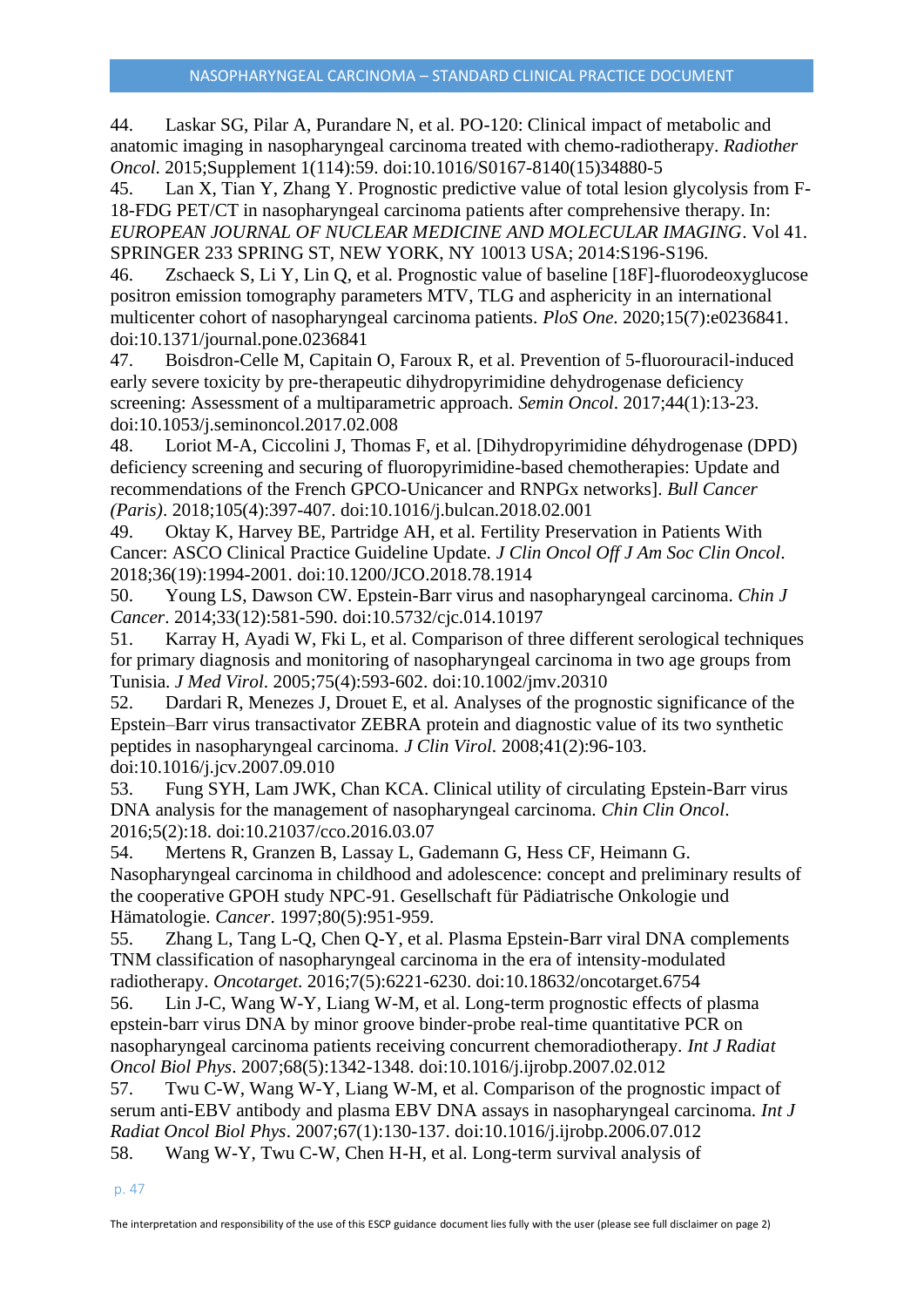nasopharyngeal carcinoma by plasma Epstein-Barr virus DNA levels. *Cancer*. 2013;119(5):963-970. doi:10.1002/cncr.27853

59. Wei W, Huang Z, Li S, et al. Pretreatment Epstein-Barr virus DNA load and cumulative cisplatin dose intensity affect long-term outcome of nasopharyngeal carcinoma treated with concurrent chemotherapy: experience of an institute in an endemic area. *Oncol Res Treat*. 2014;37(3):88-95. doi:10.1159/000360178

60. Peng L, Yang Y, Guo R, et al. Relationship between pretreatment concentration of plasma Epstein-Barr virus DNA and tumor burden in nasopharyngeal carcinoma: An updated interpretation. *Cancer Med*. 2018;7(12):5988-5998. doi:10.1002/cam4.1858

61. An X, Wang F-H, Ding P-R, et al. Plasma Epstein-Barr virus DNA level strongly predicts survival in metastatic/recurrent nasopharyngeal carcinoma treated with palliative chemotherapy. *Cancer*. 2011;117(16):3750-3757. doi:10.1002/cncr.25932

62. Ma B, Hui EP, King A, et al. A phase II study of patients with metastatic or locoregionally recurrent nasopharyngeal carcinoma and evaluation of plasma Epstein-Barr virus DNA as a biomarker of efficacy. *Cancer Chemother Pharmacol*. 2008;62(1):59-64. doi:10.1007/s00280-007-0575-8

63. Shen T, Tang L-Q, Gu W-G, et al. Plasma Epstein-Barr Viral Deoxyribonucleic Acid Predicts Worse Outcomes in Pediatric Nonmetastatic Nasopharyngeal Carcinoma Patients: An Observational Study of 89 Cases in an Endemic Area. *Medicine (Baltimore)*. 2015;94(50):e1945. doi:10.1097/MD.0000000000001945

64. Zheng H, Dai W, Cheung AKL, et al. Whole-exome sequencing identifies multiple loss-of-function mutations of NF-κB pathway regulators in nasopharyngeal carcinoma. *Proc Natl Acad Sci U S A*. 2016;113(40):11283-11288. doi:10.1073/pnas.1607606113

65. Dai W, Zheng H, Cheung AKL, et al. Whole-exome sequencing identifies MST1R as a genetic susceptibility gene in nasopharyngeal carcinoma. *Proc Natl Acad Sci U S A*. 2016;113(12):3317-3322. doi:10.1073/pnas.1523436113

66. Chang AR, Liang XM, Chan AT, Chan MK, Teo PM, Johnson PJ. The use of brush cytology and directed biopsies for the detection of nasopharyngeal carcinoma and precursor lesions. *Head Neck*. 2001;23(8):637-645. doi:10.1002/hed.1090

67. Barnes L, Eveson J, Reichart P, Sidransky D. *Pathology and Genetics of Head and Neck Tumours*. Vol 9.; 2005. Accessed February 25, 2020. http://publications.iarc.fr/Book-And-Report-Series/Who-Classification-Of-Tumours/Pathology-And-Genetics-Of-Head-And-Neck-Tumours-2005

68. Stelow EB, Wenig BM. Update From The 4th Edition of the World Health Organization Classification of Head and Neck Tumours: Nasopharynx. *Head Neck Pathol*. 2017;11(1):16-22. doi:10.1007/s12105-017-0787-0

69. Bar-Sela G, Kuten A, Minkov I, Gov-Ari E, Ben-Izhak O. Prevalence and relevance of EBV latency in nasopharyngeal carcinoma in Israel. *J Clin Pathol*. 2004;57(3):290-293. doi:10.1136/jcp.2003.013094

70. Banko AV, Lazarevic IB, Folic MM, et al. Characterization of the Variability of Epstein-Barr Virus Genes in Nasopharyngeal Biopsies: Potential Predictors for Carcinoma Progression. *PloS One*. 2016;11(4):e0153498. doi:10.1371/journal.pone.0153498

71. Pathmanathan R, Prasad U, Sadler R, Flynn K, Raab-Traub N. Clonal proliferations of cells infected with Epstein-Barr virus in preinvasive lesions related to nasopharyngeal carcinoma. *N Engl J Med*. 1995;333(11):693-698. doi:10.1056/NEJM199509143331103

72. Yang X-L, Wang Y, Liang S-B, et al. Comparison of the seventh and eighth editions of the UICC/AJCC staging system for nasopharyngeal carcinoma: analysis of 1317 patients treated with intensity-modulated radiotherapy at two centers. *BMC Cancer*. 2018;18(1):606. doi:10.1186/s12885-018-4419-1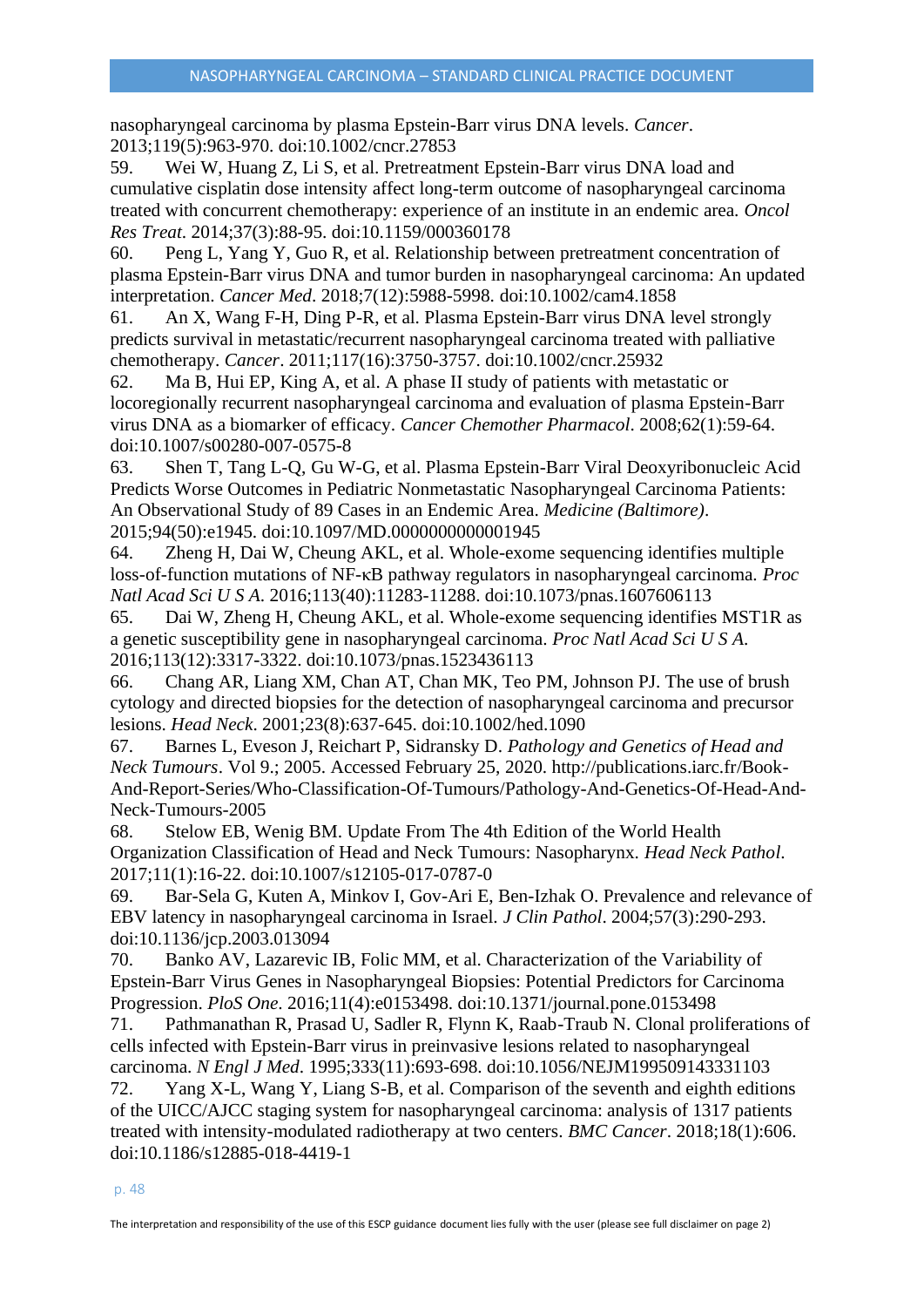73. Tang L-L, Chen Y-P, Mao Y-P, et al. Validation of the 8th Edition of the UICC/AJCC Staging System for Nasopharyngeal Carcinoma From Endemic Areas in the Intensity-Modulated Radiotherapy Era. *J Natl Compr Canc Netw*. 2017;15(7):913-919. doi:10.6004/jnccn.2017.0121

74. Wu L-R, Zhang X-M, Xie X-D, Lu Y, Wu J-F, He X. Validation of the 8th edition of AJCC/UICC staging system for nasopharyngeal carcinoma: Results from a non-endemic cohort with 10-year follow-up. *Oral Oncol*. 2019;98:141-146.

doi:10.1016/j.oraloncology.2019.09.029

75. Li Y, Ou X, Hu C. Validation and suggestion of eighth T classifications of the UICC/AJCC staging system for nasopharyngeal carcinoma patients: a retrospective analysis. *Jpn J Clin Oncol*. 2018;48(10):927-933. doi:10.1093/jjco/hyy109

76. Kitpanit S, Jittapiromsak N, Sriyook A, et al. Comparison between the seventh and eighth edition of the AJCC/UICC staging system for nasopharyngeal cancer integrated with pretreatment plasma Epstein-Barr virus DNA level in a non-Chinese population: secondary analysis from a prospective randomized trial. *Jpn J Clin Oncol*. 2019;49(12):1100-1113. doi:10.1093/jjco/hyz109

77. Lee VH-F, Kwong DL-W, Leung T-W, et al. The addition of pretreatment plasma Epstein-Barr virus DNA into the eighth edition of nasopharyngeal cancer TNM stage classification. *Int J Cancer*. 2019;144(7):1713-1722. doi:10.1002/ijc.31856

78. Guo R, Tang L-L, Mao Y-P, et al. Proposed modifications and incorporation of plasma Epstein-Barr virus DNA improve the TNM staging system for Epstein-Barr virusrelated nasopharyngeal carcinoma. *Cancer*. 2019;125(1):79-89. doi:10.1002/cncr.31741

79. Sahai P, Mohanti BK, Sharma A, et al. Clinical outcome and morbidity in pediatric patients with nasopharyngeal cancer treated with chemoradiotherapy. *Pediatr Blood Cancer*. 2017;64(2):259-266. doi:10.1002/pbc.26240

80. Qiu W-Z, Peng X-S, Xia H-Q, Huang P-Y, Guo X, Cao K-J. A retrospective study comparing the outcomes and toxicities of intensity-modulated radiotherapy versus twodimensional conventional radiotherapy for the treatment of children and adolescent nasopharyngeal carcinoma. *J Cancer Res Clin Oncol*. 2017;143(8):1563-1572. doi:10.1007/s00432-017-2401-y

81. Louis CU, Paulino AC, Gottschalk S, et al. A single institution experience with pediatric nasopharyngeal carcinoma: high incidence of toxicity associated with platinumbased chemotherapy plus IMRT. *J Pediatr Hematol Oncol*. 2007;29(7):500-505. doi:10.1097/MPH.0b013e3180959af4

82. Hareyama M, Sakata K, Shirato H, et al. A prospective, randomized trial comparing neoadjuvant chemotherapy with radiotherapy alone in patients with advanced nasopharyngeal carcinoma. *Cancer*. 2002;94(8):2217-2223. doi:10.1002/cncr.10473

83. Yuan C, Xu X-H, Luo S-W, et al. Which neoadjuvant chemotherapy regimen should be recommended for patients with advanced nasopharyngeal carcinoma?: A network metaanalysis. *Medicine (Baltimore)*. 2018;97(34):e11978. doi:10.1097/MD.0000000000011978

84. Blanchard P, Lee A, Marguet S, et al. Chemotherapy and radiotherapy in nasopharyngeal carcinoma: an update of the MAC-NPC meta-analysis. *Lancet Oncol*. 2015;16(6):645-655. doi:10.1016/S1470-2045(15)70126-9

85. Ozyar E, Selek U, Laskar S, et al. Treatment results of 165 pediatric patients with nonmetastatic nasopharyngeal carcinoma: a Rare Cancer Network study. *Radiother Oncol J Eur Soc Ther Radiol Oncol*. 2006;81(1):39-46. doi:10.1016/j.radonc.2006.08.019

86. Baujat B, Audry H, Bourhis J, et al. Chemotherapy in locally advanced nasopharyngeal carcinoma: an individual patient data meta-analysis of eight randomized trials and 1753 patients. *Int J Radiat Oncol Biol Phys*. 2006;64(1):47-56.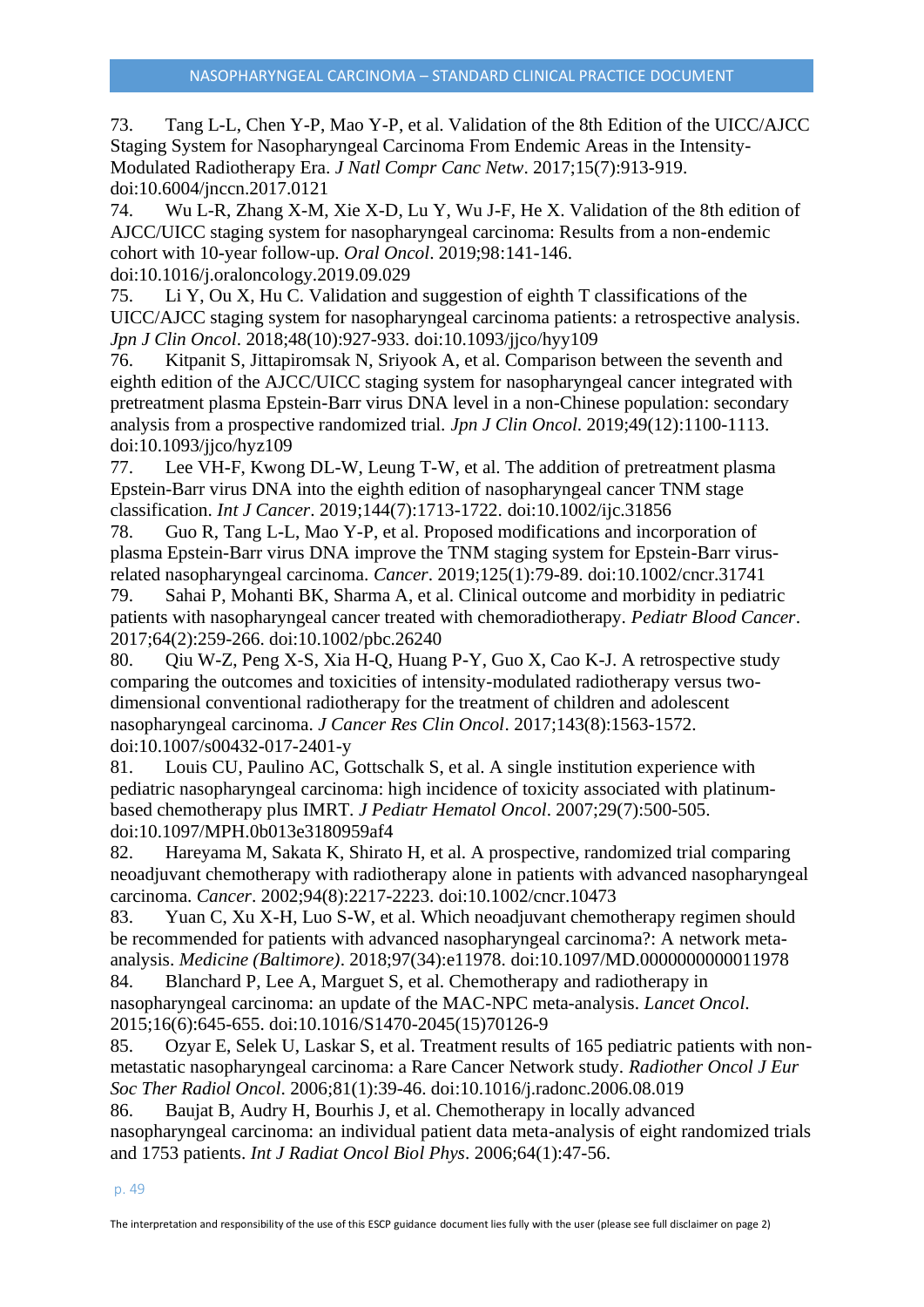# doi:10.1016/j.ijrobp.2005.06.037

87. Ayan I, Kaytan E, Ayan N. Childhood nasopharyngeal carcinoma: from biology to treatment. *Lancet Oncol*. 2003;4(1):13-21. doi:10.1016/s1470-2045(03)00956-2

88. Wolden SL, Steinherz PG, Kraus DH, Zelefsky MJ, Pfister DG, Wollner N. Improved long-term survival with combined modality therapy for pediatric nasopharynx cancer. *Int J Radiat Oncol Biol Phys*. 2000;46(4):859-864. doi:10.1016/s0360-3016(99)00493-9

89. Chen YP, Wang ZX, Chen L, et al. A Bayesian network meta-analysis comparing concurrent chemoradiotherapy followed by adjuvant chemotherapy, concurrent chemoradiotherapy alone and radiotherapy alone in patients with locoregionally advanced nasopharyngeal carcinoma. *Ann Oncol Off J Eur Soc Med Oncol*. 2015;26(1):205-211. doi:10.1093/annonc/mdu507

90. He X, Xu K, Guo J, Zhu Y, Liang X, Liu L. A meta-analysis of neoadjuvant chemotherapy plus radiation in the treatment of locally advanced nasopharyngeal carcinoma. *J Cancer Res Ther*. 2015;11 Suppl 2:C205-208. doi:10.4103/0973-1482.168186

91. Chua DTT, Sham JST, Kwong DLW, Au GKH. Treatment outcome after radiotherapy alone for patients with Stage I-II nasopharyngeal carcinoma. *Cancer*. 2003;98(1):74-80. doi:10.1002/cncr.11485

92. Chen Q-Y, Wen Y-F, Guo L, et al. Concurrent chemoradiotherapy vs radiotherapy alone in stage II nasopharyngeal carcinoma: phase III randomized trial. *J Natl Cancer Inst*. 2011;103(23):1761-1770. doi:10.1093/jnci/djr432

93. Xu C, Zhang L-H, Chen Y-P, et al. Chemoradiotherapy Versus Radiotherapy Alone in Stage II Nasopharyngeal Carcinoma: A Systemic Review and Meta-analysis of 2138 Patients. *J Cancer*. 2017;8(2):287-297. doi:10.7150/jca.17317

94. Sun Y, Li W-F, Chen N-Y, et al. Induction chemotherapy plus concurrent chemoradiotherapy versus concurrent chemoradiotherapy alone in locoregionally advanced nasopharyngeal carcinoma: a phase 3, multicentre, randomised controlled trial. *Lancet Oncol*. 2016;17(11):1509-1520. doi:10.1016/S1470-2045(16)30410-7

95. Chua DT, Sham JS, Choy D, et al. Preliminary report of the Asian-Oceanian Clinical Oncology Association randomized trial comparing cisplatin and epirubicin followed by radiotherapy versus radiotherapy alone in the treatment of patients with locoregionally advanced nasopharyngeal carcinoma. Asian-Oceanian Clinical Oncology Association Nasopharynx Cancer Study Group. *Cancer*. 1998;83(11):2270-2283.

96. Ribassin-Majed L, Marguet S, Lee AWM, et al. What Is the Best Treatment of Locally Advanced Nasopharyngeal Carcinoma? An Individual Patient Data Network Meta-Analysis. *J Clin Oncol*. 2017;35(5):498-505. doi:10.1200/JCO.2016.67.4119

97. Li L, Liang W, Zhu J-X, et al. Evolutionary role of chemotherapy in advanced nasopharyngeal carcinoma: a literature-based network meta-analysis. *Cancer Manag Res*. 2019;11:501-512. doi:10.2147/CMAR.S185932

98. Li Y, Tang L-Q, Liu L-T, et al. Induction Chemotherapy Plus Concurrent Chemoradiotherapy Versus Concurrent Chemoradiotherapy Alone in Locoregionally Advanced Nasopharyngeal Carcinoma in Children and Adolescents: A Matched Cohort Analysis. *Cancer Res Treat Off J Korean Cancer Assoc*. 2018;50(4):1304-1315. doi:10.4143/crt.2017.463

99. Tirkes T, Hollar MA, Tann M, Kohli MD, Akisik F, Sandrasegaran K. Response Criteria in Oncologic Imaging: Review of Traditional and New Criteria. *RadioGraphics*. 2013;33(5):1323-1341. doi:10.1148/rg.335125214

100. King AD, Zee B, Yuen EHY, et al. Nasopharyngeal cancers: which method should be used to measure these irregularly shaped tumors on cross-sectional imaging? *Int J Radiat Oncol Biol Phys*. 2007;69(1):148-154. doi:10.1016/j.ijrobp.2007.02.032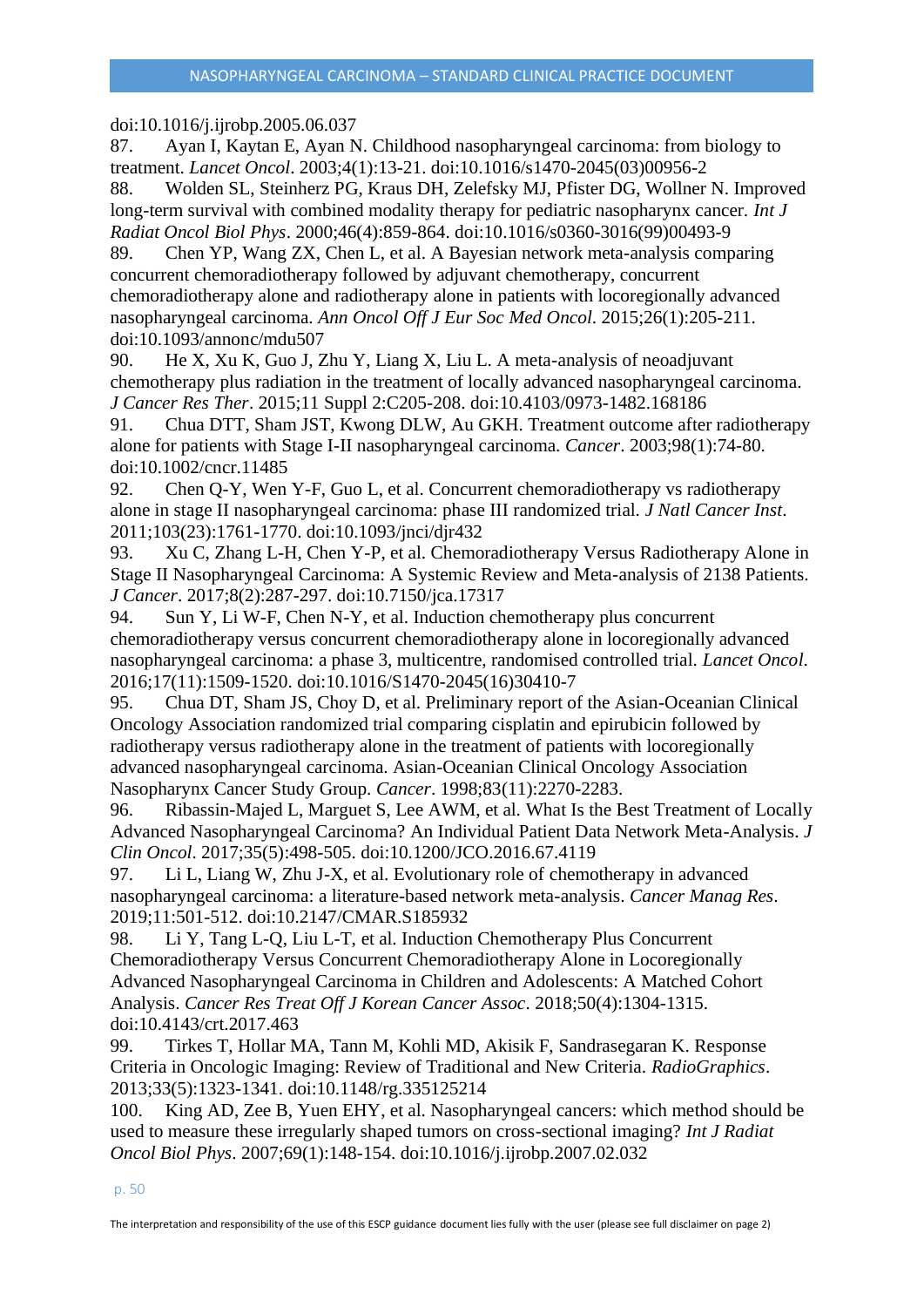101. Chen C, Lin X, Xu Y, et al. Unidimensional measurement may be superior to assess primary tumor response after neoadjuvant chemotherapy for nasopharyngeal carcinoma. *Oncotarget*. 2017;8(29):46937-46945. doi:10.18632/oncotarget.14941

102. Peng H, Chen L, Zhang Y, et al. The Tumour Response to Induction Chemotherapy has Prognostic Value for Long-Term Survival Outcomes after Intensity-Modulated Radiation Therapy in Nasopharyngeal Carcinoma. *Sci Rep*. 2016;6. doi:10.1038/srep24835

103. Liu L-T, Tang L-Q, Chen Q-Y, et al. The Prognostic Value of Plasma Epstein-Barr Viral DNA and Tumor Response to Neoadjuvant Chemotherapy in Advanced-Stage Nasopharyngeal Carcinoma. *Int J Radiat Oncol Biol Phys*. 2015;93(4):862-869. doi:10.1016/j.ijrobp.2015.08.003

104. Qi S, Zhongyi Y, Yingjian Z, Chaosu H. 18 F-FLT and 18 F-FDG PET/CT in Predicting Response to Chemoradiotherapy in Nasopharyngeal Carcinoma: Preliminary Results. *Sci Rep*. 2017;7(1):40552. doi:10.1038/srep40552

105. Loong HH, Ma BBY, Leung S-F, et al. Prognostic significance of the total dose of cisplatin administered during concurrent chemoradiotherapy in patients with locoregionally advanced nasopharyngeal carcinoma. *Radiother Oncol J Eur Soc Ther Radiol Oncol*. 2012;104(3):300-304. doi:10.1016/j.radonc.2011.12.022

106. Lee JY, Sun J-M, Oh DR, et al. Comparison of weekly versus triweekly cisplatin delivered concurrently with radiation therapy in patients with locally advanced

nasopharyngeal cancer: A multicenter randomized phase II trial (KCSG-HN10-02). *Radiother Oncol J Eur Soc Ther Radiol Oncol*. 2016;118(2):244-250. doi:10.1016/j.radonc.2015.11.030 107. Kontny U, Franzen S, Behrends U, et al. Diagnosis and Treatment of Nasopharyngeal Carcinoma in Children and Adolescents - Recommendations of the GPOH-NPC Study Group. *Klin Padiatr*. 2016;228(3):105-112. doi:10.1055/s-0041-111180

108. Wolff HA, Rödel RMW, Gunawan B, et al. Nasopharyngeal carcinoma in adults: treatment results after long-term follow-up with special reference to adjuvant interferon-beta in undifferentiated carcinomas. *J Cancer Res Clin Oncol*. 2010;136(1):89-97. doi:10.1007/s00432-009-0640-2

109. Foo KF, Tan EH, Leong SS, et al. Gemcitabine in metastatic nasopharyngeal carcinoma of the undifferentiated type. *Ann Oncol Off J Eur Soc Med Oncol*. 2002;13(1):150- 156. doi:10.1093/annonc/mdf002

110. Poon D, Chowbay B, Cheung Y-B, Leong S-S, Tan E-H. Phase II study of irinotecan (CPT-11) as salvage therapy for advanced nasopharyngeal carcinoma. *Cancer*. 2005;103(3):576-581. doi:10.1002/cncr.20802

111. Wang C-C, Chang J-Y, Liu T-W, Lin C-Y, Yu Y-C, Hong R-L. Phase II study of gemcitabine plus vinorelbine in the treatment of cisplatin-resistant nasopharyngeal carcinoma. *Head Neck*. 2006;28(1):74-80. doi:10.1002/hed.20310

112. Ciuleanu E, Irimie A, Ciuleanu TE, Popita V, Todor N, Ghilezan N. Capecitabine as salvage treatment in relapsed nasopharyngeal carcinoma: a phase II study. *J BUON Off J Balk Union Oncol*. 2008;13(1):37-42.

113. Ngeow J, Lim WT, Leong SS, et al. Docetaxel is effective in heavily pretreated patients with disseminated nasopharyngeal carcinoma. *Ann Oncol*. 2011;22(3):718-722. doi:10.1093/annonc/mdq425

114. Chen C, Wang F, Wang Z, et al. Salvage gemcitabine-vinorelbine chemotherapy in patients with metastatic nasopharyngeal carcinoma pretreated with platinum-based chemotherapy. *Oral Oncol*. 2012;48(11):1146-1151. doi:10.1016/j.oraloncology.2012.05.021 115. Chua DT, Kwong DL, Sham JS, Au GK, Choy D. A phase II study of ifosfamide, 5 fluorouracil and leucovorin in patients with recurrent nasopharyngeal carcinoma previously treated with platinum chemotherapy. *Eur J Cancer Oxf Engl 1990*. 2000;36(6):736-741.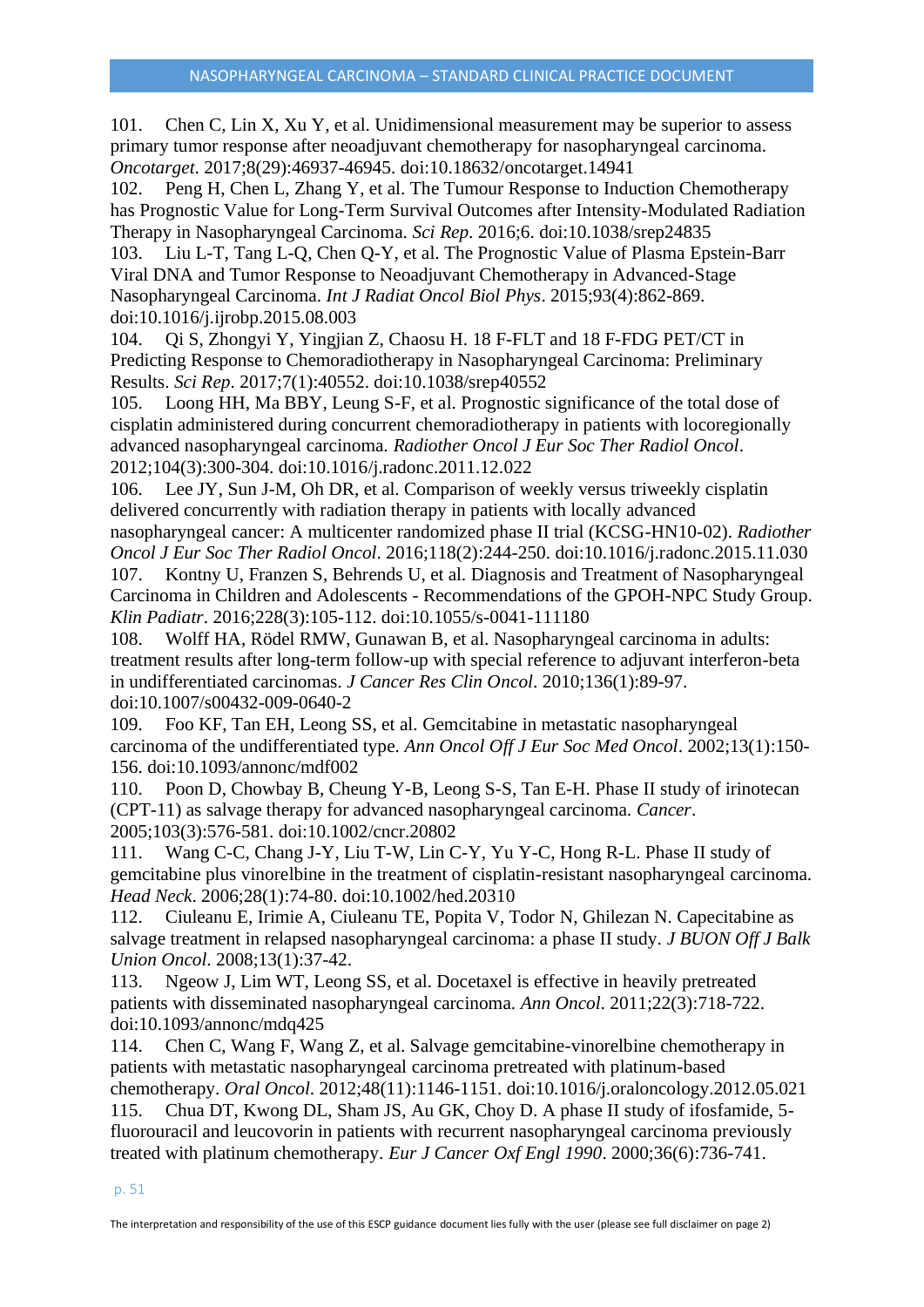# doi:10.1016/s0959-8049(00)00008-3

116. Chen C, Wang F, An X, et al. Triplet combination with paclitaxel, cisplatin and 5-FU is effective in metastatic and/or recurrent nasopharyngeal carcinoma. *Cancer Chemother Pharmacol*. 2013;71(2):371-378. doi:10.1007/s00280-012-2020-x

117. Yau TK, Shum T, Lee AWM, Yeung MW, Ng WT, Chan L. A phase II study of pemetrexed combined with cisplatin in patients with recurrent or metastatic nanopharyngeal carcinoma. *Oral Oncol*. 2012;48(5):441-444. doi:10.1016/j.oraloncology.2011.12.001

118. Jin Y, Shi Y-X, Cai X-Y, et al. Comparison of five cisplatin-based regimens frequently used as the first-line protocols in metastatic nasopharyngeal carcinoma. *J Cancer Res Clin Oncol*. 2012;138(10):1717-1725. doi:10.1007/s00432-012-1219-x

119. Zhang L, Huang Y, Hong S, et al. Gemcitabine plus cisplatin versus fluorouracil plus cisplatin in recurrent or metastatic nasopharyngeal carcinoma: a multicentre, randomised, open-label, phase 3 trial. *Lancet Lond Engl*. 2016;388(10054):1883-1892. doi:10.1016/S0140-6736(16)31388-5

120. Gao Y, Huang H-Q, Bai B, Cai Q-C, Wang X-X, Cai Q-Q. Treatment outcome of docetaxel, capecitabine and cisplatin regimen for patients with refractory and relapsed nasopharyngeal carcinoma who failed previous platinum-based chemotherapy. *Expert Opin Pharmacother*. 2014;15(2):163-171. doi:10.1517/14656566.2014.866652

121. Basso S, Zecca M, Merli P, et al. T cell therapy for nasopharyngeal carcinoma. *J Cancer*. 2011;2:341-346. doi:10.7150/jca.2.341

122. Chia W-K, Teo M, Wang W-W, et al. Adoptive T-cell transfer and chemotherapy in the first-line treatment of metastatic and/or locally recurrent nasopharyngeal carcinoma. *Mol Ther J Am Soc Gene Ther*. 2014;22(1):132-139. doi:10.1038/mt.2013.242

123. Huang J, Fogg M, Wirth LJ, et al. Epstein-Barr virus-specific adoptive immunotherapy for recurrent, metastatic nasopharyngeal carcinoma. *Cancer*. 2017;123(14):2642-2650. doi:10.1002/cncr.30541

124. Louis CU, Straathof K, Bollard CM, et al. Adoptive transfer of EBV-specific T cells results in sustained clinical responses in patients with locoregional nasopharyngeal carcinoma. *J Immunother Hagerstown Md 1997*. 2010;33(9):983-990. doi:10.1097/CJI.0b013e3181f3cbf4

125. Zhang J, Fang W, Qin T, et al. Co-expression of PD-1 and PD-L1 predicts poor outcome in nasopharyngeal carcinoma. *Med Oncol*. 2015;32(3):86. doi:10.1007/s12032-015- 0501-6

126. Masterson L, Howard J, Gonzalez-Cruz J, et al. Immune checkpoint inhibitors in advanced nasopharyngeal carcinoma: Beyond an era of chemoradiation? *Int J Cancer*. 2020;146(8):2305-2314. doi:10.1002/ijc.32869

127. Liang Y-J, Sun X-S, Yang Z-C, et al. Effect of local treatment for metastasis and its sequence with chemotherapy on prognosis of post-treatment metastatic nasopharyngeal carcinoma patients. *Oral Oncol*. 2019;92:40-45. doi:10.1016/j.oraloncology.2019.03.015

128. Chen M-Y, Jiang R, Guo L, et al. Locoregional radiotherapy in patients with distant metastases of nasopharyngeal carcinoma at diagnosis. *Chin J Cancer*. 2013;32(11):604-613. doi:10.5732/cjc.013.10148

129. Zheng W, Zong J, Huang C, et al. Multimodality Treatment May Improve the Survival Rate of Patients with Metastatic Nasopharyngeal Carcinoma with Good Performance Status. *PloS One*. 2016;11(1):e0146771. doi:10.1371/journal.pone.0146771

130. Hu J, Kong L, Gao J, Hu W, Guan X, Lu JJ. Use of Radiation Therapy in Metastatic Nasopharyngeal Cancer Improves Survival: A SEER Analysis. *Sci Rep*. 2017;7(1):721. doi:10.1038/s41598-017-00655-1

131. Rischin D, Corry J, Smith J, Stewart J, Hughes P, Peters L. Excellent disease control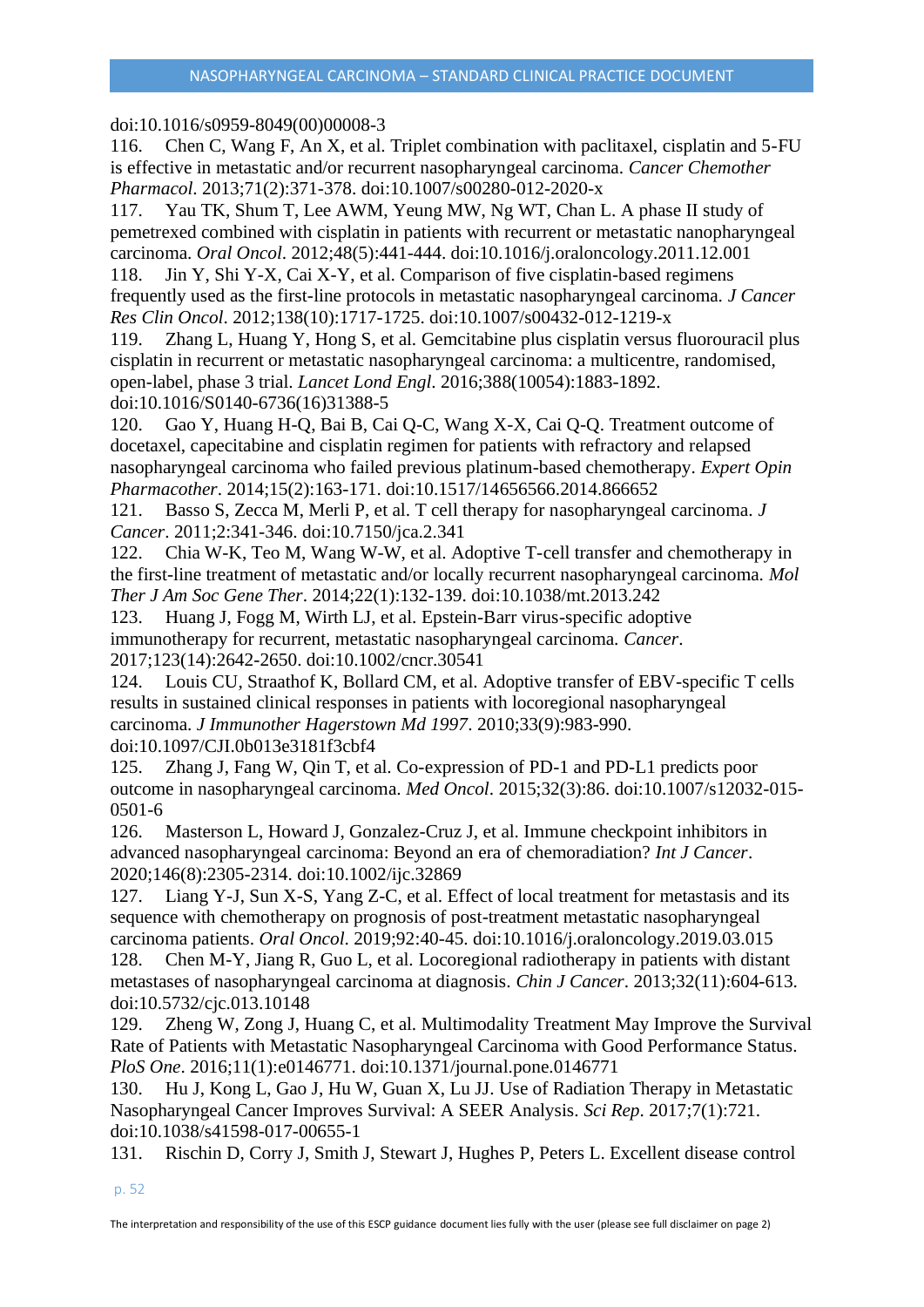and survival in patients with advanced nasopharyngeal cancer treated with chemoradiation. *J Clin Oncol Off J Am Soc Clin Oncol*. 2002;20(7):1845-1852. doi:10.1200/JCO.2002.07.011

132. DeRenzo C, Lam C, Rodriguez-Galindo C, Rapkin L, Gottschalk S, Venkatramani R. Salvage regimens for pediatric patients with relapsed nasopharyngeal carcinoma. *Pediatr Blood Cancer*. 2019;66(1):e27469. doi:10.1002/pbc.27469

133. Lim W-T, Ng Q-S, Ivy P, et al. A Phase II study of pazopanib in Asian patients with recurrent/metastatic nasopharyngeal carcinoma. *Clin Cancer Res Off J Am Assoc Cancer Res*. 2011;17(16):5481-5489. doi:10.1158/1078-0432.CCR-10-3409

134. Hui EP, Ma BBY, Loong HHF, et al. Efficacy, Safety, and Pharmacokinetics of Axitinib in Nasopharyngeal Carcinoma: A Preclinical and Phase II Correlative Study. *Clin Cancer Res Off J Am Assoc Cancer Res*. 2018;24(5):1030-1037. doi:10.1158/1078- 0432.CCR-17-1667

135. Chua DTT, Wei WI, Wong MP, Sham JST, Nicholls J, Au GKH. Phase II study of gefitinib for the treatment of recurrent and metastatic nasopharyngeal carcinoma. *Head Neck*. 2008;30(7):863-867. doi:10.1002/hed.20792

136. You B, Le Tourneau C, Chen EX, et al. A Phase II Trial of Erlotinib as Maintenance Treatment After Gemcitabine Plus Platinum-based Chemotherapy in Patients With Recurrent and/or Metastatic Nasopharyngeal Carcinoma. *Am J Clin Oncol*. 2012;35(3):255-260. doi:10.1097/COC.0b013e31820dbdcc

137. Fang W, Yang Y, Ma Y, et al. Camrelizumab (SHR-1210) alone or in combination with gemcitabine plus cisplatin for nasopharyngeal carcinoma: results from two single-arm, phase 1 trials. *Lancet Oncol*. 2018;19(10):1338-1350. doi:10.1016/S1470-2045(18)30495-9

138. Hsu C, Lee S, Ejadi S, et al. Safety and Antitumor Activity of Pembrolizumab in Patients With Programmed Death-Ligand 1-Positive Nasopharyngeal Carcinoma: Results of the KEYNOTE-028 Study. *J Clin Oncol Off J Am Soc Clin Oncol*. Published online 2017. doi:10.1200/JCO.2017.73.3675

139. Ma BBY, Lim W-T, Goh B-C, et al. Antitumor Activity of Nivolumab in Recurrent and Metastatic Nasopharyngeal Carcinoma: An International, Multicenter Study of the Mayo Clinic Phase 2 Consortium (NCI-9742). *J Clin Oncol Off J Am Soc Clin Oncol*. 2018;36(14):1412-1418. doi:10.1200/JCO.2017.77.0388

140. Lv J-W, Li J-Y, Luo L-N, Wang Z-X, Chen Y-P. Comparative safety and efficacy of anti-PD-1 monotherapy, chemotherapy alone, and their combination therapy in advanced nasopharyngeal carcinoma: findings from recent advances in landmark trials. *J Immunother Cancer*. 2019;7(1):159. doi:10.1186/s40425-019-0636-7

141. Peng G, Wang T, Yang K-Y, et al. A prospective, randomized study comparing outcomes and toxicities of intensity-modulated radiotherapy vs. conventional twodimensional radiotherapy for the treatment of nasopharyngeal carcinoma. *Radiother Oncol J Eur Soc Ther Radiol Oncol*. 2012;104(3):286-293. doi:10.1016/j.radonc.2012.08.013

142. Zhang M-X, Li J, Shen G-P, et al. Intensity-modulated radiotherapy prolongs the survival of patients with nasopharyngeal carcinoma compared with conventional twodimensional radiotherapy: A 10-year experience with a large cohort and long follow-up. *Eur J Cancer Oxf Engl 1990*. 2015;51(17):2587-2595. doi:10.1016/j.ejca.2015.08.006

143. Laskar S, Sanghavi V, Muckaden MA, et al. Nasopharyngeal carcinoma in children: ten years' experience at the Tata Memorial Hospital, Mumbai. *Int J Radiat Oncol Biol Phys*. 2004;58(1):189-195. doi:10.1016/s0360-3016(03)00773-9

144. Uzel O, Yörük SO, Sahinler I, Turkan S, Okkan S. Nasopharyngeal carcinoma in childhood: long-term results of 32 patients. *Radiother Oncol J Eur Soc Ther Radiol Oncol*. 2001;58(2):137-141. doi:10.1016/s0167-8140(00)00310-8

145. Lewis GD, Holliday EB, Kocak-Uzel E, et al. Intensity-modulated proton therapy for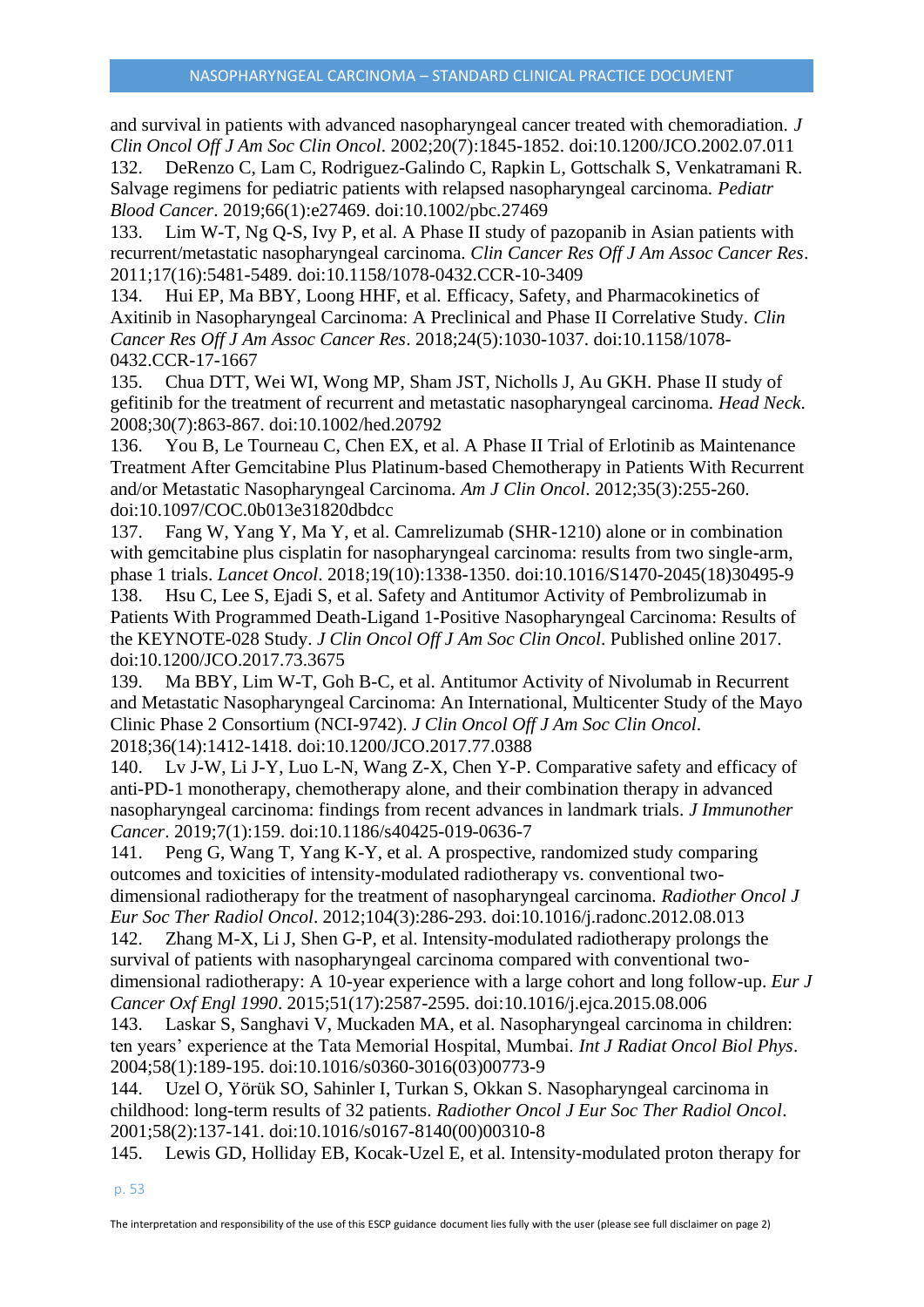nasopharyngeal carcinoma: Decreased radiation dose to normal structures and encouraging clinical outcomes. *Head Neck*. 2016;38 Suppl 1:E1886-1895. doi:10.1002/hed.24341 146. Taheri-Kadkhoda Z, Björk-Eriksson T, Nill S, et al. Intensity-modulated radiotherapy of nasopharyngeal carcinoma: a comparative treatment planning study of photons and protons. *Radiat Oncol Lond Engl*. 2008;3:4. doi:10.1186/1748-717X-3-4 147. Widesott L, Pierelli A, Fiorino C, et al. Intensity-modulated proton therapy versus helical tomotherapy in nasopharynx cancer: planning comparison and NTCP evaluation. *Int J Radiat Oncol Biol Phys*. 2008;72(2):589-596. doi:10.1016/j.ijrobp.2008.05.065 148. Park SG, Ahn YC, Oh D, et al. Early clinical outcomes of helical tomotherapy/intensity-modulated proton therapy combination in nasopharynx cancer. *Cancer Sci*. 2019;110(9):2867-2874. doi:10.1111/cas.14115

# <span id="page-53-0"></span>**10 PARTN-ER MEMBERS**

# **Working Group of this recommendation:**

- 1. Coordinators**: T Ben Ami** Israel**, D Orbach** France**, M Dragomir** Roumania
- 2. LHEAR active member: **A Pourtsidis** Greece
- 3. Additional active Members: **M Casanova** (Italy), **U Kontny** (Germany), **B Fresneau** (France), **E Bien** (Poland), **H Christiansen** (Germany), **M Wygoda** (Israel), **HJ Brisse** (France), **N Jehanno** (France), **JY Scoazec** (France)
- 4. Expected External advisors: **L Claude** (France), **C Rodriguez-Galindo** (USA)

| Andrea Ferrari          | Italy - Milan               |
|-------------------------|-----------------------------|
| Bernadette Brennan      | United Kingdom - Manchester |
| Ricardo Lopez           | Spain – Baracaldo           |
| Maja Cesen/Marko Kavčič | Slovenia - Ljubljana        |
| Jelena Roganovic        | Croatia - Rijeka            |
| Alexandra Kolenova      | Slovakia – Bratislava       |
| Jelena Rascon           | Lithuania - Vilnius         |
| Kata Martinova          | Macedonia – Skopje          |
| Milena Villarroel       | Chile – Santiago            |
| Gustaf Osterlundh       | Sweden – Goteborg           |
| Apostolos Pourtsidis    | Greece – Athens             |
| Anita Kienesberger      | Austria - Wien              |
| <b>Yves Reguerre</b>    | France - La Réunion         |
| Jan Godzinski           | Poland – Wroclaw            |
| Rodica Cosnarovic       | Romani – Cluj Napoca        |
| Dragana Janic           | Serbia – Belgrade           |
| Ines Brecht             | Tuebingen, Germany          |
| Gianni Bisogno          | Padova, Italy               |

# **Other PARTN-ER members:**